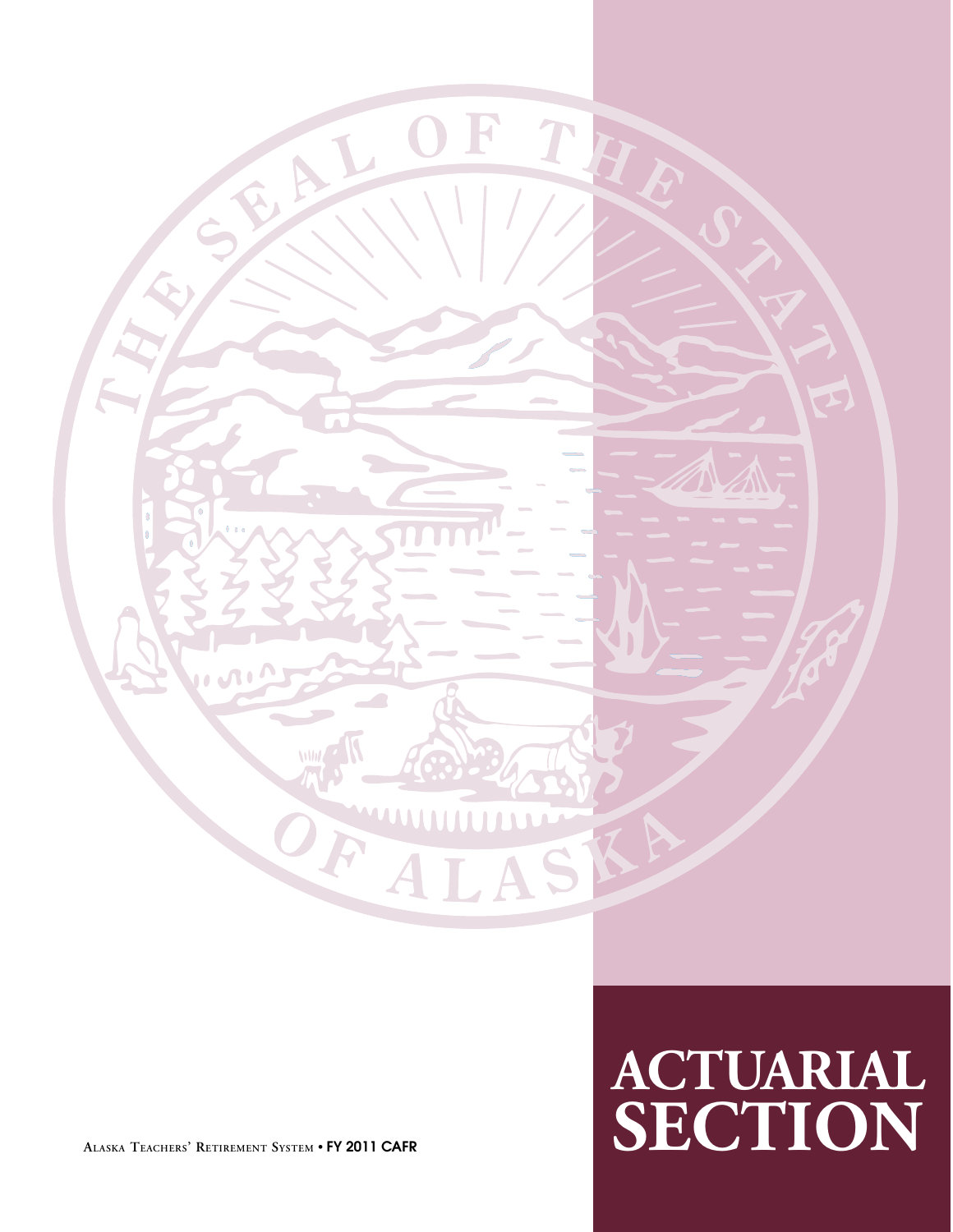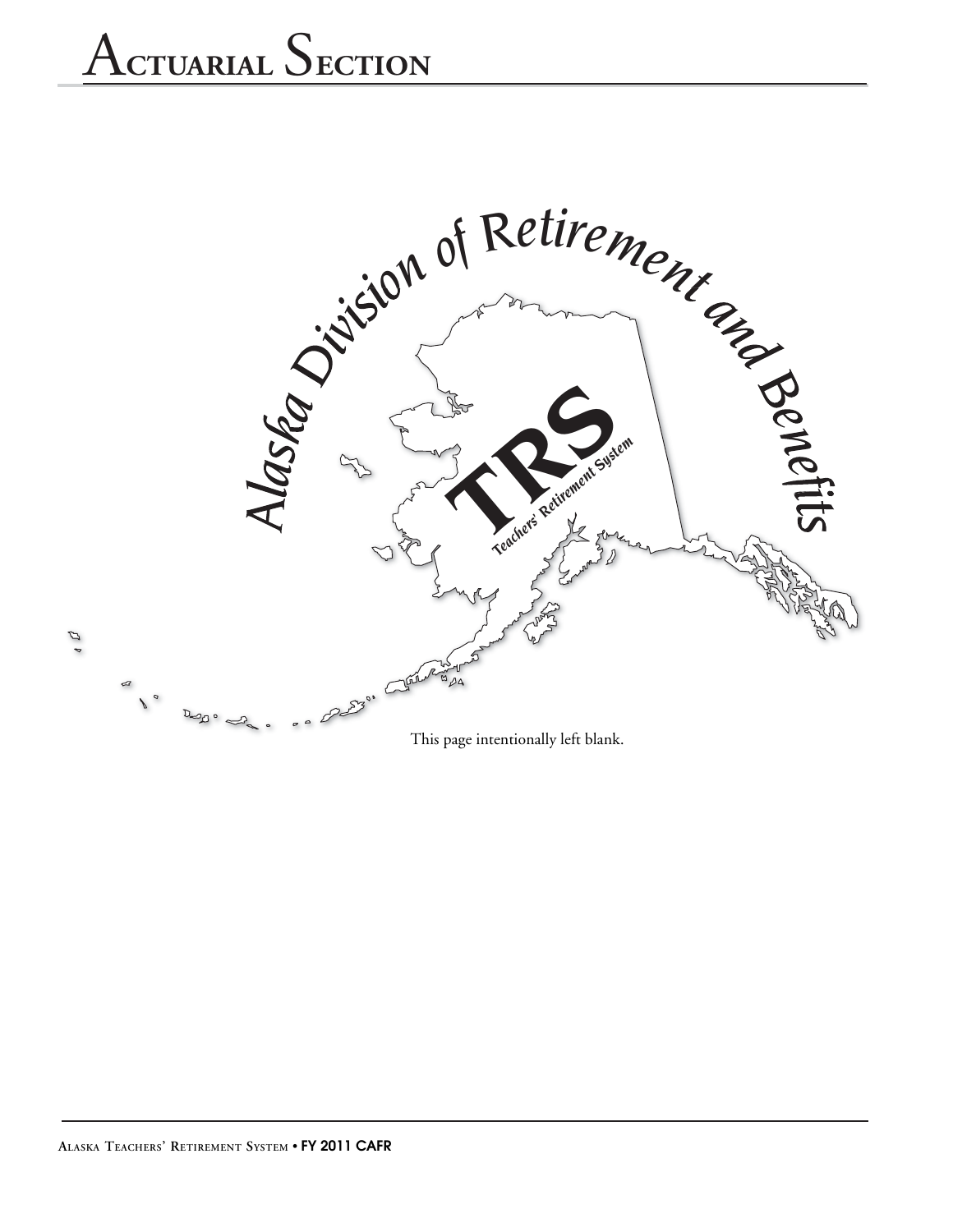## **buck**consultants

## A Xerox Company

October 4, 2011

State of Alaska The Alaska Retirement Management Board The Department of Revenue, Treasury Division The Department of Administration, Division of Retirement and Benefits P.O. Box 110203 Juneau, AK 99811-0203

Dear Members of The Alaska Retirement Management Board, The Department of Revenue and The Department of Administration:

## **Actuarial Certification**

The annual actuarial valuation required for the State of Alaska Teachers' Retirement System has been prepared as of June 30, 2010 by Buck Consultants. The purposes of the report include:

- (1) a presentation of the valuation results of the System as of June 30, 2010;
- (2) a review of experience under the System for the year ended June 30, 2010;
- (3) a determination of the appropriate total contribution rate to be paid by all employers in the System including additional State contributions pursuant to SB 125, which will be applied for the fiscal year ending June 30, 2013; and
- (4) the provision of reporting and disclosure information for financial statements, governmental agencies, and other interested parties.

The following schedules that we have prepared are included in this report:

- (1) Summary of actuarial assumptions and methods
- (2) Schedule of active member valuation data
- (3) Schedule of benefit recipients added to and removed from rolls
- (4) Solvency test
- $(5)$  Analysis of financial experience
- (6) Schedule of Funding Progress, Schedule of Employer Contributions and trend data schedules

1200 17th Street, Suite 1200 • Denver, CO 80202 720.359.7700 720.359.7701 (fax)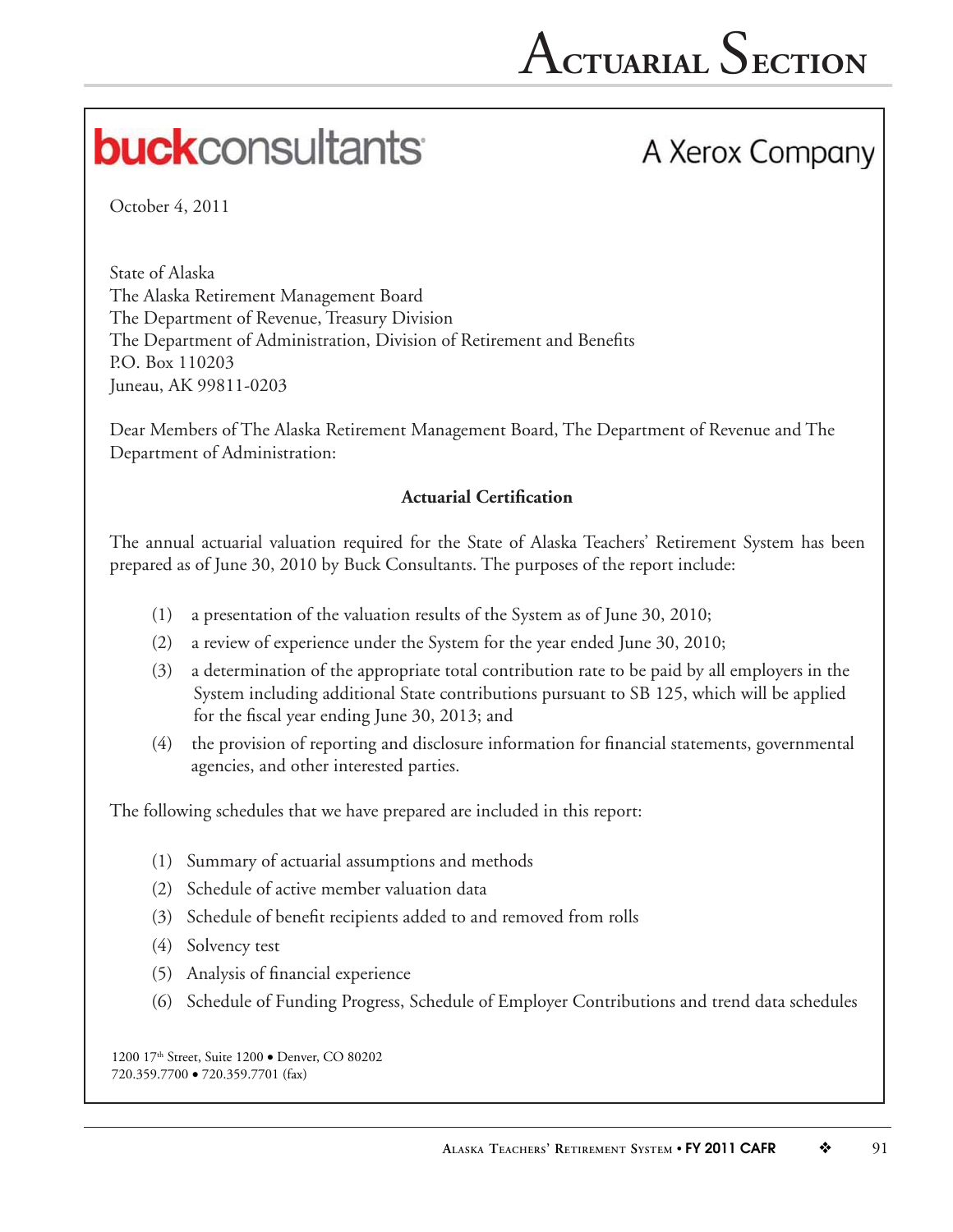## A**CTUARIAL** S**ECTION**

**The Alaska Retirement Management Board, The Department of Revenue and The Department of Administration October 4, 2011 Page 2**

In preparing this valuation, we have employed generally accepted actuarial methods and assumptions, in conjunction with employee data provided to us by the Division of Retirement and Benefits and financial information provided in the financial statements audited by KPMG LLP, to determine a sound value for the System liability. The employee data has not been audited, but it has been reviewed and found to be consistent, both internally and with prior years' data. The actuarial assumptions are based on the results of an experience study presented to The Alaska Retirement Management Board (Board) in September 2010 and adopted by the Board in December 2010. Actuarial methods, medical cost trend, and assumed blended medical premiums were also reviewed during the experience study.

The total contribution requirements are determined as a percentage of payroll, and reflect the cost of benefits accruing in FY11 and a fixed 25-year amortization as a level percentage of payroll of the initial unfunded accrued liability and subsequent assumption changes and gains/losses. The payroll used to determine the contribution rates is the total payroll of all active members in the System, including those hired after July 1, 2006 who are in the Defined Contribution Retirement (DCR) Plan. The amortization period is set by the Board. Contribution levels are recommended by the Actuary and adopted by the Board each year. The ratio of valuation assets to liabilities decreased from 57.0% to 53.6% during the year. This report provides an analysis of the factors that led to the decrease. This report also provides a history of the funding ratio of the System.

A summary of the actuarial assumptions and methods is presented in this report. The assumptions, when applied in combination, fairly represent past and anticipated future experience of the System.

The funding objective of the plan, as adopted by the ARM Board, is to set a contribution rate that will pay the normal cost and amortize the initial unfunded actuarial accrued liability and each subsequent annual change in the unfunded actuarial accrued liability over a closed 25-year period as a level percentage of payroll. The funding objective for the plan, as adopted by the ARM Board is currently being met.

Future contribution requirements may differ from those determined in the valuation because of:

- (1) differences between actual experience and anticipated experience based on the assumptions;
- (2) changes in actuarial assumptions or methods;
- (3) changes in statutory provisions; or
- (4) differences between the contribution rates determined by the valuation and those adopted by the Board.

## **buck**consultants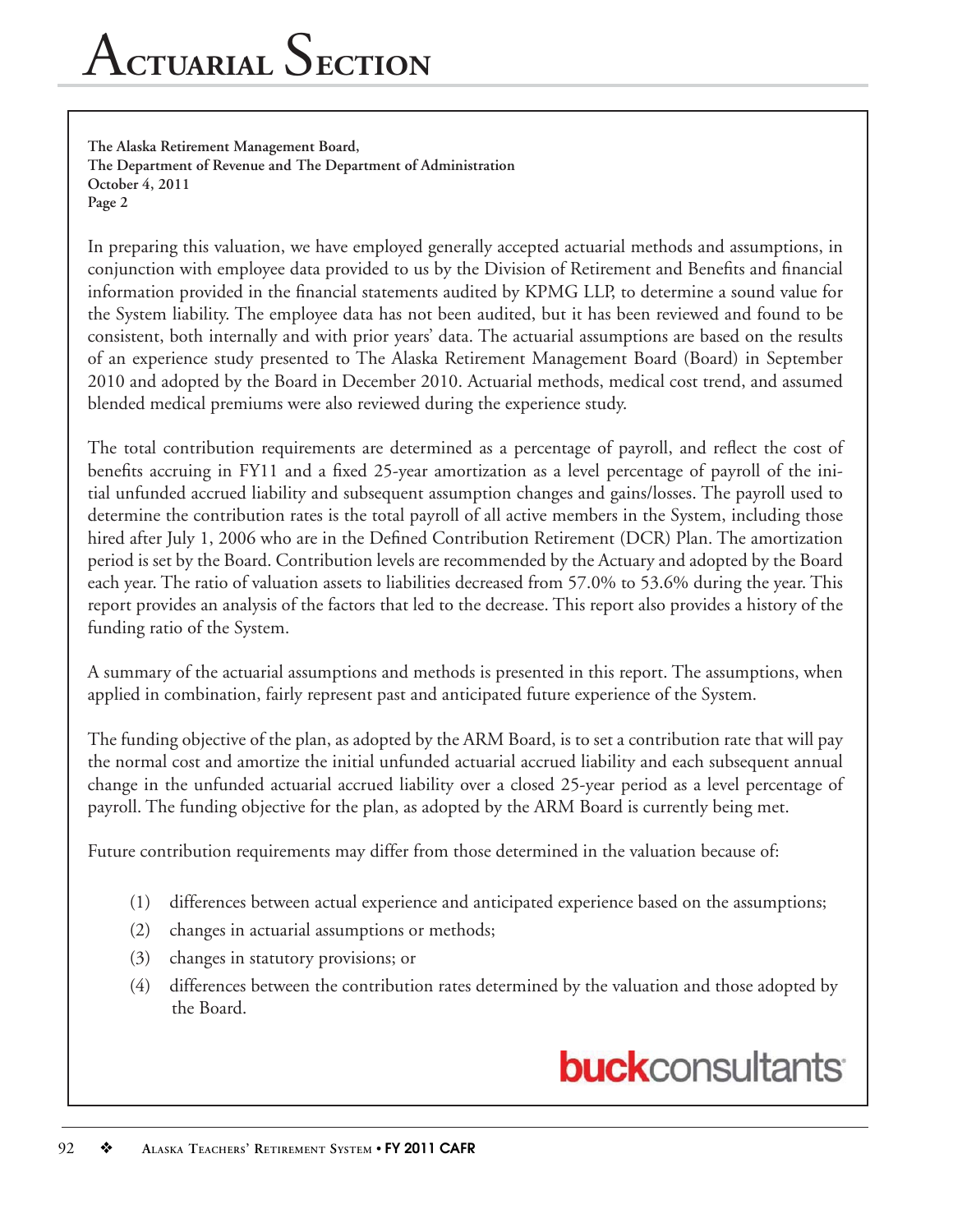**The Alaska Retirement Management Board, The Department of Revenue and The Department of Administration October 4, 2011 Page 3**

The undersigned are members of the American Academy of Actuaries and the Society of Actuaries, are fully qualified to provide actuarial services to the State of Alaska, and are available to answer questions regarding this report.

We believe that the assumptions and methods used for funding purposes and for the disclosures presented in this report satisfy the parameter requirements set forth in the Government Accounting Standards Board (GASB) Statement Nos. 25 and 43.

We believe that this report conforms with the requirements of the Alaska statutes, and where applicable, other federal and accounting laws, regulations and rules, as well as generally accepted actuarial principles and practices.

Sincerely,<br>David H. Alaskinsky

David H. Slishinsky, ASA, EA, MAAA Principal, Consulting Actuary

The undersigned actuary is responsible for all assumptions related to the average annual per capita health claims cost and the health care cost trend rates, and hereby affirms her qualification to render opinions in such matters, in accordance with the qualification standards of the American Academy of Actuaries.

Relieve a Bist

Melissa Bissett, FSA, MAAA Senior Consultant, Health & Productivity

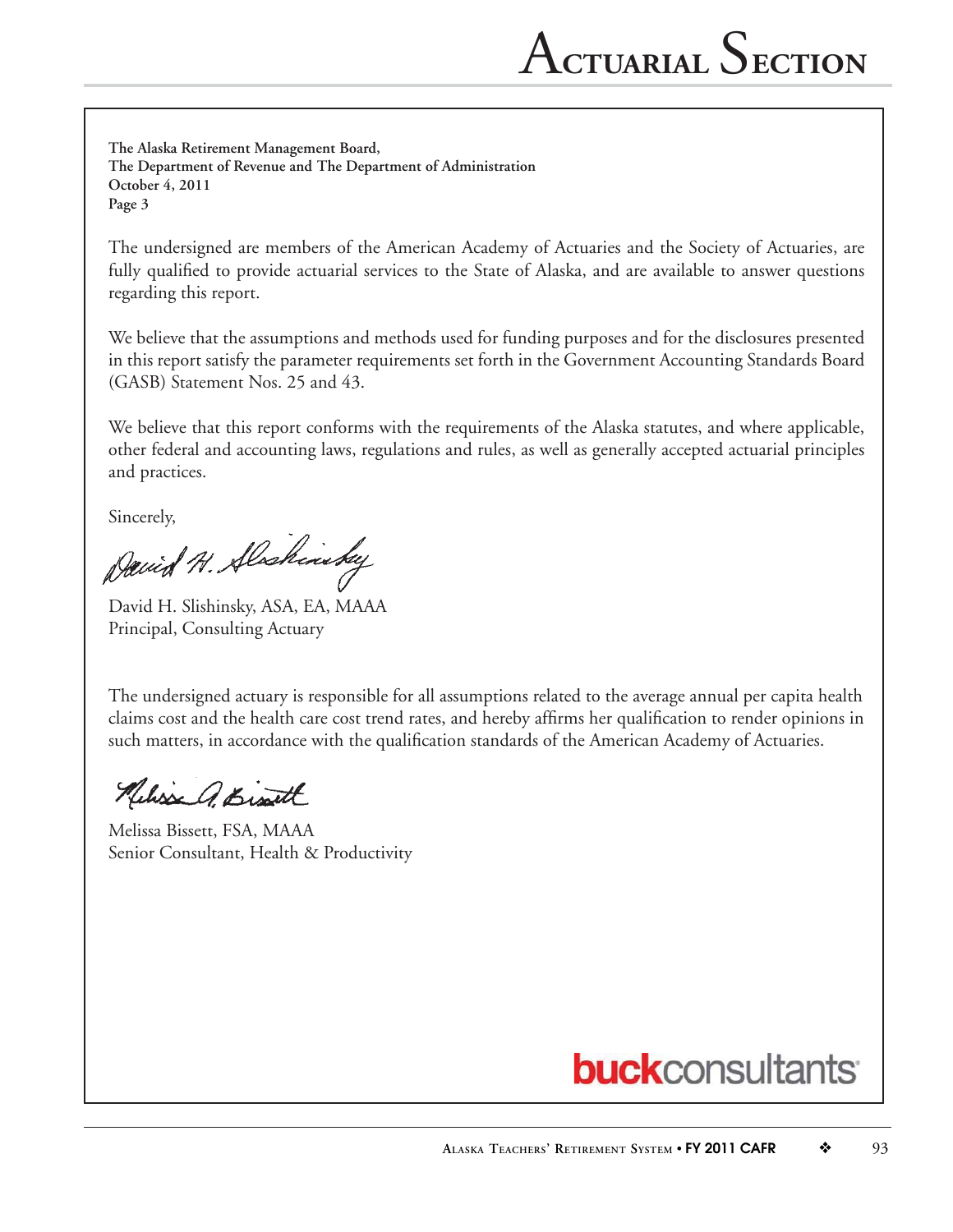The demographic and economic assumptions used in the June 30, 2010 valuation are described below. Unless noted otherwise, these assumptions were adopted by the Board in December 2010. These assumptions were the result of an experience study performed as of June 30, 2009. The funding method used in this valuation was adopted by the Board in October 2006. The asset smoothing method used to determine valuation assets was changed effective June 30, 2002.

Benefits valued are those delineated in Alaska State statutes as of the valuation date. Changes in State statutes effective after the valuation date are not taken into consideration in setting the assumptions and methods.

### **Valuation of Liabilities**

### **A. Actuarial Method -** Entry Age Actuarial Cost

Liabilities and contributions shown in the report are computed using the Entry Age Actuarial Cost method of funding. Any funding surpluses or unfunded accrued liability is amortized over 25 years as a level percent of pay amount. Payroll is assumed to increase by the payroll growth assumption per year for this purpose. State statutes allow the contribution rate to be determined on payroll for all members, defined benefit and defined contribution member payroll combined. However, for GASB disclosure requirements, the net amortization period will not exceed 30 years and the level dollar amortization method is used since the defined benefit plan membership was closed effective July 1, 2006.

Projected pension and postemployment healthcare benefits were determined for all active members. Cost factors designed to produce annual costs as a constant percentage of each member's expected compensation in each year for pension benefits (constant dollar amount for healthcare benefits) from the assumed entry age to the assumed retirement age were applied to the projected benefits to determine the normal cost (the portion of the total cost of the plan allocated to the current year under the method). The normal cost is determined by summing intermediate results for active members and determining an average normal cost rate which is then related to the total payroll of active members. The actuarial accrued liability for active members (the portion of the total cost of the plan allocated to prior years under the method) was determined as the excess of the actuarial present value of projected benefits over the actuarial present value of future normal costs.

The actuarial accrued liability for retired members and their beneficiaries currently receiving benefits, terminated vested members and disabled members not yet receiving benefits was determined as the actuarial present value of the benefits expected to be paid. No future normal costs are payable for these members.

The actuarial accrued liability under this method at any point in time is the theoretical amount of the fund that would have been accumulated had annual contributions equal to the normal cost been made in prior years (it does not represent the liability for benefits accrued to the valuation date). The unfunded actuarial accrued liability is the excess of the actuarial accrued liability over the actuarial value of plan assets measured on the valuation date.

Under this method, experience gains or losses, i.e., decreases or increases in accrued liabilities attributable to deviations in experience from the actuarial assumptions, adjust the unfunded actuarial accrued liability.

#### **Changes in Methods from the Prior Valuation**

There were no changes in methods from the prior valuation, except for any described in the healthcare sections below.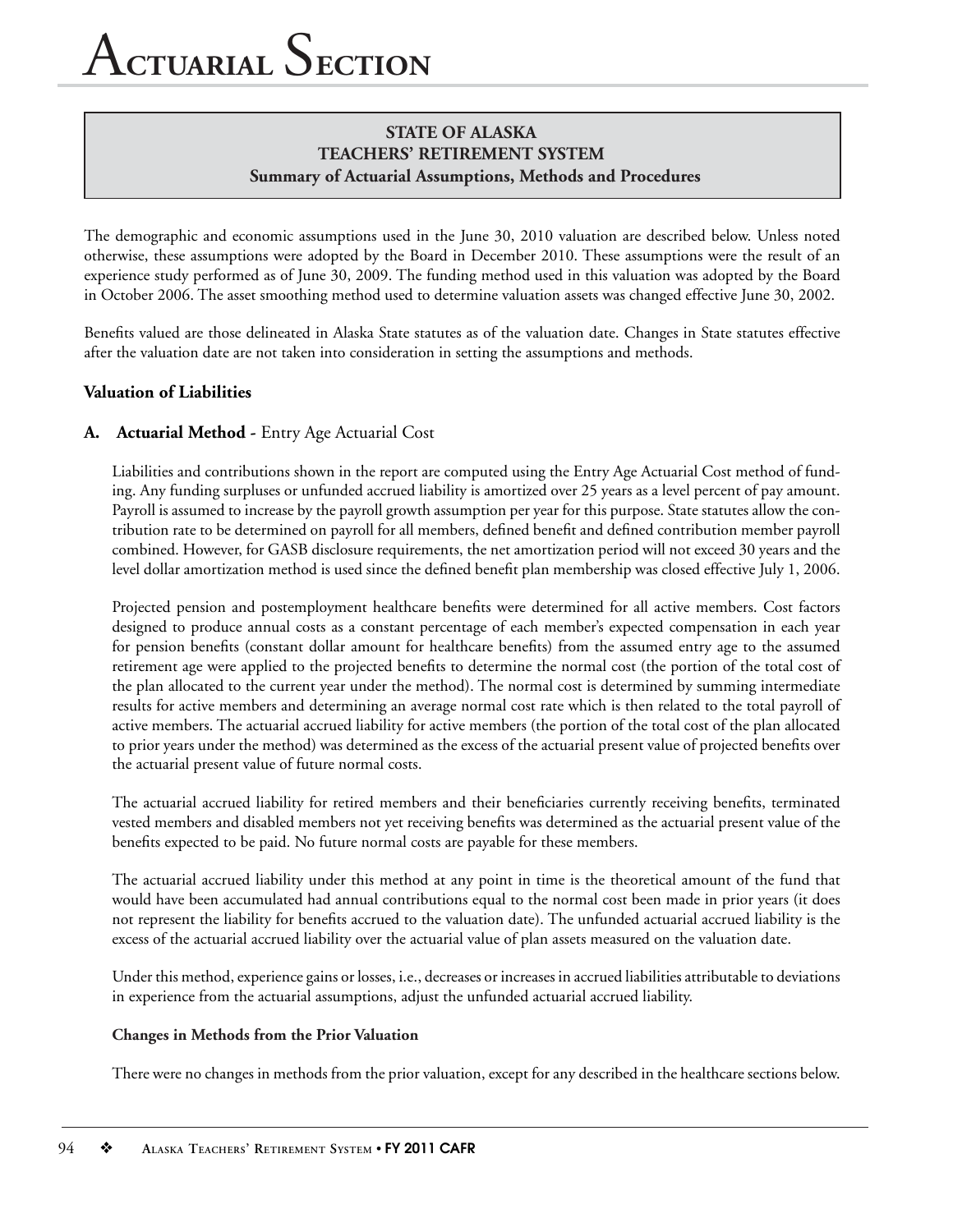### **B. Valuation of Assets**

Effective June 30, 2002, the asset valuation method recognizes 20% of the difference between actual and expected investment return in each of the current and preceding four years. This method was phased in over the next five years. All assets are valued at fair value. Assets are accounted for on an accrued basis and are taken directly from financial statements audited by KPMG LLP. Valuation assets are constrained to a range of 80% to 120% of the market value of assets.

## **C.** Valuation of Medical Benefits

This section outlines the detailed methodology used to develop the initial per capita claims cost rates for the State of Alaska Teachers' Retirement System postemployment healthcare plan. Note that methodology reflects the results of our annual experience rate update for the period July 1, 2010 to June 30, 2011.

Base claims cost rates are incurred healthcare costs expressed as a rate per member per year. Ideally, claims cost rates should be derived for each significant component of cost that can be expected to require differing projection assumptions or methods, i.e., medical claims, prescription drug claims, administrative costs, etc. Separate analysis is limited by the availability and credibility of cost and enrollment data for each component of cost. This valuation reflects non-prescription claims separated by Medicare status, including eligibility for free Part A coverage. Prescription costs are analyzed separately as in prior valuations. Administrative costs are assumed in the final per capita claims cost rates used for valuation purposes, as described below. Analysis to date on Medicare Part A coverage is limited since Part A claim data is not available by individual, nor is this status incorporated into historical claim data.

We analyzed WFIS and Premera management level reporting for fiscal 2007 through fiscal 2010, as well as WFIS and Premera claim level data for the same period and derived recommended base claims cost rates as described in the following steps:

- 1. Based on analysis described in our Experience Study, dental, vision and audio claims (DVA) are excluded from data analyzed for this valuation.
- 2. Available management level reporting does not show claims or enrollment separately for Medicare and non-Medicare plan participants, but does include overall statistics as to the percentage of claims and enrollment attributable to both groups. Claim level reporting was used to augment cost data by Medicare status.
- 3. Alaska retirees who do not have 40 quarters of Medicare-covered compensation do not qualify for Medicare Part A coverage free of charge. This is a relatively small and closed group. Medicare was applied to State employment for all employees hired after March 31, 1986. For these "no-Part A" individuals, the State is the primary payer for hospital bills and other Part A services. Thus, claims costs are higher for the no-Part A group. To date, claim experience is not available separately for participants with both Medicare Parts A and B and those with Part B only. Therefore, higher no-Part A claims are spread across the entire retired population and have been applied to future claims of current active employees projected to retire in the future. To the extent that no-Part A claims can be isolated and applied strictly to the appropriate closed group, actuarial accrued liability will be more accurate and will be lower. The smaller the no-Part A population, the more accrued liabilities will decrease.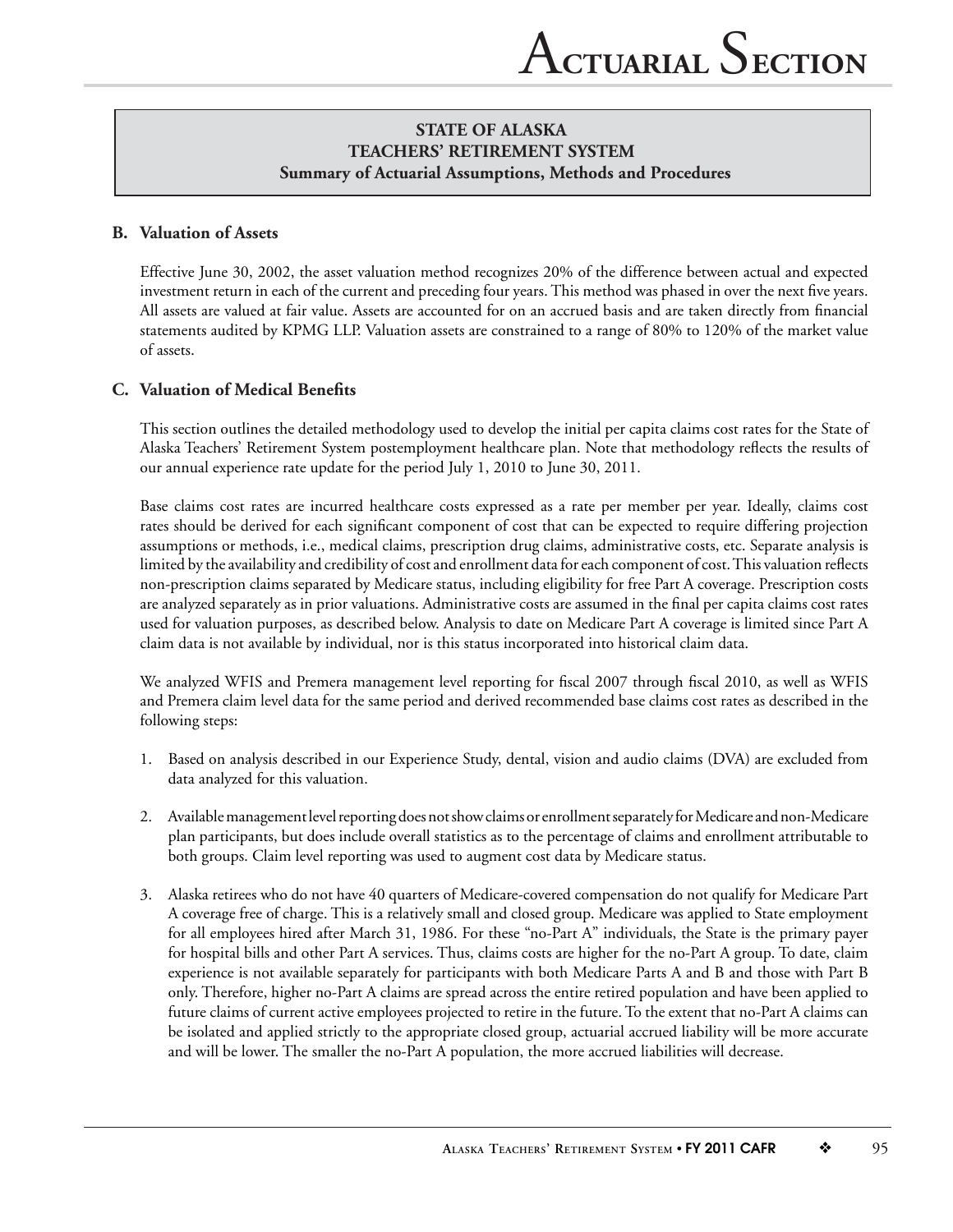Based on census data received from WFIS, 0.6% of the current retiree population was identified as having coverage only under Medicare Part B. For future retirees, we assume their Part A eligible status based on a combination of date of hire, date of birth, tier, etc.

 All claims cost rates developed from management level reporting have been compared to similar rates developed from claim level data.

- 4. The steps above result in separate paid claims cost rates for medical and prescription benefits for non-Medicare, Medicare Part B only and Medicare Part A&B members for the past four fiscal years. Medical claims cost rates reflect differing average ages and levels of Medicare coordination for each group. Prescription claims cost rates reflect differing average ages. We converted paid claim data to incurred cost rates projected from each historical data period to the valuation year using a weighted average of national and Alaska-specific trend factors and developed weighted average incurred claims cost rates. The assumed lag between medical claim incurred and paid dates is approximately 2.4 months for medical claims and 0.15 months for prescription claims.
- 5. Healthcare Reform legislation passed on March 23, 2010 included several provisions with potential implications for the State of Alaska Retiree Health Plan liability. Buck evaluated the impact of the following provisions; however, none of the impacts have been included in the valuation results.
	- Because the State plan is retiree-only, and was in effect at the time the legislation was enacted, not all provisions are required. Unlimited lifetime benefits and dependent coverage to age 26 are two of these provisions. We reviewed the impact of including these provisions, but there was no decision made to adopt them, and no requirement to do so.
	- The Plan will be subject to the high cost plan excise tax (Cadillac tax). Based upon guidance available at the time of disclosures, Buck estimated the year in which the tax would potentially affect Alaska to be 2047, and with a minimal impact. Buck determined the impact to be immaterial based on a blend of pre-Medicare and Medicare retirees.

We have not identified any other specific provisions of healthcare reform that would be expected to have a significant impact on the measured obligation. As additional guidance on the legislation is issued, we will continue to monitor any potential impacts.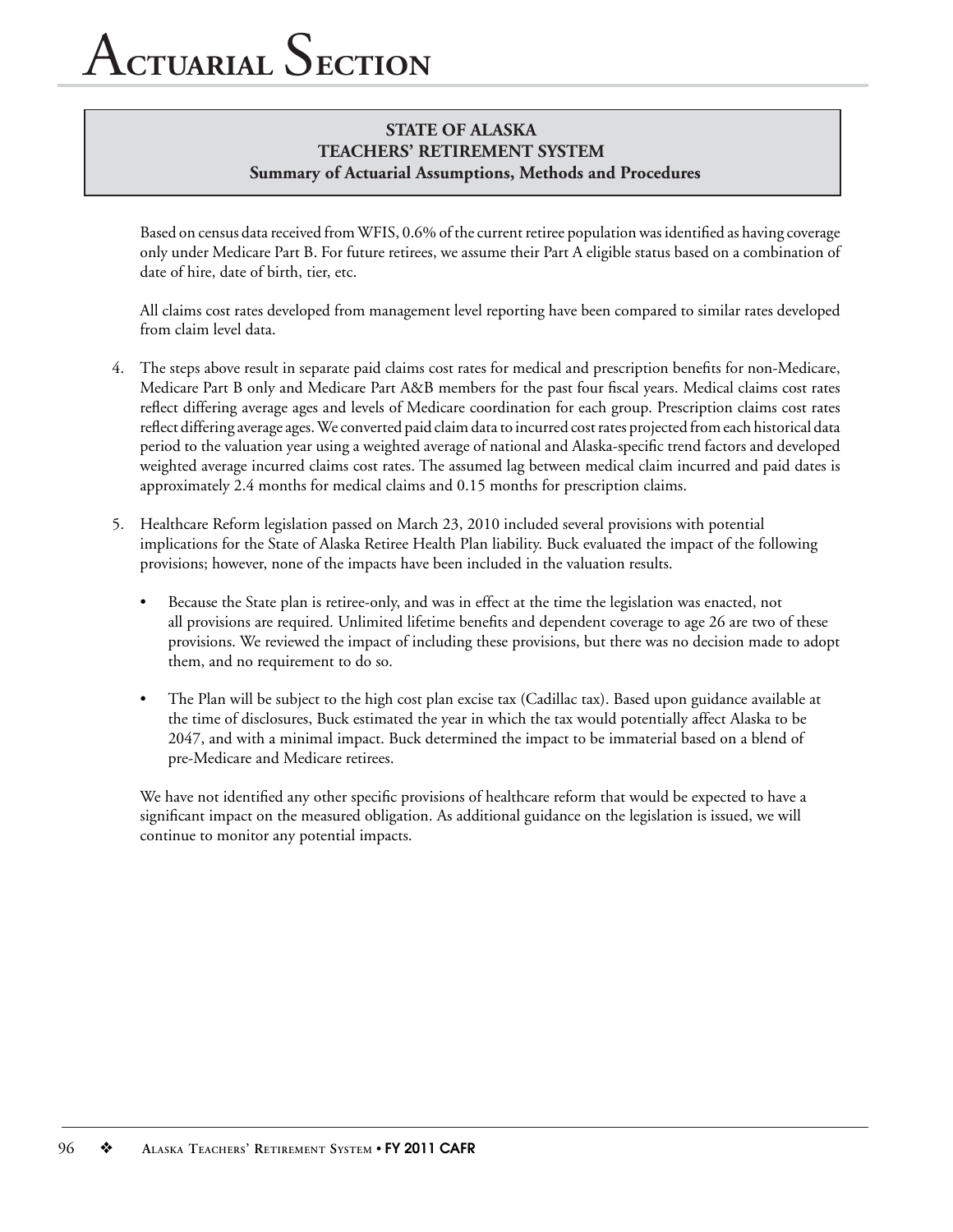#### **June 30, 2010 Valuation – FY 2011 Claims Cost Rates**

|                                                                   |               | Medical         |                           |
|-------------------------------------------------------------------|---------------|-----------------|---------------------------|
|                                                                   | Pre-Medicare  | Medicare<br>A&B | <b>Medicare B</b><br>Only |
| Fiscal 2007 Paid Claims                                           | \$129,762,975 | \$22,677,328    | \$3,524,812               |
| Membership                                                        | 33,446        | 20,315          | 1,069                     |
| Paid Claims Cost Rate                                             | \$3,880       | \$1,116         | \$3,297                   |
| Trend to FY2011                                                   | 1.512         | 1.512           | 1.512                     |
| FY 2011 Paid Cost Rate                                            | \$5,866       | \$1,688         | \$4,984                   |
| Paid to Incurred Factor**                                         | 1.022         | 1.022           | 1.022                     |
| <b>FY2011 Incurred Cost Rate</b>                                  | \$5,995       | \$1,725         | \$5,094                   |
| <b>Fiscal 2008 Paid Claims</b>                                    | \$169,598,064 | \$28,657,490    | \$6,079,463               |
| Membership                                                        | 33,630        | 21,434          | 893                       |
| Paid Claims Cost Rate                                             | \$5,043       | \$1,337         | \$6,807                   |
| Trend to FY2011                                                   | 1.358         | 1.358           | 1.358                     |
| FY 2011 Paid Cost Rate                                            | \$6,847       | \$1,815         | \$9,243                   |
| Paid to Incurred Factor**                                         | 1.022         | 1.022           | 1.022                     |
| FY 2011 Incurred Cost Rate                                        | \$6,998       | \$1,855         | \$9,446                   |
| Fiscal 2009 Paid Claims                                           | \$185,275,626 | \$39,286,392    | \$3,949,927               |
| Membership                                                        | 32,943        | 24,624          | 539                       |
| Paid Claims Cost Rate                                             | \$5,624       | \$1,595         | \$7,327                   |
| Trend to FY2011                                                   | 1.221         | 1.221           | 1.221                     |
| FY 2011 Paid Cost Rate                                            | \$6,866       | \$1,948         | \$8,944                   |
| Paid to Incurred Factor**                                         | 1.022         | 1.022           | 1.022                     |
| FY 2011 Incurred Cost Rate                                        | \$7,017       | \$1,991         | \$9,141                   |
| <b>Fiscal 2010 Paid Claims</b>                                    | \$199,739,865 | \$51,373,725    | \$1,215,832               |
| Membership                                                        | 32,026        | 27,915          | 156                       |
| Paid Claims Cost Rate                                             | \$6,237       | \$1,840         | \$7,794                   |
| Trend to FY2011                                                   | 1.130         | 1.130           | 1.130                     |
| FY 2011 Paid Cost Rate                                            | \$7,050       | \$2,080         | \$8,810                   |
| Paid to Incurred Factor**                                         | 1.022         | 1.022           | 1.022                     |
| FY 2011 Incurred Cost Rate                                        | \$7,205       | \$2,126         | \$9,003                   |
| Weighted Average 7/1/2010 - 6/30/2011 Incurred Claims Cost Rates: |               |                 |                           |
| At average age                                                    | \$6,967       | \$1,978         | \$8,756                   |
| At age 65*                                                        | \$8,606       | \$1,563         | \$6,654                   |

**\*** Methodology prior to 2006 did not include separate Part B only analysis; applicable rates above are determined so that the composite Medicare rate equates to separate A&B and B only rates based on the 3.5% of Medicare membership assumed to lack Part A.

\*\* As data specific to Medicare and Pre-Medicare retirees is provided, lag factors specific to Medicare status will be reflected.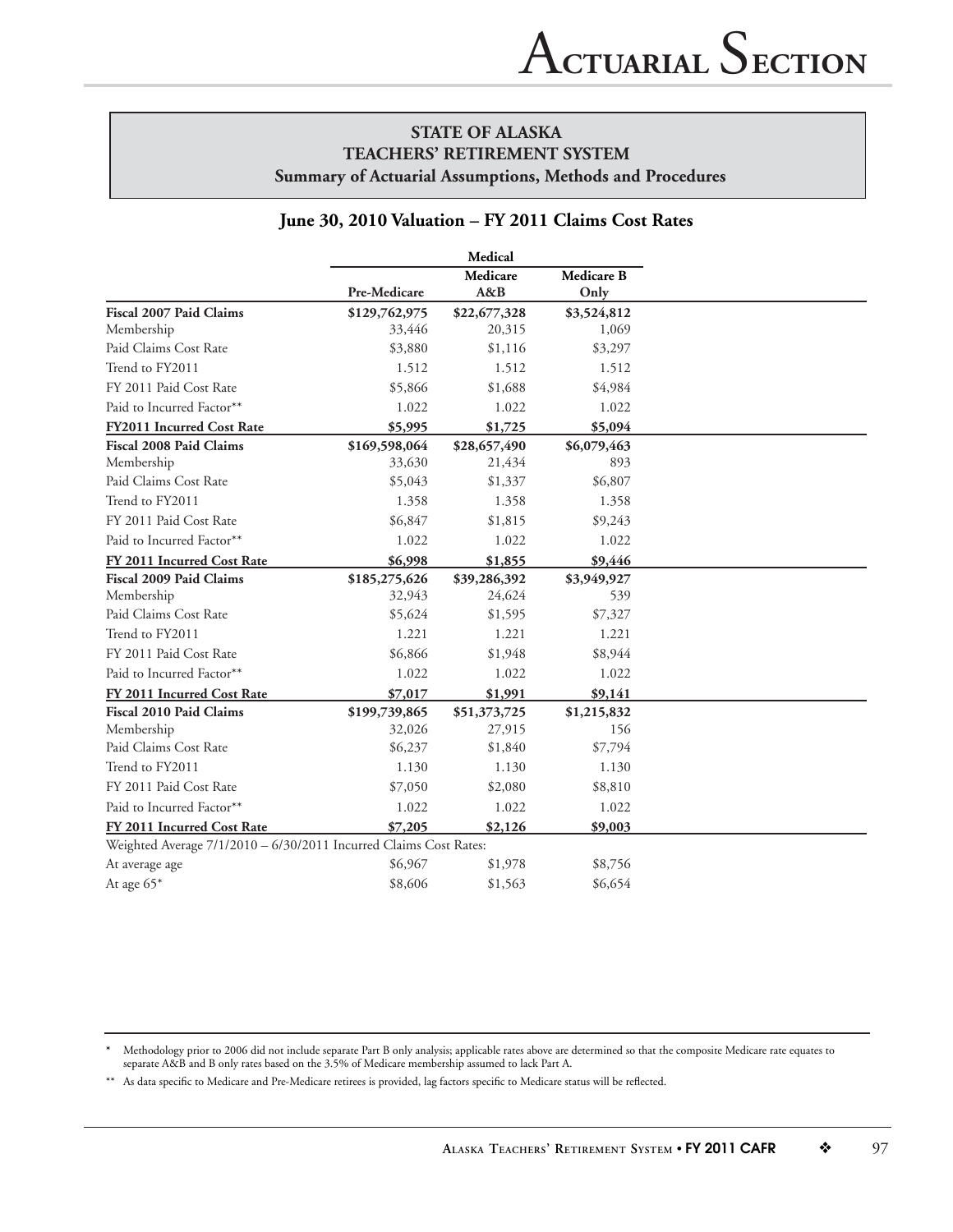#### **June 30, 2010 Valuation – FY 2011 Claims Cost Rates (cont.)**

|                                                                   | <b>Prescription Drugs</b> |              |                   |               |  |
|-------------------------------------------------------------------|---------------------------|--------------|-------------------|---------------|--|
|                                                                   |                           |              | <b>Medicare B</b> |               |  |
|                                                                   | Pre-Medicare              | Medicare A&B | Only              | <b>Total</b>  |  |
| Fiscal 2007 Paid Claims                                           | \$46,176,199              | \$42,348,638 | \$2,391,089       | \$246,881,041 |  |
| Membership                                                        | 33,446                    | 20,315       | 1,069             | 54,830        |  |
| Paid Claims Cost Rate                                             | \$1,381                   | \$2,085      | \$2,236           | \$4,503       |  |
| Trend to FY2011                                                   | 1.467                     | 1.467        | 1.467             |               |  |
| FY 2011 Paid Cost Rate                                            | \$2,026                   | \$3,059      | \$3,282           | \$6,734       |  |
| Paid to Incurred Factor**                                         | 1.001                     | 1.001        | 1.001             |               |  |
| FY 2011 Incurred Cost Rate                                        | \$2,028                   | \$3,062      | 3,285             | \$6,830       |  |
| <b>Fiscal 2008 Paid Claims</b>                                    | \$53,506,123              | \$52,529,773 | \$2,346,512       | \$312,717,425 |  |
| Membership                                                        | 33,630                    | 21,434       | 893               | 55,957        |  |
| Paid Claims Cost Rate                                             | \$1,591                   | \$2,451      | \$2,627           | \$5,589       |  |
| Trend to FY2011                                                   | 1.316                     | 1.316        | 1.316             |               |  |
| FY 2011 Paid Cost Rate                                            | \$2,094                   | \$3,226      | \$3,459           | \$7,508       |  |
| Paid to Incurred Factor**                                         | 1.001                     | 1.001        | 1.001             |               |  |
| FY 2011 Incurred Cost Rate                                        | \$2,096                   | \$3,229      | \$3,462           | \$7,618       |  |
| <b>Fiscal 2009 Paid Claims</b>                                    | \$61,062,842              | \$60,195,838 | \$1,412,907       | \$351,183,532 |  |
| Membership                                                        | 32,943                    | 24,624       | 539               | 58,106        |  |
| Paid Claims Cost Rate                                             | \$1,854                   | \$2,445      | \$2,621           | \$6,044       |  |
| Trend to FY2011                                                   | 1.184                     | 1.184        | 1.184             |               |  |
| FY 2011 Paid Cost Rate                                            | \$2,194                   | \$2,893      | \$3,102           | \$7,300       |  |
| Paid to Incurred Factor**                                         | 1.001                     | 1.001        | 1.001             |               |  |
| FY 2011 Incurred Cost Rate                                        | \$2,196                   | \$2,896      | \$3,105           | \$7,407       |  |
| <b>Fiscal 2010 Paid Claims</b>                                    | \$62,310,224              | \$73,005,066 | \$414,101         | \$388,058,813 |  |
| Membership                                                        | 32,026                    | 27,915       | 156               | 60,097        |  |
| Paid Claims Cost Rate                                             | \$1,946                   | \$2,615      | \$2,654           | \$6,457       |  |
| Trend to FY2011                                                   | 1.096                     | 1.096        | 1.096             |               |  |
| FY 2011 Paid Cost Rate                                            | \$2,132                   | \$2,866      | \$2,909           | \$7,221       |  |
| Paid to Incurred Factor**                                         | 1.001                     | 1.001        | 1.001             |               |  |
| FY 2011 Incurred Cost Rate                                        | \$2,134                   | \$2,869      | \$2,912           | \$7,327       |  |
| Weighted Average 7/1/2010 - 6/30/2011 Incurred Claims Cost Rates: |                           |              |                   |               |  |
| At average age                                                    | \$2,141                   | \$2,971      | \$3,136           | \$7,427       |  |
| At age 65*                                                        | \$2,600                   | \$2,600      | \$2,600           | \$7,924       |  |

**\*** Methodology prior to 2006 did not include separate Part B only analysis; applicable rates above are determined so that the composite Medicare rate equates to separate A & B and B only rates based on the 3.5% of Medicare membership assumed to lack Part A.

\*\* As data specific to Medicare and Pre-Medicare retirees is provided, lag factors specific to Medicare status will be reflected.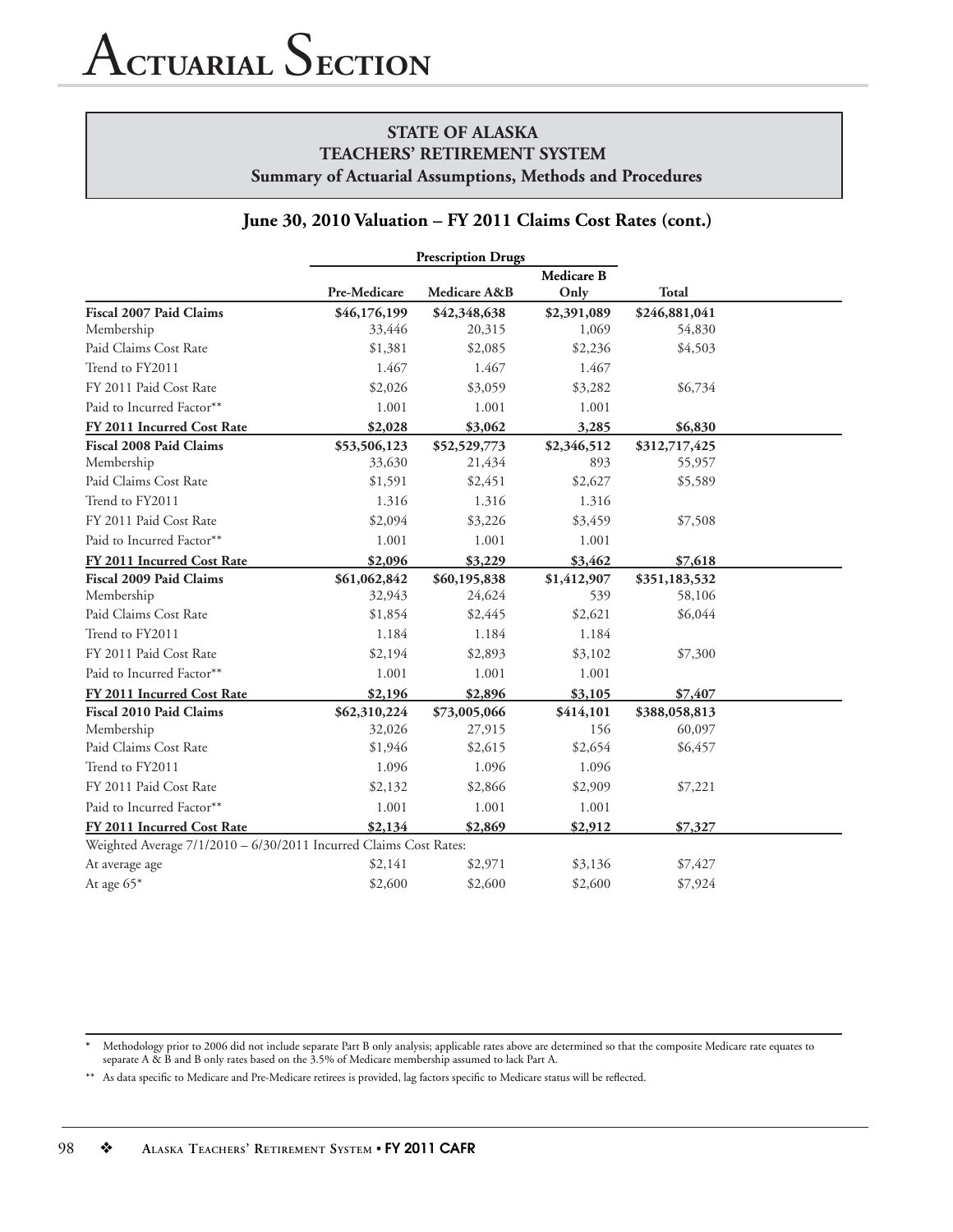Following the development of total projected costs, a distribution of per capita claims cost was developed. This was accomplished by allocating total projected costs to the population census used in the valuation. The allocation was done separately for each of prescription drugs and medical costs for the Medicare eligible and pre-Medicare populations. The allocation weights were developed using participant counts by age and assumed morbidity and aging factors. Results were tested for reasonableness based on historical trend and external benchmarks for costs paid by Medicare.

Below are the results of this analysis:

| Age | Medical and<br>Medicare<br>Parts A & B | Medical and<br>Medicare<br>Part B Only | Prescription<br>Drug | <b>Medicare Retiree</b><br><b>Drug Subsidy</b> |
|-----|----------------------------------------|----------------------------------------|----------------------|------------------------------------------------|
| 45  | \$4,766                                | \$<br>4,766                            | 1,372<br>\$          | \$<br>$\overline{\phantom{a}}$                 |
| 50  | 5,392                                  | 5,392                                  | 1,629                | $\overline{\phantom{0}}$                       |
| 55  | 6,101                                  | 6,101                                  | 1,935                |                                                |
| 60  | 7,246                                  | 7,246                                  | 2,243                | -                                              |
| 65  | 1,563                                  | 6,654                                  | 2,600                | 515                                            |
| 70  | 1,902                                  | 8,096                                  | 2,801                | 555                                            |
| 75  | 2,258                                  | 9,613                                  | 2,988                | 592                                            |
| 80  | 2,433                                  | 10,356                                 | 3,063                | 607                                            |

## **Distribution of Per Capita Claims Cost by Age for the Period July 1, 2010 through June 30, 2011**

### **D. Actuarial Assumptions**

| 1. | Investment Return/<br>Discount Rate | 8.00% per year (geometric), compounded annually, net of expenses.                                                                                                                                                                                                                                                           |
|----|-------------------------------------|-----------------------------------------------------------------------------------------------------------------------------------------------------------------------------------------------------------------------------------------------------------------------------------------------------------------------------|
|    | Salary Scale                        | Inflation - 3.12% per year<br>Productivity - 0.5% per year<br>See Table 1 for salary scale rates                                                                                                                                                                                                                            |
| 3. | Payroll Growth                      | 3.62% per year. (Inflation + Productivity).                                                                                                                                                                                                                                                                                 |
| 4. | Total Inflation                     | Total inflation as measured by the Consumer Price Index for urban and clerical<br>workers for Anchorage is assumed to increase 3.12% annually.                                                                                                                                                                              |
|    | Mortality (Pre-termination)         | Based upon the 2005-2009 actual experience. (See Table 2). 1994 Group Annuity<br>Mortality (GAM) Sex-distinct Table 1994 Base Year without margin projected to<br>2013 using Projection Scale AA, adjusted 55% for females and 45% for males.<br>Deaths are assumed to result from non-occupational causes 85% of the time. |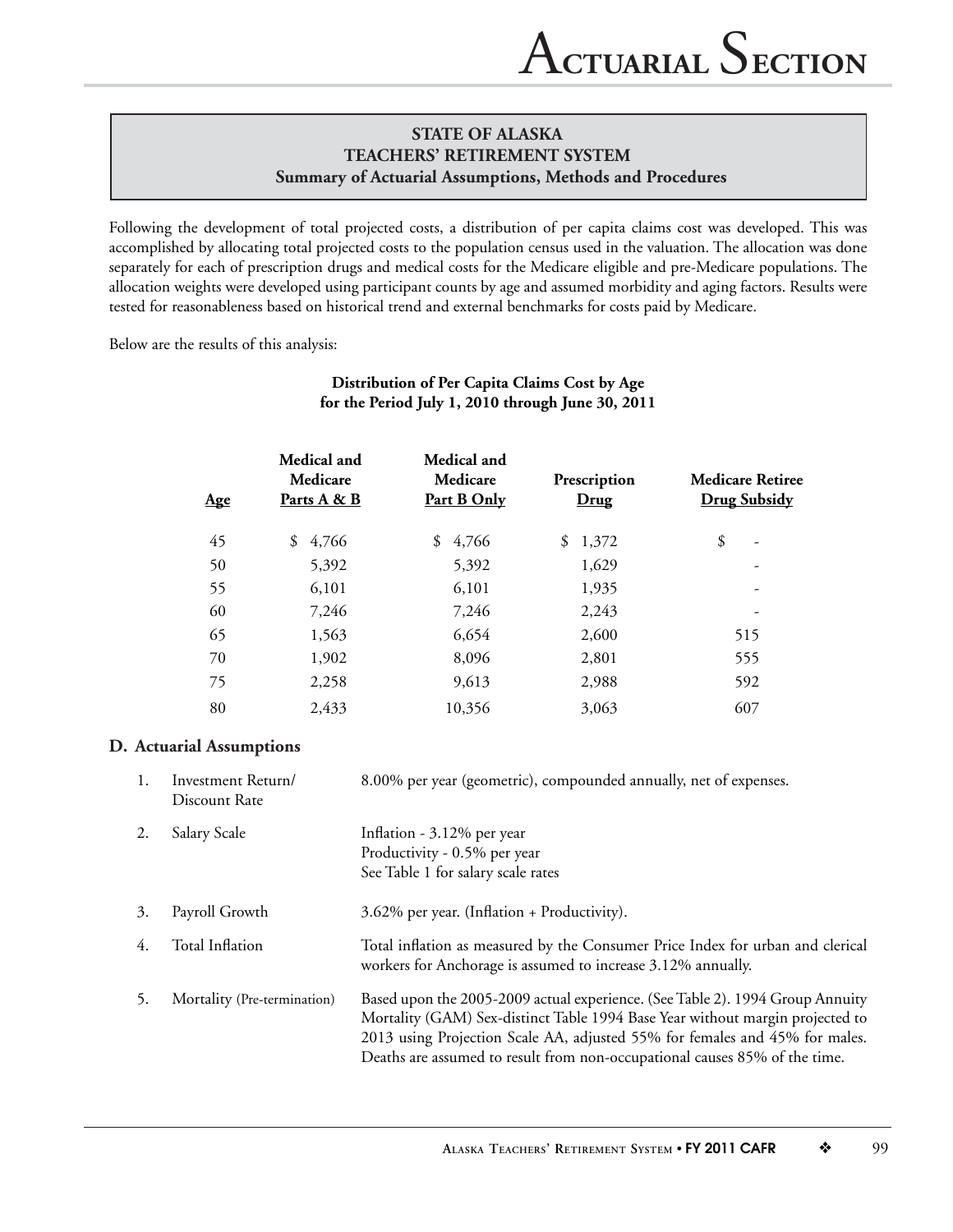| 6.  | Mortality (Post-termination)              | Based upon the 2005-2009 actual experience. (See Table 3). The 1994 GAM<br>Sex-distinct Table 1994 Base Year without margin projected to 2013 using Projection<br>Scale AA, with a 3-year setback for females and 4-year setback for males.                                                                       |
|-----|-------------------------------------------|-------------------------------------------------------------------------------------------------------------------------------------------------------------------------------------------------------------------------------------------------------------------------------------------------------------------|
| 7.  | Turnover                                  | Select and ultimate rates based upon the 2005-2009 actual withdrawal experience.<br>(See Table 4.)                                                                                                                                                                                                                |
| 8.  | Disability                                | Incidence rates based upon the 2005-2009 actual experience, in accordance with<br>Table 5. Post-disability mortality in accordance with the RP-2000 Disabled Retiree<br>Mortality Table.                                                                                                                          |
| 9.  | Retirement                                | Retirement rates based upon the 2005-2009 actual experience in accordance with<br>Table 6. Deferred vested members are assumed to retire at their earliest unreduced<br>retirement date.                                                                                                                          |
| 10. | Marriage and Age<br>Difference            | Wives are assumed to be three years younger than husbands. 85% of male<br>members and 75% of female members are assumed to be married.                                                                                                                                                                            |
| 11. | Dependent Children                        | Benefits to dependent children have been valued assuming members who are<br>married and between the ages of 25 and 45 have two dependent children.                                                                                                                                                                |
|     | 12. Contribution Refunds                  | 10% of terminating members with vested benefits are assumed to have their<br>contributions refunded. 100% of those with non-vested benefits are assumed to<br>have their contributions refunded.                                                                                                                  |
|     | 13. COLA                                  | Of those benefit recipients who are eligible for the COLA, 60% are assumed to<br>remain in Alaska and receive the COLA.                                                                                                                                                                                           |
|     | 14. Sick Leave                            | 4.7 days of unused sick leave for each year of service are assumed to be available<br>to be credited once the member is retired, terminates or dies.                                                                                                                                                              |
|     | 15. Post Retirement<br>Pension Adjustment | 50% and 75% of assumed inflation, or 1.56% and 2.34% respectively, is valued for<br>the annual automatic Postretirement Pension Adjustment (PRPA) as specified in<br>the statute.                                                                                                                                 |
|     | 16. Expenses                              | All expenses are net of the investment return assumption.                                                                                                                                                                                                                                                         |
|     | 17. Part-Time Status                      | Part-time employees are assumed to earn 0.60 years of credited service per year.                                                                                                                                                                                                                                  |
|     | 18. Re-employment Option                  | We assume all re-employed retirees return to work under the Standard Option.                                                                                                                                                                                                                                      |
|     | 19. Service                               | Total credited service is provided by the State. We assume that this service is the<br>only service that should be used to calculate benefits. Additionally, the State<br>provides claimed service (including Bureau of Indian Affairs Service). Claimed<br>service is used for vesting and eligibility purposes. |
|     | 20. Final Average Earnings                | Final Average Earnings is provided on the data for active members. This amount<br>is used as a minimum in the calculation of the average earnings in the future.                                                                                                                                                  |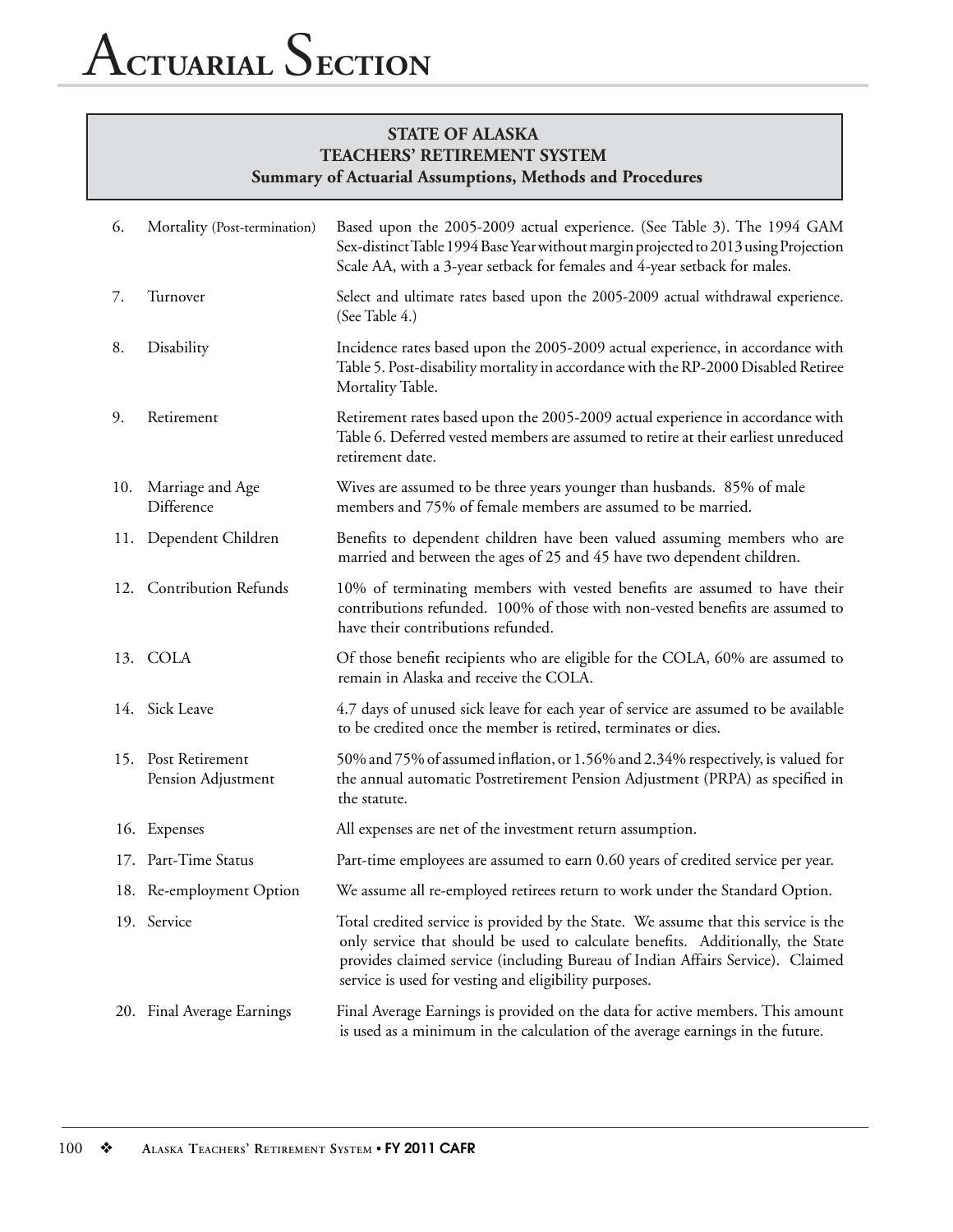21. Per Capita Claims Cost Sample claims cost rates adjusted to age 65 for FY11 medical benefits are shown below:

|                      | <b>Medical</b> | Prescription<br>Drugs |
|----------------------|----------------|-----------------------|
| Pre-Medicare         | \$8,606        | \$2,600               |
| Medicare Parts A & B | 1,563          | 2,600                 |
| Medicare Part B Only | 6,654          | 2,600                 |
| Medicare Part D      | N/A            | 515                   |

<sup>22.</sup> Third Party \$153.33 per person per year; assumed trend rate of 5% per year. Administrator Fees

23. Health Cost Trend The table below shows the rate used to project the cost from the shown fiscal year to the next fiscal year. For example, 6.9% is applied to the FY11 rate claims costs to get the FY12 claims costs.

|              |         | Prescription |
|--------------|---------|--------------|
|              | Medical | <b>Drugs</b> |
| FY11         | 6.9%    | 8.3%         |
| <b>FY12</b>  | 6.4     | 7.1          |
| FY13         | 5.9     | 5.9          |
| FY14         | 5.9     | 5.9          |
| <b>FY15</b>  | 5.9     | 5.9          |
| <b>FY16</b>  | 5.9     | 5.9          |
| <b>FY17</b>  | 5.9     | 5.9          |
| <b>FY25</b>  | 5.8     | 5.8          |
| <b>FY50</b>  | 5.7     | 5.7          |
| <b>FY100</b> | 5.1     | 5.1          |

For the June 30, 2009 valuations and later, the Society of Actuaries' Healthcare Cost Trend Model is used to project medical and prescription drug costs. This model effectively begins estimating trend amounts beginning in 2012 and projects out to 2100. The model has been populated with assumptions that are specific to the State of Alaska.

| <b>Aging Factors</b><br>24. | <u>Age</u> | Medical | <b>Prescription Drugs</b> |
|-----------------------------|------------|---------|---------------------------|
|                             | $0-44$     | 2.0%    | 4.5%                      |
|                             | 45-54      | 2.5     | 3.5                       |
|                             | 55-64      | 3.5     | 3.0                       |
|                             | 65-74      | 4.0     | 1.5                       |
|                             | 75-84      | 1.5     | 0.5                       |
|                             | 85-94      | 0.5     | 0.0                       |
|                             | $95+$      | 0.0     | 0.0                       |
|                             |            |         |                           |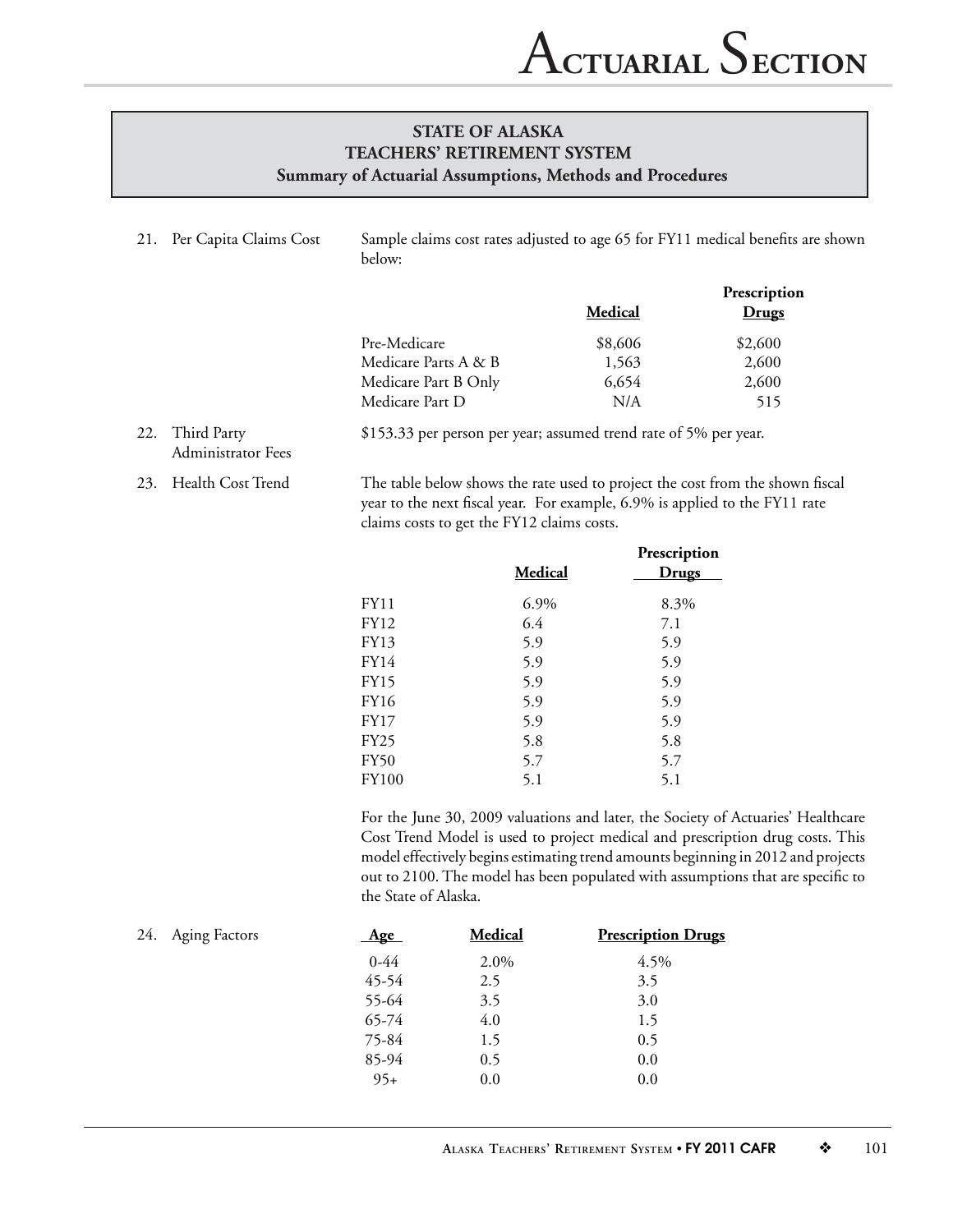25. Retired Member Currently contributions are required for TRS members who are under age 60 and Contributions for have less than 25 years of service. Eligible Tier 1 members are exempt from Medical Benefits **the contribution requirements. Annual FY11 contributions based on monthly rates** shown below for calendar 2010 and 2011 are assumed based on the coverage category for current retirees. The composite rate shown is used for current active and inactive members in Tier 2 who are assumed to retire prior to age 60 with less than 25 years of service and who are not disabled:

| <b>Coverage Category</b> | Calendar 2011<br>Annual<br>Contribution | Calendar 2011<br>Monthly<br>Contribution | Calendar 2010<br>Monthly<br>Contribution |
|--------------------------|-----------------------------------------|------------------------------------------|------------------------------------------|
| Retiree Only             | 9,492                                   | 791                                      | 719<br>S                                 |
| Retiree and Spouse       | 18,996                                  | 1,583                                    | 1,439                                    |
| Retiree and Child(ren)   | 13,416                                  | 1,118                                    | 1,016                                    |
| Retiree and Family       | 22,920                                  | 1,910                                    | 1,736                                    |
| Composite                | 14,112                                  | 1,176                                    | 1,068                                    |

26. Trend Rate for Retired The table below shows the rate used to project the retired member medical Member Medical contributions from the shown fiscal year to the next fiscal year. For example, Contribution 6.7% is applied to the FY11 retired member medical contributions to get the FY12 retired member medical contributions.

| <b>FY11</b>     | 6.7% |
|-----------------|------|
| FY12            | 6.3  |
| FY13            | 6.0  |
| FY14            | 5.7  |
| <b>FY15</b>     | 5.3  |
| <b>FY16</b>     | 5.0  |
| <b>FY17</b>     | 5.0  |
| <b>FY18</b>     | 5.0  |
| FY 19 and later | 5.0  |

Graded trend rates for retired member medical contributions were reinitialized for the June 30, 2005 valuation. Note that actual FY10 retired member medical contributions are reflected in the valuation so trend on such contribution during FY10 is not applicable.

27. Healthcare Participation 100% of system paid members and their spouses are assumed to elect healthcare benefits as soon as they are eligible. 10% of non-system paid members and their spouses are assumed to elect healthcare benefits as soon as they are eligible.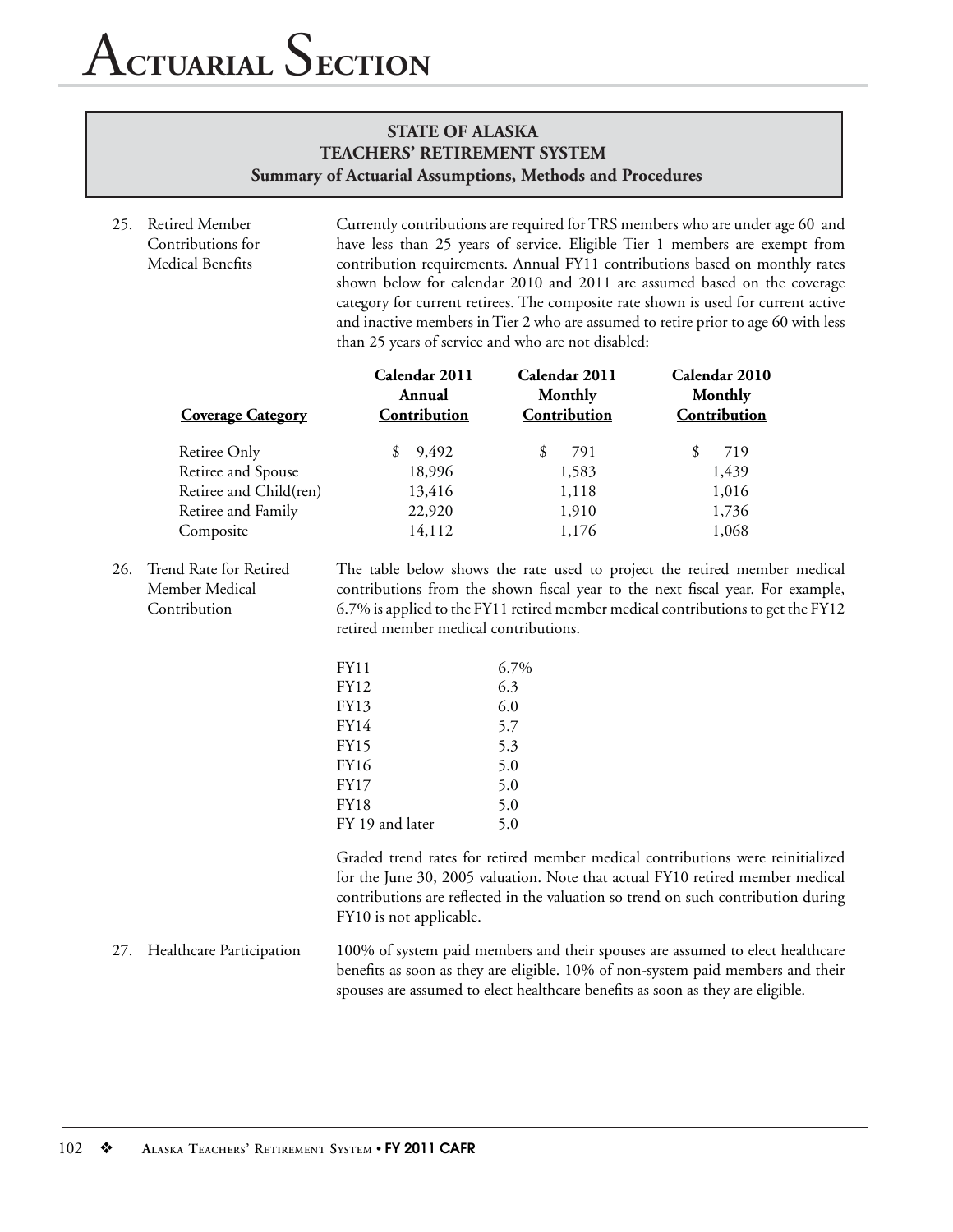## **Table 1 Alaska TRS Salary Scale**

| <b>Years of Employment</b> | <b>Unisex Rates</b> |
|----------------------------|---------------------|
| $1-6$                      | 6.11%               |
| 7                          | 5.94                |
| $\,8\,$                    | 5.78                |
| 9                          | 5.61                |
| 10                         | 5.44                |
| 11                         | 5.28                |
| 12                         | 5.11                |
| 13                         | 4.94                |
| 14                         | 4.78                |
| 15                         | 4.61                |
| 16                         | 4.45                |
| 17                         | 4.28                |
| 18                         | 4.11                |
| 19                         | 3.95                |
| 20                         | 3.78                |
| $21+$                      | 3.62                |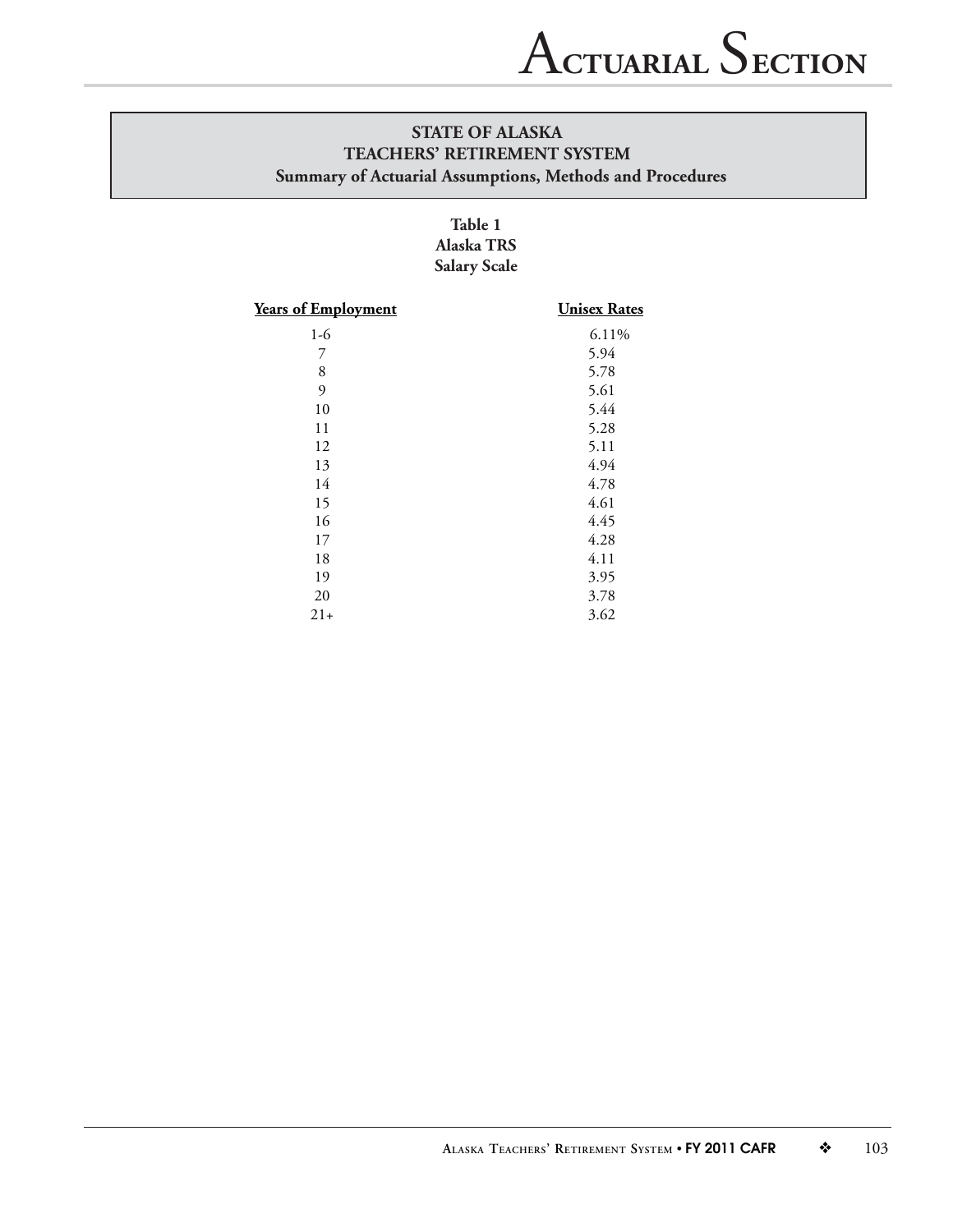## **Table 2 Alaska TRS Mortality Table (Pre-termination)**

| Age             | Male  | <b>Female</b> |
|-----------------|-------|---------------|
| 20              | .017% | .012%         |
| 21              | .018  | .012          |
| 22              | .019  | .012          |
| 23              | .021  | .013          |
| 24              | .024  | .013          |
| 25              | .026  | .013          |
| $\overline{26}$ | .030  | .014          |
| 27              | .032  | .014          |
| 28              | .033  | .015          |
| 29              | .034  | .016          |
| 30              | .035  | .017          |
| $\overline{31}$ | .036  | .019          |
| 32              | .037  | .020          |
| 33              | .037  | .021          |
| 34              | .037  | .022          |
| 35              | .037  | .023          |
| $\overline{36}$ | .038  | .024          |
| 37              | .039  | .025          |
| 38              | .041  | .027          |
| 39              | .042  | .029          |
| 40              | .045  | .032          |
| 41              | .047  | .034          |
| 42              | .050  | .037          |
| 43              | .053  | .039          |
| 44              | .056  | .041          |
| 45              | .060  | .042          |
| $\overline{46}$ | .064  | .044          |
| 47              | .069  | .047          |
| 48              | .075  | .051          |
| 49              | .081  | .055          |
| 50              | .088  | .061          |
| $\overline{51}$ | .097  | .068          |
| 52              | .106  | .078          |
| 53              | .118  | .090          |
| 54              | .131  | .102          |
| 55              | .149  | .116          |
| $\overline{56}$ | .170  | .135          |
| 57              | .195  | .157          |
| 58              | .224  | .181          |
| 59              | .253  | .208          |
| 60              | .284  | .239          |
| $\overline{61}$ | .326  | .274          |
| 62              | .368  | .314          |
| 63              | .425  | .359          |
| 64              | .479  | .410          |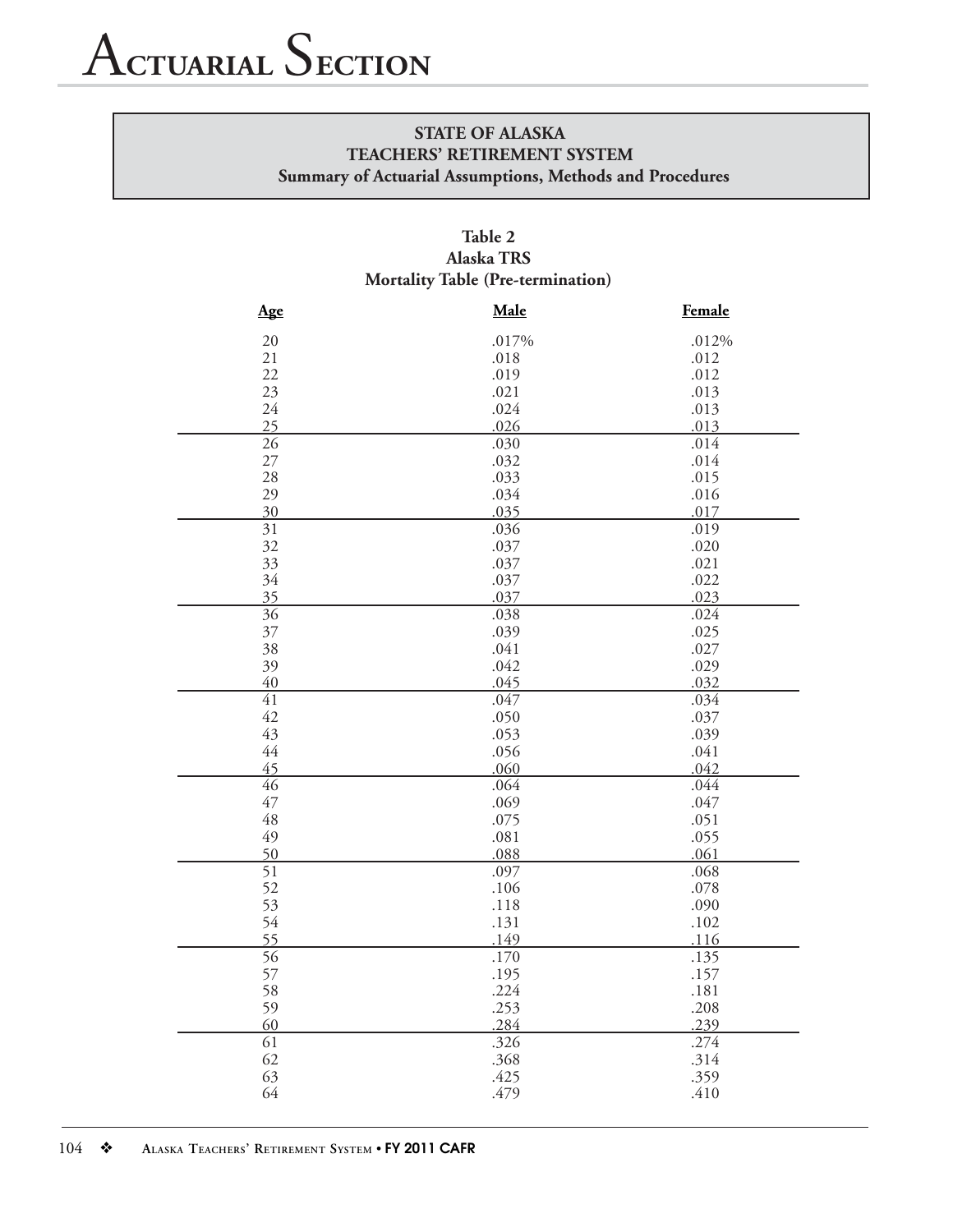|                 | 1,101 <b></b><br>$\mathbf{r}$ |        |  |  |  |  |
|-----------------|-------------------------------|--------|--|--|--|--|
| Age             | Male                          | Female |  |  |  |  |
| 50              | .142%                         | .085%  |  |  |  |  |
| 51              | .153                          | .092   |  |  |  |  |
| 52              | .166                          | .100   |  |  |  |  |
| 53              | .181                          | .111   |  |  |  |  |
| 54              | .196                          | .124   |  |  |  |  |
| 55              | .215                          | .143   |  |  |  |  |
| $\overline{56}$ | .235                          | .163   |  |  |  |  |
| 57              | .263                          | .185   |  |  |  |  |
| 58              | .291                          | .212   |  |  |  |  |
| 59              | .331                          | .246   |  |  |  |  |
| 60              | .377                          | .285   |  |  |  |  |
| 61              | .433                          | .328   |  |  |  |  |
| 62              | .499                          | .378   |  |  |  |  |
| 63              | .561                          | .434   |  |  |  |  |
| 64              | .631                          | .498   |  |  |  |  |
| 65              | .725                          | .570   |  |  |  |  |
| $\overline{66}$ | .819                          | .653   |  |  |  |  |
| 67              | .944                          | .745   |  |  |  |  |
| 68              | 1.064                         | .844   |  |  |  |  |
| 69              | 1.196                         | .948   |  |  |  |  |
| $70\,$          | 1.362                         | 1.052  |  |  |  |  |
| $\overline{71}$ | 1.512                         | 1.150  |  |  |  |  |
| 72              | 1.634                         | 1.242  |  |  |  |  |
| 73              | 1.787                         | 1.342  |  |  |  |  |
| 74              | 1.915                         | 1.434  |  |  |  |  |
| 75              | 2.094                         | 1.583  |  |  |  |  |
| $\overline{76}$ | 2.298                         | 1.726  |  |  |  |  |
| $77\,$          | 2.518                         | 1.918  |  |  |  |  |
| 78              | 2.748                         | 2.094  |  |  |  |  |
| 79              | 3.061                         | 2.338  |  |  |  |  |
| 80              | 3.361                         | 2.669  |  |  |  |  |
| $\overline{81}$ | 3.788                         | 2.985  |  |  |  |  |
| 82              | 4.292                         | 3.327  |  |  |  |  |
| 83              | 4.868                         | 3.707  |  |  |  |  |
| 84              | 5.510                         | 4.136  |  |  |  |  |
| 85              | 6.214                         | 4.625  |  |  |  |  |

## **Table 3 Alaska TRS Mortality Table (Post-termination)**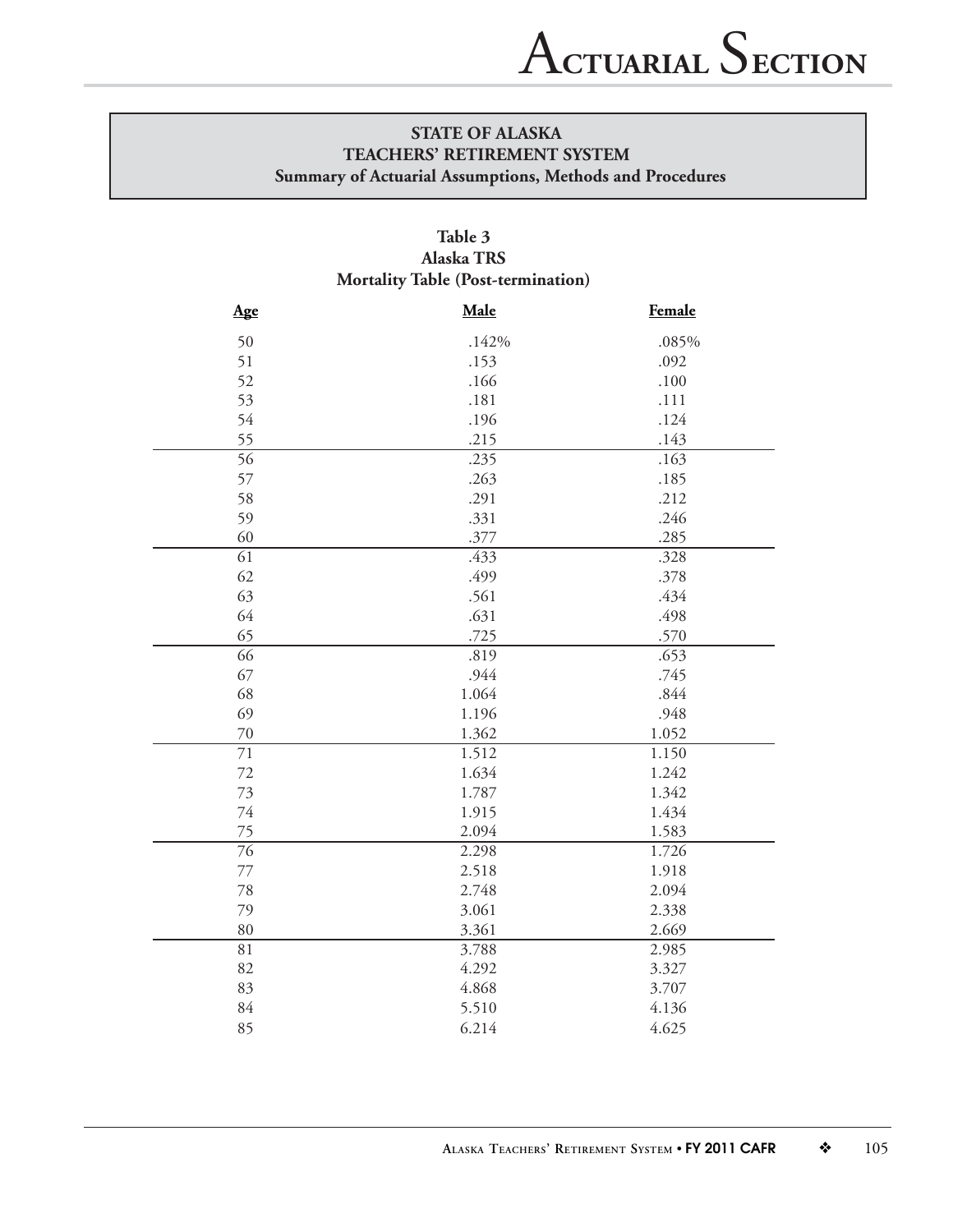**Summary of Actuarial Assumptions, Methods and Procedures**

## **Table 4 Alaska TRS Turnover Assumptions**

#### **Select Rates of Turnover During the First 8 Years of Employment:**

| Year of<br>Employment | <b>Unisex Rate</b> |
|-----------------------|--------------------|
| 1                     | 17.00%             |
| 2                     | 17.00              |
| 3                     | 14.00              |
| 4                     | 12.00              |
| 5                     | 10.00              |
| 6                     | 9.00               |
| 7                     | 7.50               |
| 8                     | 6.00               |

## **Ultimate Rates of Turnover After the First 8 Years of Employment**

| <u>Age</u> | Male    | Female  | $\mathbf{Age}$ | Male    | Female  |
|------------|---------|---------|----------------|---------|---------|
| 15         | 4.4584% | 4.3747% | $40\,$         | 4.3189% | 4.2658% |
| 16         | 4.4528  | 4.3714  | 41             | 4.3065  | 4.2559  |
| 17         | 4.4483  | 4.3692  | 42             | 4.2908  | 4.2460  |
| 18         | 4.4438  | 4.3681  | 43             | 4.2762  | 4.2372  |
| 19         | 4.4415  | 4.3670  | $44$           | 4.2570  | 4.2262  |
| 20         | 4.4067  | 4.3351  | 45             | 4.2357  | 4.2130  |
| 21         | 4.4044  | 4.3351  | 46             | 4.2132  | 4.2009  |
| 22         | 4.3999  | 4.3340  | 47             | 4.1850  | 4.1844  |
| 23         | 4.3965  | 4.3340  | 48             | 4.1524  | 4.1657  |
| $24\,$     | 4.3909  | 4.3329  | 49             | 4.1187  | 4.1470  |
| 25         | 4.3864  | 4.3329  | 50             | 4.0804  | 4.1250  |
| 26         | 4.3819  | 4.3318  | 51             | 4.0354  | 4.0997  |
| $27\,$     | 4.3774  | 4.3307  | 52             | 3.9825  | 4.0700  |
| 28         | 4.3729  | 4.3274  | 53             | 3.9240  | 4.0348  |
| 29         | 4.3684  | 4.3241  | 54             | 3.8588  | 3.9974  |
| 30         | 4.3650  | 4.3208  | 55             | 3.7845  | 3.9523  |
| 31         | 4.3628  | 4.3186  | 56             | 3.6945  | 3.8940  |
| 32         | 4.3594  | 4.3142  | 57             | 3.5843  | 3.8192  |
| 33         | 4.3572  | 4.3109  | 58             | 3.4639  | 3.7345  |
| 34         | 4.3560  | 4.3065  | 59             | 3.3188  | 3.6267  |
| 35         | 4.3538  | 4.3021  | 60             | 3.1557  | 3.5046  |
| 36         | 4.3504  | 4.2955  | 61             | 2.9745  | 3.3682  |
| 37         | 4.3459  | 4.2900  | 62             | 2.7642  | 3.2131  |
| 38         | 4.3380  | 4.2823  | 63             | 2.5245  | 3.0360  |
| 39         | 4.3290  | 4.2746  | 64             | 2.2647  | 2.8435  |
|            |         |         | $65+$          | 4.5000  | 4.4000  |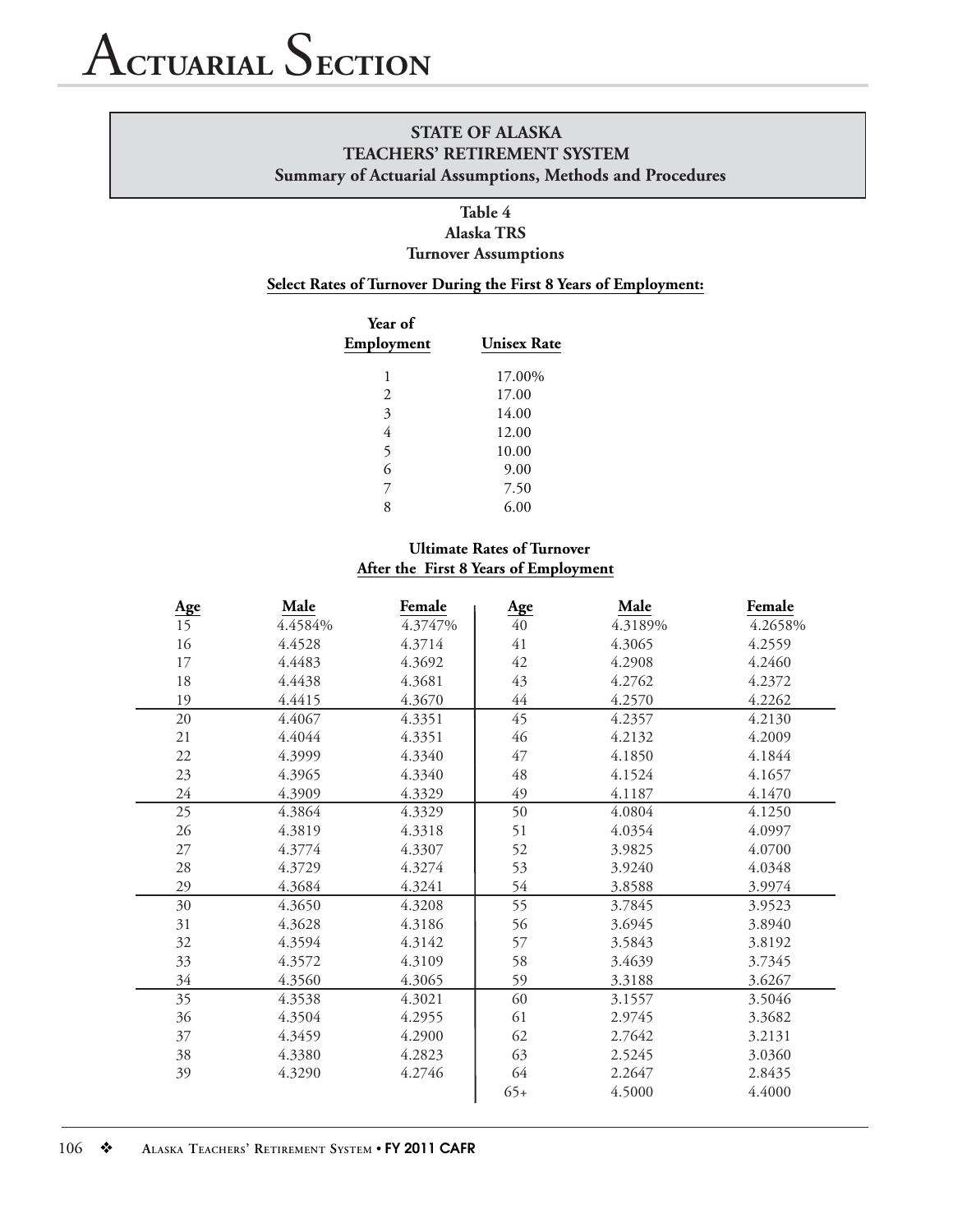## **Table 5 Alaska TRS Disability Table**

| Age             | Male   | <b>Female</b> |
|-----------------|--------|---------------|
| 20              | .0224% | .0202%        |
| 21              | .0224  | .0202         |
| 22              | .0232  | .0209         |
| 23              | .0232  | .0209         |
| 24              | .0240  | .0216         |
| 25              | .0240  | .0216         |
| 26              | .0240  | .0216         |
| $27\,$          | .0248  | .0223         |
| 28              | .0256  | .0230         |
| 29              | .0264  | .0238         |
| 30              | .0272  | .0245         |
| 31              | .0272  | .0245         |
| 32              | .0280  | .0252         |
| 33              | .0288  | .0259         |
| 34              | .0296  | .0266         |
| 35              | .0304  | .0274         |
| 36              | .0320  | .0288         |
| 37              | .0328  | .0295         |
| 38              | .0344  | .0310         |
| 39              | .0352  | .0317         |
| 40              | .0368  | .0331         |
| 41              | .0384  | .0346         |
| 42              | .0408  | .0367         |
| 43              | .0432  | .0389         |
| $44$            | .0472  | .0425         |
| 45              | .0520  | .0468         |
| 46              | .0560  | .0504         |
| 47              | .0608  | .0547         |
| 48              | .0664  | .0598         |
| 49              | .0712  | .0641         |
| 50              | .0768  | .0691         |
| $\overline{51}$ | .0832  | .0749         |
| 52              | .0912  | .0821         |
| 53              | .1016  | .0914         |
| 54              | .1136  | .1022         |
| 55              | .1280  | .1152         |
| 56              | .1472  | .1325         |
| 57              | .1712  | .1541         |
| 58              | .1952  | .1757         |
| 59              | .2304  | .2074         |
| 60              | .2696  | .2426         |
| 61              | .3120  | .2808         |
| 62              | .3616  | .3254         |
| 63              | .4176  | .3758         |
| 64              | .4768  | .4291         |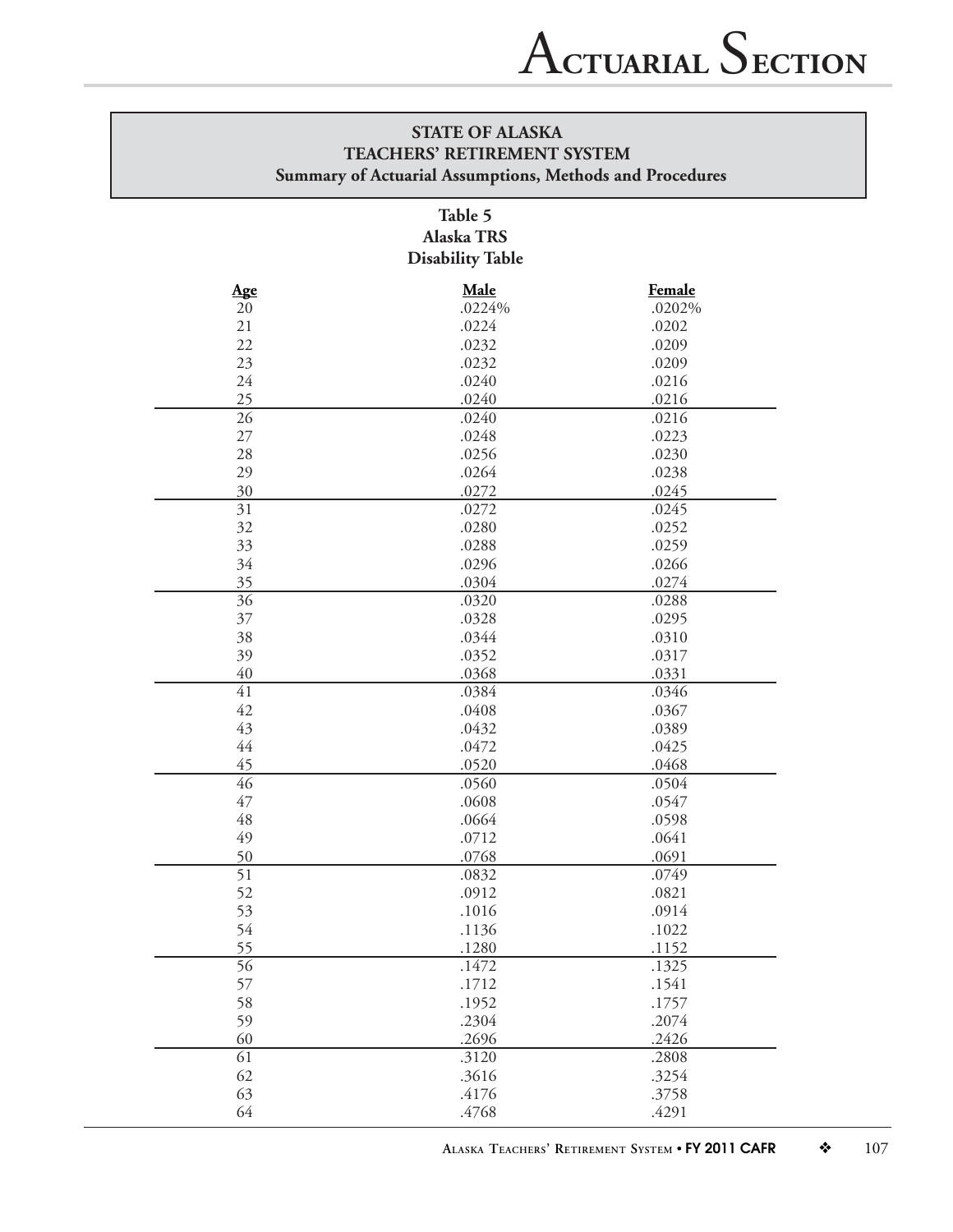## **Table 6 Alaska TRS Retirement Table**

| Age at     | <b>Retirement Rate</b> |        |                  |  |  |
|------------|------------------------|--------|------------------|--|--|
| Retirement | Reduced                |        | <b>Unreduced</b> |  |  |
|            | <b>Unisex Rates</b>    | Male   | <b>Female</b>    |  |  |
|            |                        |        |                  |  |  |
| < 50       | $\rm N/A$              | 10.00% | 10.00%           |  |  |
| 50         | 8.00%                  | 13.00  | 13.00            |  |  |
| 51         | 8.00                   | 12.00  | 12.00            |  |  |
| 52         | 8.00                   | 12.00  | 12.00            |  |  |
| 53         | 6.00                   | 13.00  | 13.00            |  |  |
| 54         | 12.00                  | 16.00  | 16.00            |  |  |
| 55         | 8.00                   | 18.00  | 20.00            |  |  |
| 56         | 8.00                   | 17.00  | 15.00            |  |  |
| 57         | 8.00                   | 13.00  | 17.50            |  |  |
| 58         | 8.00                   | 17.50  | 18.00            |  |  |
| 59         | 12.00                  | 15.00  | 17.50            |  |  |
| 60         | N/A                    | 17.50  | 20.00            |  |  |
| 61         | N/A                    | 17.50  | 20.00            |  |  |
| 62         | N/A                    | 11.00  | 25.00            |  |  |
| 63         | N/A                    | 20.00  | 25.00            |  |  |
| 64         | N/A                    | 25.00  | 20.00            |  |  |
| 65         | N/A                    | 30.00  | 20.00            |  |  |
| 66         | N/A                    | 25.00  | 20.00            |  |  |
| 67         | N/A                    | 25.00  | 20.00            |  |  |
| 68         | N/A                    | 25.00  | 20.00            |  |  |
| 69         | N/A                    | 25.00  | 20.00            |  |  |
| 70-84      | N/A                    | 50.00  | 50.00            |  |  |
| 85         |                        | 100.00 | 100.00           |  |  |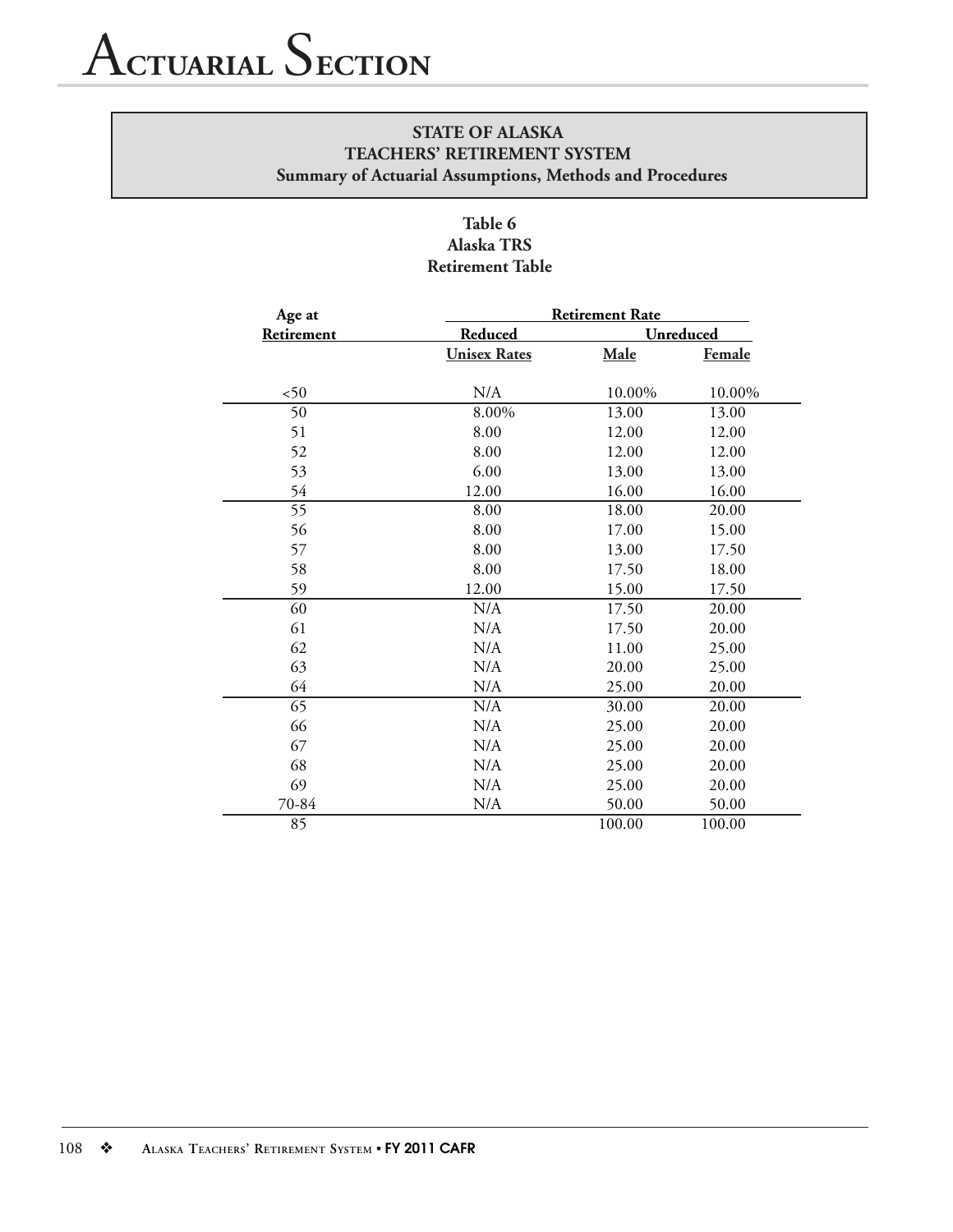#### **Changes in Actuarial Assumptions Since the Prior Valuation**

|                                     | June 30, 2009                                                                                                   | June 30, 2010                                                                                                                                                   |
|-------------------------------------|-----------------------------------------------------------------------------------------------------------------|-----------------------------------------------------------------------------------------------------------------------------------------------------------------|
| Salary Scale                        | Based on actual experience from 2001 to 2005.                                                                   | Rates adjusted on actual experience 2005 to<br>2009.                                                                                                            |
| Payroll Growth                      | $4.00\%$ per year                                                                                               | 3.62% per year                                                                                                                                                  |
| Total Inflation                     | 3.50%                                                                                                           | 3.12%                                                                                                                                                           |
| Investment Return/<br>Discount Rate | 8.25% per year (geometric), compounded<br>annually, net of expenses                                             | 8.00% per year (geometric), compounded<br>annually, net of expenses                                                                                             |
| Pre-termination<br>Mortality        | The 1994 GAM Sex-distinct Table,<br>1994 Base Year adjusted 55% for males,<br>and 60% for females.              | The 1994 GAM Sex-distinct Table, 1994<br>Base Year projected to 2013 using<br>Projection Scale AA, adjusted 45% for<br>males, and 55% for females.              |
| Post-termination<br>Mortality       | The 1994 GAM Sex-distinct Table,<br>1994 Base Year, setback 1 year for<br>females and 3-year setback for males. | The 1994 GAM Sex-distinct Table, 1994<br>Base Year projected to 2013 using Projection<br>Scale AA, setback 3 years for females and<br>4-year setback for males. |
| Disability Mortality                | 1979 PBGC Disability Mortality Table for<br>those receiving Social Security disability<br>benefits.             | RP-2000 Disabled Retiree Mortality Table.                                                                                                                       |
| Turnover                            | Based on actual experience from 2001<br>to 2005.                                                                | Rates adjusted based on actual experience<br>from 2005 to 2009.                                                                                                 |
| Disability                          | Based on actual experience from 2001<br>to 2005.                                                                | Male/female rates decreased based on actual<br>experience from 2005 to 2009 and stop<br>rates at earliest retirement age.                                       |
| Retirement                          | Based on actual experience from 2001<br>to 2005.                                                                | Rates adjusted based on actual<br>experience from 2005 to 2009.                                                                                                 |
| Part-time Service                   | .55 years of credited service per year.                                                                         | .60 years of credited service per year.                                                                                                                         |
| Occupational<br>Assumption          | 0% of deaths are assumed to be from<br>occupational causes.                                                     | 15% of deaths are assumed to be<br>from occupational causes.                                                                                                    |
| Deferred Vested<br>Commencement Age | Earliest reduced age.                                                                                           | Earliest unreduced age.                                                                                                                                         |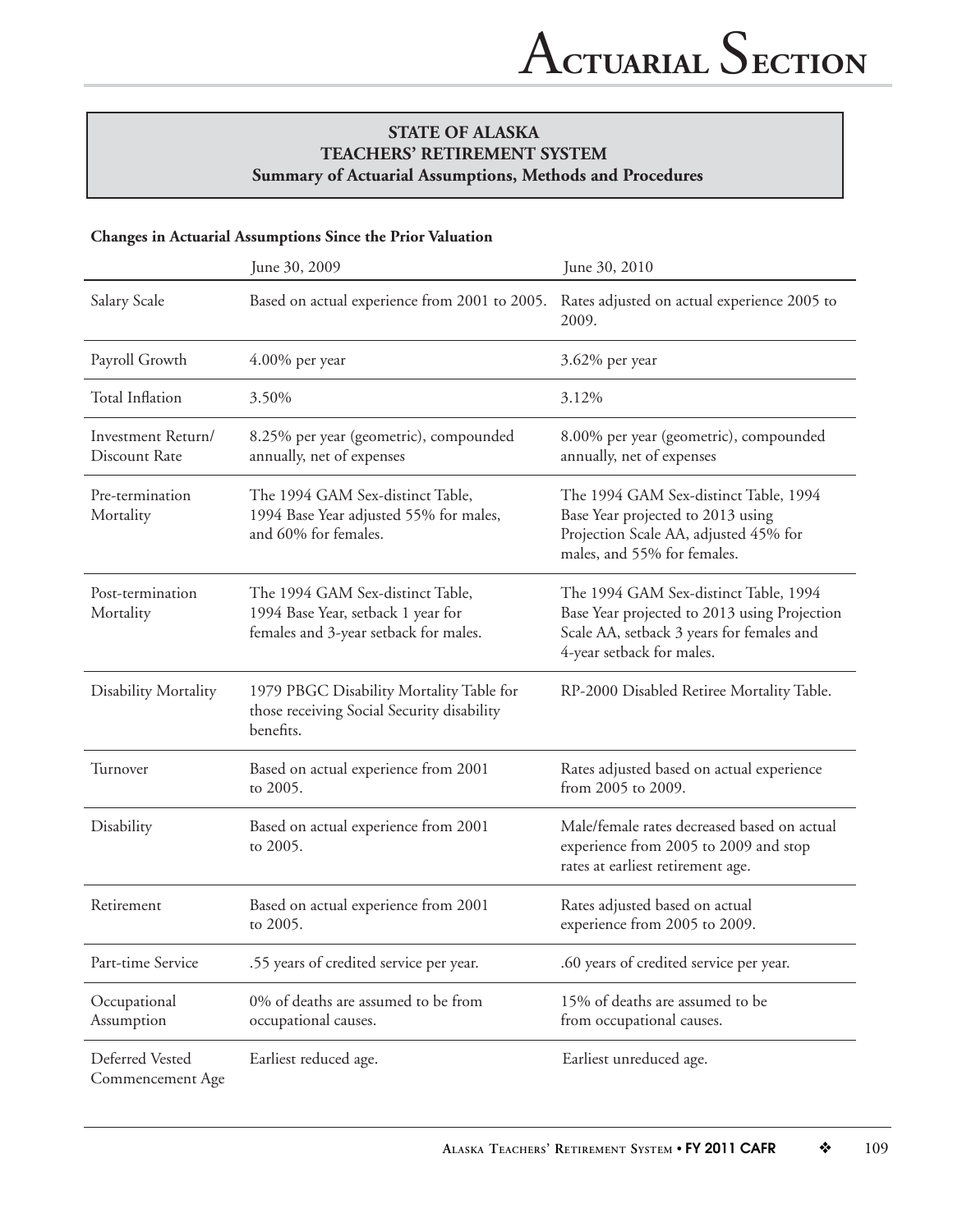#### **Changes in Actuarial Assumptions Since the Prior Valuation (cont.)**

|                             | June 30, 2009                                                                                                  | June 30, 2010                                                                                                                 |
|-----------------------------|----------------------------------------------------------------------------------------------------------------|-------------------------------------------------------------------------------------------------------------------------------|
| Healthcare<br>Participation | 100% of members and their spouses are<br>assumed to elect healthcare benefits as soon as<br>they are eligible. | 100% of system paid members and their<br>spouses are assumed to elect healthcare<br>benefits as soon as they are eligible.    |
|                             |                                                                                                                | 10% of non-system paid members and their<br>spouses are assumed to elect healthcare<br>benefits as soon as they are eligible. |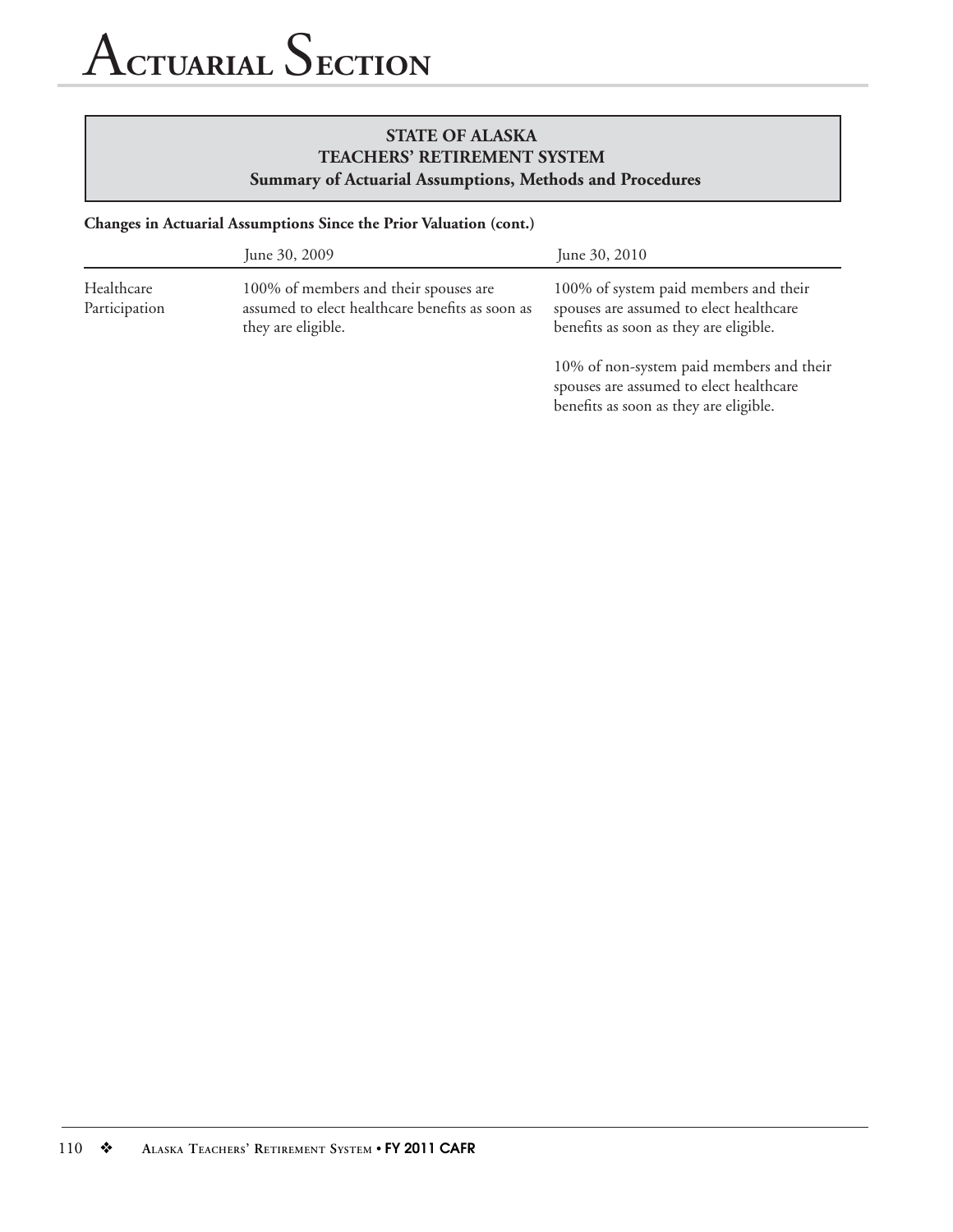| <b>Teachers' Retirement System</b><br><b>Funding Excess/(Unfunded Liability)</b><br>(In thousands) |                              |               |                                                                |                        |  |  |  |
|----------------------------------------------------------------------------------------------------|------------------------------|---------------|----------------------------------------------------------------|------------------------|--|--|--|
| <b>Actuarial Valuation</b><br>Year Ended June 30                                                   | Postemployment<br>Healthcare | Pension       | <b>Total</b><br><b>Funding Excess/</b><br>(Unfunded Liability) | <b>Funded</b><br>Ratio |  |  |  |
| 2001                                                                                               | (47,740)                     | (183, 178)    | (230,918)                                                      | 95.0                   |  |  |  |
| 2002                                                                                               | (462,093)                    | (1,260,513)   | (1,722,606)                                                    | 68.2                   |  |  |  |
| 2003                                                                                               | (587, 139)                   | (1, 496, 185) | (2,083,324)                                                    | 64.3                   |  |  |  |
| 2004                                                                                               | (709, 527)                   | (1,568,703)   | (2,278,230)                                                    | 62.8                   |  |  |  |
| 2005                                                                                               | (845, 674)                   | (1,693,934)   | (2,539,608)                                                    | 60.9                   |  |  |  |
| 2006                                                                                               | (1,012,540)                  | (2,075,617)   | (3,088,157)                                                    | 57.3                   |  |  |  |
| 2007                                                                                               | (1,163,423)                  | (1,601,581)   | (2,765,004)                                                    | 61.5                   |  |  |  |
| 2008                                                                                               | (1,120,634)                  | (1,561,568)   | (2,682,202)                                                    | 64.8                   |  |  |  |
| 2009                                                                                               | (1,026,288)                  | (2,348,268)   | (3,374,556)                                                    | 57.0                   |  |  |  |
| 2010                                                                                               | (1,361,547)                  | (2,747,113)   | (4,108,660)                                                    | 53.6                   |  |  |  |

## **10-YEAR TREND OF UNFUNDED LIABILITY (In thousands)**

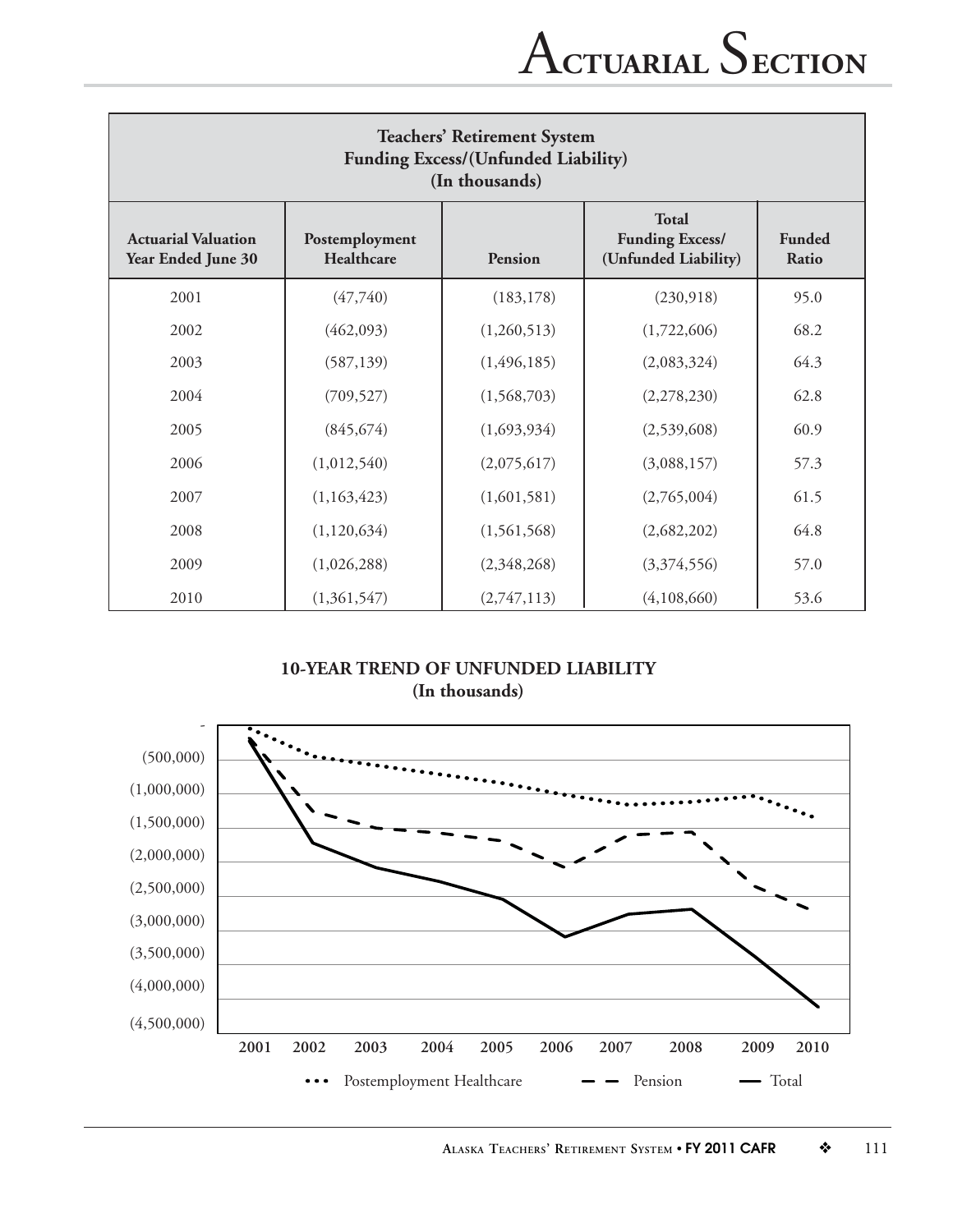# A**CTUARIAL** S**ECTION**

| <b>Teachers' Retirement System</b><br><b>Employer Contribution Rates</b> |                                                                   |                               |       |       |                    |  |  |  |  |
|--------------------------------------------------------------------------|-------------------------------------------------------------------|-------------------------------|-------|-------|--------------------|--|--|--|--|
|                                                                          |                                                                   | <b>Actuarially Determined</b> |       |       |                    |  |  |  |  |
| Year<br>Ended<br>June 30                                                 | <b>Actuarial</b><br><b>Valuation Year</b><br><b>Ended June 30</b> | Adopted                       |       |       |                    |  |  |  |  |
| 2004                                                                     | 2001                                                              | 10.33                         | 4.11  | 14.44 | 12.00              |  |  |  |  |
| 2005                                                                     | 2002                                                              | 14.76                         | 20.81 | 35.57 | 16.00              |  |  |  |  |
| 2006                                                                     | 2003                                                              | 14.28                         | 24.57 | 38.85 | 21.00              |  |  |  |  |
| 2007                                                                     | 2004                                                              | 13.76                         | 28.02 | 41.78 | 26.00              |  |  |  |  |
| 2008                                                                     | 2005                                                              | 12.56                         | 29.70 | 42.26 | 54.03 <sup>2</sup> |  |  |  |  |
| 2009                                                                     | 2006                                                              | 9.37                          | 34.80 | 44.17 | 44.17              |  |  |  |  |
| 2010                                                                     | 2007                                                              | 7.59                          | 31.94 | 39.53 | 39.53              |  |  |  |  |
| 2011                                                                     | 2008                                                              | 7.56                          | 31.00 | 38.56 | 38.56              |  |  |  |  |
| 2012                                                                     | 2009                                                              | 6.57                          | 36.04 | 42.61 | 45.55              |  |  |  |  |
| 2013                                                                     | 2010                                                              | 7.47                          | 42.09 | 49.56 | 52.67              |  |  |  |  |

 $^{\rm 1}$  Also referred to as the consolidated rate.

<sup>2</sup> The ARMB recognized the fact that the Plan becomes a closed Plan on July 1, 2006, and set a rate reflecting no payroll growth.

Valuations are used to set contribution rates in future years.



## **10-YEAR COMPARISON OF EMPLOYER CONTRIBUTION RATES**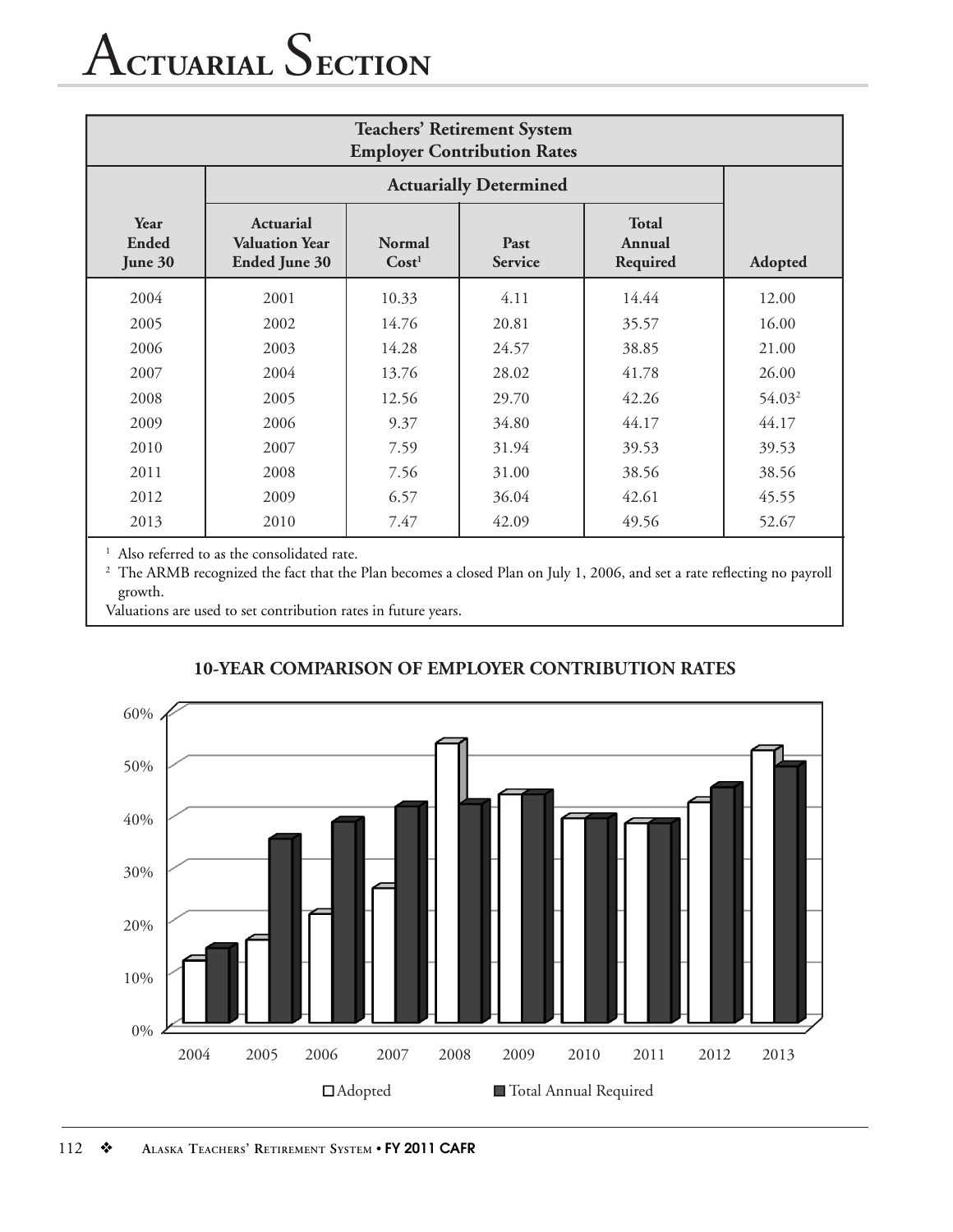| <b>Teachers' Retirement System</b><br><b>Schedule of Active Member Valuation Data</b> |        |                                      |                               |                                                                  |                                                |  |  |  |
|---------------------------------------------------------------------------------------|--------|--------------------------------------|-------------------------------|------------------------------------------------------------------|------------------------------------------------|--|--|--|
| <b>Valuation</b><br>Date                                                              | Number | Annual<br>Earnings<br>(In thousands) | Annual<br>Average<br>Earnings | Percent<br>Increase/<br>(Decrease) In<br><b>Average Earnings</b> | Number of<br>Participating<br><b>Employers</b> |  |  |  |
| June 30, 2010                                                                         | 7,832  | \$564,887                            | \$72,125                      | 6.5%                                                             | 58                                             |  |  |  |
| June 30, 2009                                                                         | 8,226  | 557,026                              | 67,715                        | 5.2                                                              | 58                                             |  |  |  |
| June 30, 2008                                                                         | 8,531  | 549,148                              | 64,371                        | 5.8                                                              | 58                                             |  |  |  |
| June 30, 2007                                                                         | 9,107  | 554,245                              | 60,859                        | 2.9                                                              | 58                                             |  |  |  |
| June 30, 2006                                                                         | 9,710  | 574,409                              | 59,156                        | 6.6                                                              | 58                                             |  |  |  |
| June 30, 2005                                                                         | 9,656  | 535,837                              | 55,493                        | 2.9                                                              | 58                                             |  |  |  |
| June 30, 2004                                                                         | 9,688  | 522,421                              | 53,925                        | 0.0                                                              | 58                                             |  |  |  |
| June 30, 2003                                                                         | 9,873  | 532,630                              | 53,948                        | 2.7                                                              | 57                                             |  |  |  |
| June 30, 2002                                                                         | 9,690  | 509,437                              | 52,535                        | 3.9                                                              | 57                                             |  |  |  |
| June 30, 2001                                                                         | 9,815  | 496,188                              | 50,544                        | 1.8                                                              | 60                                             |  |  |  |

| <b>Teachers' Retirement System</b><br>Schedule of Pension Benefit Recipients Added to and Removed from Rolls |        |                                       |        |                                                  |        |                                      |                                      |                                      |                        |         |
|--------------------------------------------------------------------------------------------------------------|--------|---------------------------------------|--------|--------------------------------------------------|--------|--------------------------------------|--------------------------------------|--------------------------------------|------------------------|---------|
|                                                                                                              |        | <b>Added to Rolls</b>                 |        | <b>Removed from Rolls</b><br>Rolls - End of Year |        |                                      |                                      |                                      | Percent<br>Increase in | Average |
| Year<br><b>Ended</b>                                                                                         | $No.*$ | Annual<br><b>Pension</b><br>Benefits* | $No.*$ | Annual<br>Pension<br>Benefits*                   | No.    | Annual<br>Pension<br><b>Benefits</b> | Annual<br>Pension<br><b>Benefits</b> | Annual<br>Pension<br><b>Benefits</b> |                        |         |
| June 30, 2010                                                                                                | 533    | \$16,980,817                          | 190    | \$<br>5,495,399                                  | 10,598 | \$342,621,008                        | 3.47%                                | \$32,329                             |                        |         |
| June 30, 2009                                                                                                | 368    | 9,788,639                             | 139    | (2,857,118)                                      | 10,255 | 331,135,590                          | 3.97                                 | 32,290                               |                        |         |
| June 30, 2008                                                                                                | 481    | 14,265,236                            | 133    | 806,945                                          | 10,026 | 318,489,833                          | 4.41                                 | 31,766                               |                        |         |
| June 30, 2007                                                                                                | 432    | 12,388,703                            | 140    | (14, 114, 559)                                   | 9,678  | 305,031,542                          | 9.52                                 | 31,518                               |                        |         |
| June 30, 2006                                                                                                | 487    | 12,731,292                            | 121    | (50, 838)                                        | 9,386  | 278,528,280                          | 4.81                                 | 29,675                               |                        |         |
| June 30, 2005                                                                                                | 446    | 11,243,448                            | 121    | 13,053,612                                       | 9,020  | 265,746,150                          | (0.68)                               | 29,462                               |                        |         |
| June 30, 2004                                                                                                | 491    | 17,867,366                            | 96     | 5,503,666                                        | 8,707  | 267,556,314                          | 4.84                                 | 30,729                               |                        |         |
| June 30, 2003                                                                                                | 599    | 21, 475, 421                          | 91     | 3,377,352                                        | 8,312  | 255,192,614                          | 7.63                                 | 30,702                               |                        |         |
| June 30, 2002                                                                                                | 589    | 24,789,896                            | 118    | 4,966,397                                        | 7,804  | 237,094,545                          | 9.12                                 | 30,381                               |                        |         |
| June 30, 2001                                                                                                | 1,057  | 39,213,327                            | 210    | 7,790,727                                        | 7,333  | 217,271,046                          | 16.91                                | 29,629                               |                        |         |
| * Numbers are estimated, and include other internal transfers.                                               |        |                                       |        |                                                  |        |                                      |                                      |                                      |                        |         |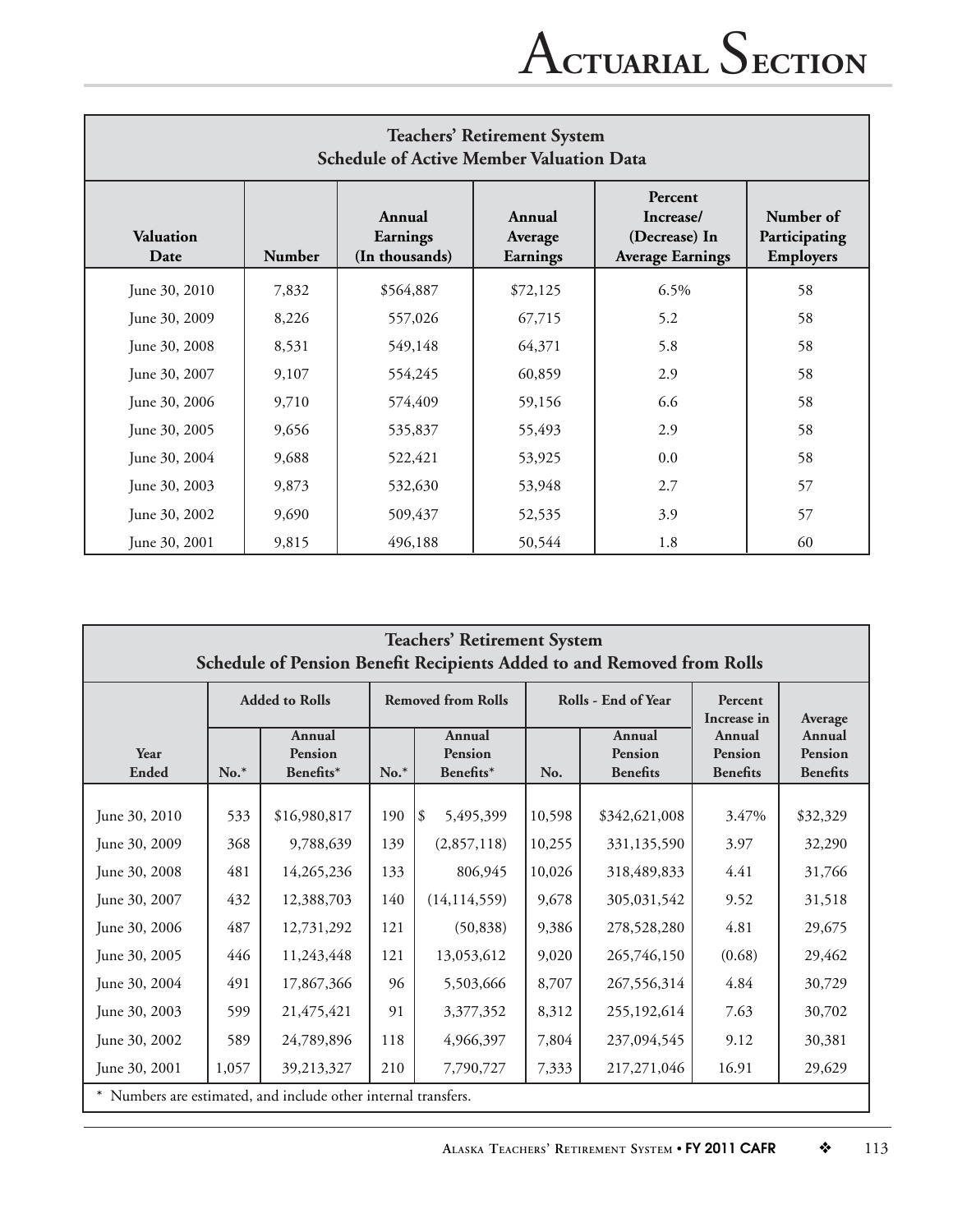# A**CTUARIAL** S**ECTION**

| <b>Teachers' Retirement System</b><br><b>Solvency Test</b>                                                                                                                                                                         |                                                                   |                                                            |                                                                                                |                                                                      |      |       |         |  |
|------------------------------------------------------------------------------------------------------------------------------------------------------------------------------------------------------------------------------------|-------------------------------------------------------------------|------------------------------------------------------------|------------------------------------------------------------------------------------------------|----------------------------------------------------------------------|------|-------|---------|--|
|                                                                                                                                                                                                                                    | <b>Aggregate Accrued Liability For:</b>                           |                                                            |                                                                                                | <b>Portion of Accrued</b><br><b>Liabilities Covered</b><br>by Assets |      |       |         |  |
| <b>Valuation</b><br>Date                                                                                                                                                                                                           | (1)<br>Active<br><b>Member</b><br>Contributions<br>(In thousands) | (2)<br><b>Inactive</b><br><b>Members</b><br>(In thousands) | (3)<br>Active<br><b>Members</b><br>(Employer-<br><b>Financed</b><br>Portion)<br>(In thousands) | <b>Valuation</b><br><b>Assets</b><br>(In thousands)                  | (1)  | (2)   | (3)     |  |
| June 30, $2010^{(2)}$                                                                                                                                                                                                              | \$716,675                                                         | \$5,909,080                                                | \$2,222,033                                                                                    | \$4,739,128                                                          | 100% | 68.1% | $0.0\%$ |  |
| June 30, 2009                                                                                                                                                                                                                      | 692,105                                                           | 5,292,808                                                  | 1,862,601                                                                                      | 4,472,958                                                            | 100  | 71.4  | 0.0     |  |
| June 30, $2008^{(2)}$                                                                                                                                                                                                              | 654,662                                                           | 5,181,676                                                  | 1,782,840                                                                                      | 4,936,976                                                            | 100  | 82.6  | 0.0     |  |
| June 30, 2007                                                                                                                                                                                                                      | 638,420                                                           | 4,912,025                                                  | 1,638,958                                                                                      | 4,424,399                                                            | 100  | 77.1  | 0.0     |  |
| June 30, 2006 $(2)(3)$                                                                                                                                                                                                             | 615,207                                                           | 4,925,922                                                  | 1,688,722                                                                                      | 4,141,700                                                            | 100  | 71.6  | 0.0     |  |
| June 30, 2005                                                                                                                                                                                                                      | 589,169                                                           | 4,694,176                                                  | 1,215,211                                                                                      | 3,958,939                                                            | 100  | 71.8  | 0.0     |  |
| June 30, 2004 $(2)$                                                                                                                                                                                                                | 569,435                                                           | 4,423,036                                                  | 1,131,129                                                                                      | 3,845,370                                                            | 100  | 74.1  | 0.0     |  |
| June 30, 2003                                                                                                                                                                                                                      | 548,947                                                           | 4,105,445                                                  | 1,181,217                                                                                      | 3,752,285                                                            | 100  | 78.0  | 0.0     |  |
| June 30, 2002 <sup>(1)(2)(3)</sup>                                                                                                                                                                                                 | 523,142                                                           | 3,755,882                                                  | 1,132,618                                                                                      | 3,689,036                                                            | 100  | 84.3  | 0.0     |  |
| June 30, 2001                                                                                                                                                                                                                      | 533,752                                                           | 3,213,431                                                  | 855,964                                                                                        | 4,372,229                                                            | 100  | 100.0 | 73.0    |  |
| Healthcare liabilities are calculated using the funding assumptions (i.e., funding investment return and net of Medicare Part D subsidy).<br><sup>(1)</sup> Change in Asset Valuation Method. <sup>(2)</sup> Change of Assumptions |                                                                   |                                                            |                                                                                                | (3) Change in Methods.                                               |      |       |         |  |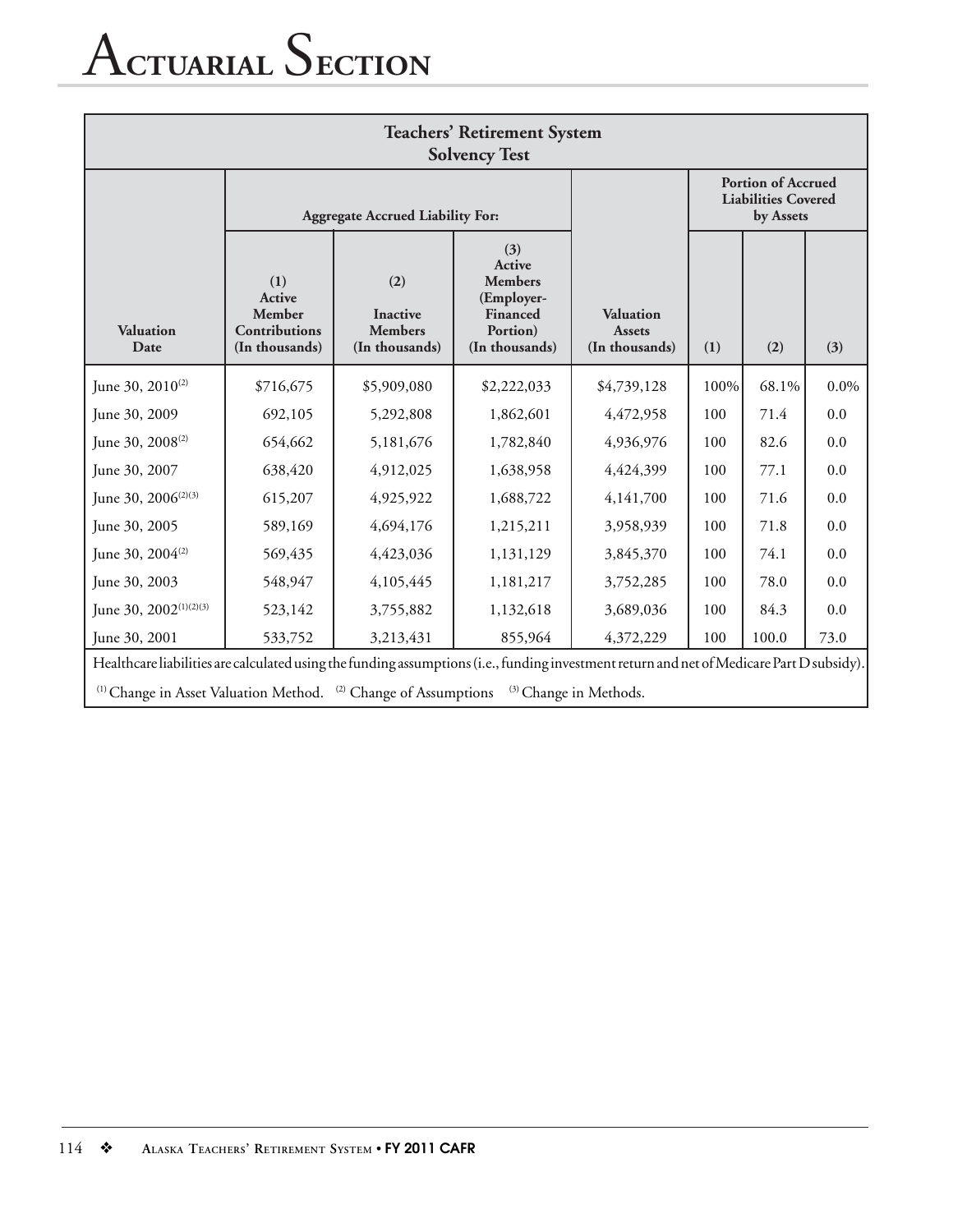| <b>Teachers' Retirement System</b><br><b>Analysis of Financial Experience</b>                                                                                                                                             |                                                                                |                                                        |                                                            |                                                          |                                                          |
|---------------------------------------------------------------------------------------------------------------------------------------------------------------------------------------------------------------------------|--------------------------------------------------------------------------------|--------------------------------------------------------|------------------------------------------------------------|----------------------------------------------------------|----------------------------------------------------------|
| <b>Change in Employer/State Contribution Rate</b><br>Due to (Gains) and Losses in Accrued Liabilities<br>During the Last Five Fiscal Years Resulting From<br>Differences Between Assumed Experience and Actual Experience |                                                                                |                                                        |                                                            |                                                          |                                                          |
| Type of                                                                                                                                                                                                                   | <b>Change in Employer/State</b><br><b>Contribution Rate During Fiscal Year</b> |                                                        |                                                            |                                                          |                                                          |
| (Gain) or Loss                                                                                                                                                                                                            | 2010                                                                           | 2009                                                   | 2008                                                       | 2007                                                     | 2006                                                     |
| Health Experience<br>Salary Experience<br>Investment Experience<br>Demographic Experience<br><b>Contribution Shortfall</b><br>(Gain) or Loss During Year From Experience                                                  | 0.19%<br>0.59<br>0.05<br>(0.75)<br>0.01<br>0.09                                | $(2.67)\%$<br>0.29<br>7.23<br>(0.54)<br>(0.26)<br>4.05 | $(1.22)\%$<br>0.43<br>(0.85)<br>(0.33)<br>(0.98)<br>(2.95) | $(3.90)\%$<br>(0.27)<br>(1.37)<br>1.63<br>1.31<br>(2.60) | $(2.52)\%$<br>0.79<br>(0.36)<br>(0.27)<br>1.21<br>(1.15) |
| Non-recurring changes<br><b>Asset Valuation Method</b><br>Past Service Amortization Change<br>Assumption and Method Changes<br>System Benefit Changes<br>Composite (Gain) Loss During Year                                | 6.86<br>6.95                                                                   | 4.05                                                   | 1.98<br>(0.97)                                             | $(2.04)^*$<br>(4.64)                                     | 3.06<br>1.91                                             |
| Beginning Total Employer/State Contribution Rate                                                                                                                                                                          | 42.61                                                                          | 38.56                                                  | 39.53                                                      | 44.17                                                    | 42.26                                                    |
| Ending Total Employer/State Contribution Rate<br>Board Adopted Contribution Rate                                                                                                                                          | 49.56<br>52.67%                                                                | 42.61<br>45.55%                                        | 38.56<br>38.56%                                            | 39.53<br>39.53%                                          | 44.17<br>44.17%                                          |
| Fiscal Year Above Rate is Applied                                                                                                                                                                                         | FY13                                                                           | <b>FY12</b>                                            | FY11                                                       | <b>FY10</b>                                              | FY09                                                     |

 $^\ast$  Includes change in rate by using total payroll.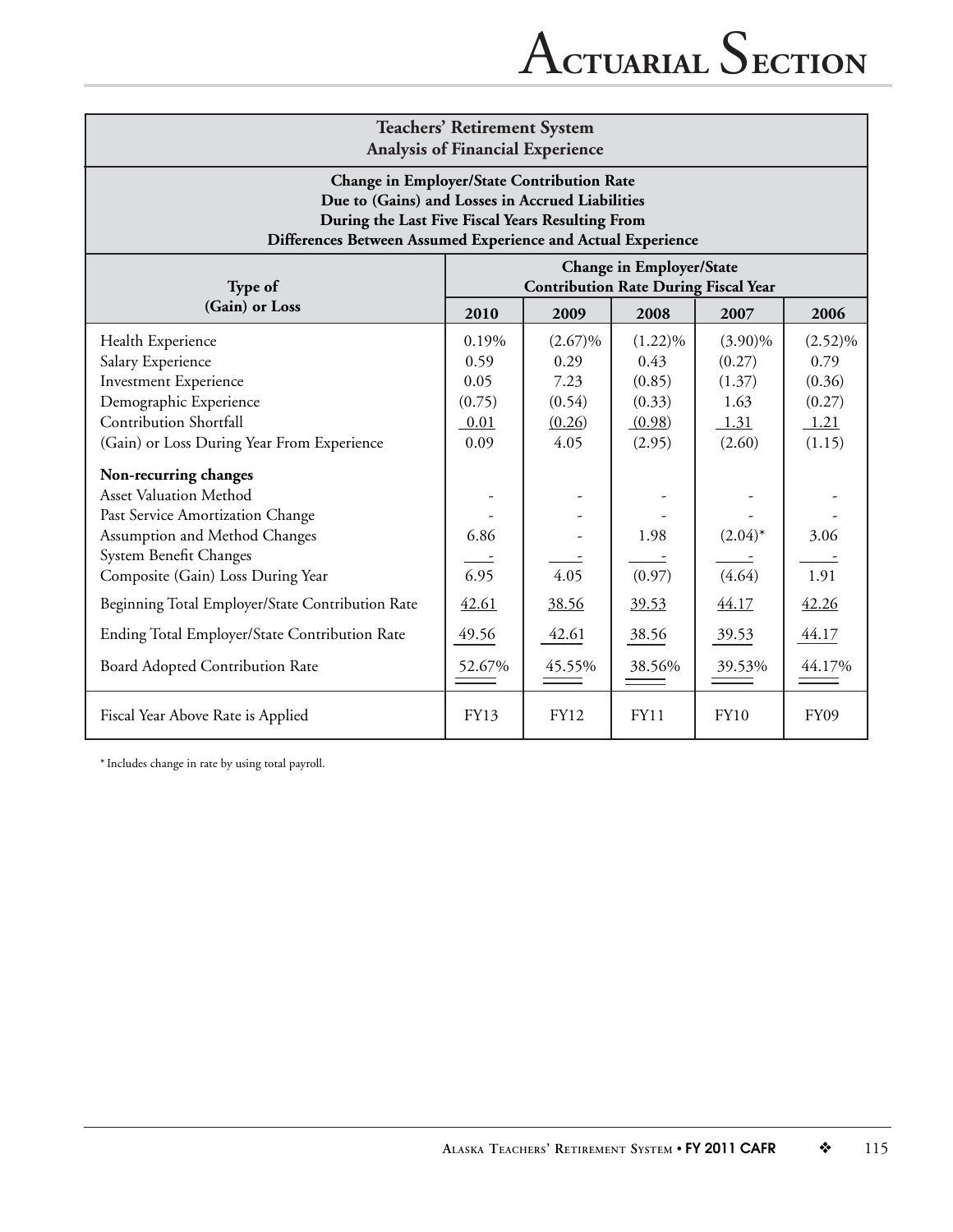## A**CTUARIAL** S**ECTION**

| <b>Teachers' Retirement System</b><br><b>Analysis of Financial Experience</b>                                                                                                                                              |             |             |             |                                                               |             |            |
|----------------------------------------------------------------------------------------------------------------------------------------------------------------------------------------------------------------------------|-------------|-------------|-------------|---------------------------------------------------------------|-------------|------------|
| <b>Change in Employer/State Contribution Rate</b><br>Due to (Gains) and Losses in Accrued Liabilities<br>During the Last Three Fiscal Years Resulting From<br>Differences Between Assumed Experience and Actual Experience |             |             |             |                                                               |             |            |
|                                                                                                                                                                                                                            |             |             |             | Change in Employer/State Contribution Rate During Fiscal Year |             |            |
|                                                                                                                                                                                                                            |             | Pension     |             |                                                               | Healthcare  |            |
| Type of (Gain) or Loss                                                                                                                                                                                                     | 2010        | 2009        | 2008        | 2010                                                          | 2009        | 2008       |
| Health Experience                                                                                                                                                                                                          | N/A         | N/A         | N/A         | 0.19%                                                         | $(2.67)\%$  | $(1.22)\%$ |
| Salary Experience                                                                                                                                                                                                          | 0.59%       | 0.29%       | 0.43%       | N/A                                                           | N/A         | N/A        |
| Investment Experience                                                                                                                                                                                                      | (0.34)      | 6.53        | (0.62)      | 0.39                                                          | 0.70        | (0.23)     |
| Demographic Experience                                                                                                                                                                                                     | (0.75)      | (0.54)      | (0.33)      | N/A                                                           | N/A         | N/A        |
| Contribution Shortfall                                                                                                                                                                                                     | 0.46        | 0.01        | (0.11)      | (0.45)                                                        | (0.27)      | (0.87)     |
| (Gain) or Loss During Year From Experience                                                                                                                                                                                 | (0.4)       | 6.29        | (0.63)      | 0.13                                                          | (2.24)      | (2.32)     |
| Non-recurring changes                                                                                                                                                                                                      |             |             |             |                                                               |             |            |
| <b>Asset Valuation Method</b>                                                                                                                                                                                              |             |             |             |                                                               |             |            |
| Past Service Amortization Change                                                                                                                                                                                           |             |             |             |                                                               |             |            |
| Assumption and Method Changes                                                                                                                                                                                              | 3.96        |             |             | 2.90                                                          |             | 1.98       |
| System Benefit Changes                                                                                                                                                                                                     |             |             |             |                                                               |             |            |
| Composite (Gain) Loss During Year                                                                                                                                                                                          | $-3.92$     | 6.29        | (0.63)      | $-3.03$                                                       | (2.24)      | (0.34)     |
| Beginning Total Employer/State Contribution Rate                                                                                                                                                                           | 26.61       | 20.32       | 20.95       | 16.00                                                         | 18.24       | 18.58      |
| Ending Total Employer/State Contribution Rate                                                                                                                                                                              | 30.53%      | 26.61%      | 20.32%      | 19.03%                                                        | 16.00%      | 18.24%     |
| Fiscal Year Above Rate is Applied                                                                                                                                                                                          | <b>FY13</b> | <b>FY12</b> | <b>FY11</b> | FY13                                                          | <b>FY12</b> | FY11       |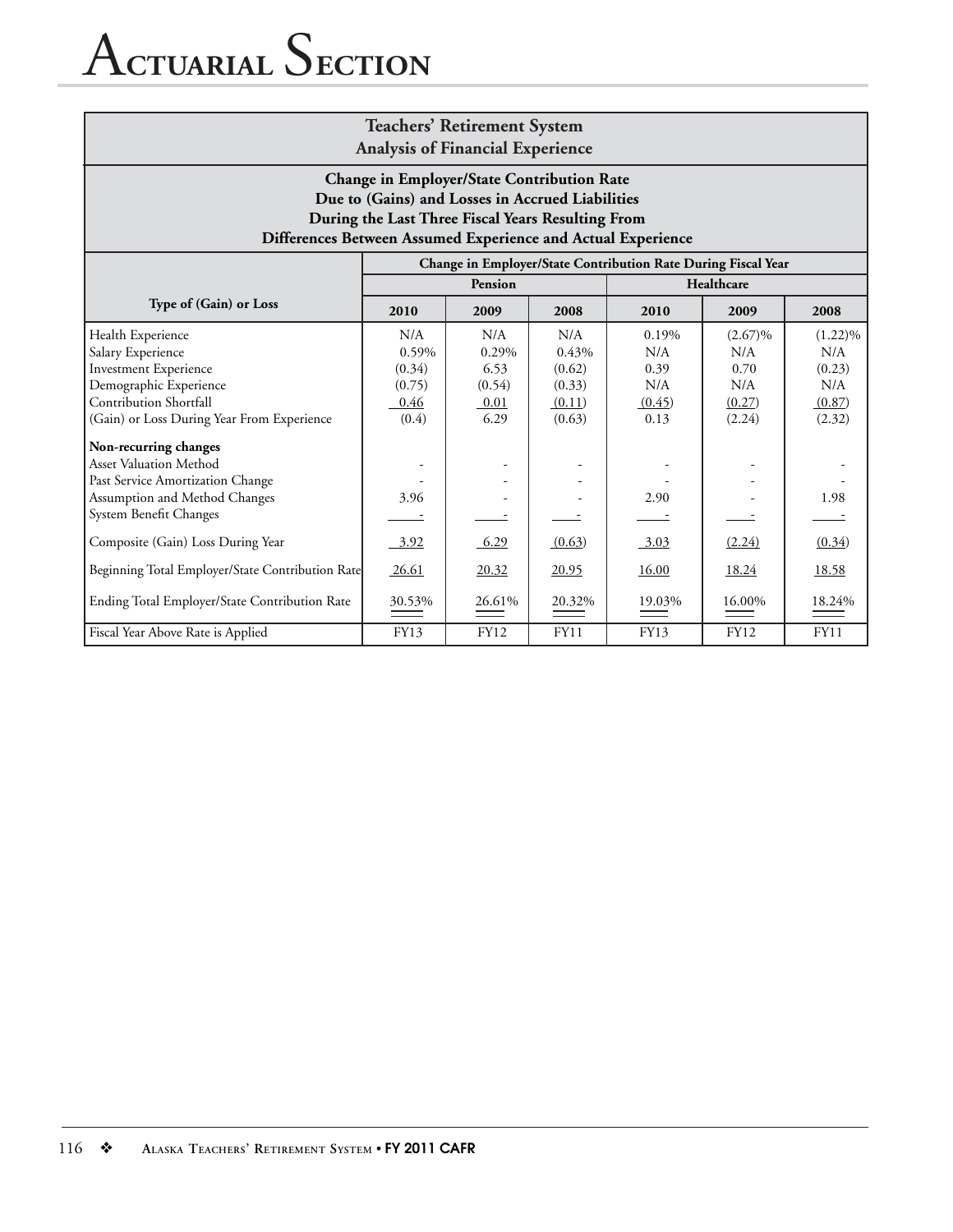## **Summary of Plan Provisions**

#### **(1) Effective Date**

July 1, 1955, with amendments through June 30, 2010. Chapter 97, 1990 Session Laws of Alaska, created a two-tier retirement system. Members who were first hired under the TRS before July 1, 1990 (Tier 1) are eligible for different benefits than members hired after June 30, 1990 (Tier 2). Chapter 9, 2005 Session Laws of Alaska, closed the plan to new members hired after June 30, 2006.

#### **(2) Administration of Plan**

The Commissioner of Administration or the Commissioner's designee is the administrator of the system. The Attorney General of the state is the legal counsel for the system and shall advise the administrator and represent the system in legal proceedings.

Prior to June 30, 2005, the Teachers' Retirement Board prescribed policies and adopted regulations and performed other activities necessary to carry out the provisions of the system. The Alaska State Pension Investment Board, Department of Revenue, Treasury Division was responsible for investing TRS funds.

On July 27, 2005, Senate Bill 141, enacted as Chapter 9, 2005 Session laws of Alaska, replaced the Teachers' Retirement Board and the Alaska State Pension Investment Board with the Alaska Retirement Management Board.

#### **(3) Employers Included**

Currently, there are 58 employers participating in the TRS, including the State of Alaska, 53 school districts, and four other eligible organizations.

#### **(4) Membership**

Membership in the Alaska TRS is mandatory for the following employees hired before July 1, 2006:

- certificated full-time and part-time elementary and secondary teachers, certificated school nurses, and certificated employees in positions requiring teaching certificates;
- positions requiring a teaching certificate as a condition of employment in the Department of Education and Early Development and the Department of Labor and Workforce Development;
- University of Alaska full-time and part-time teachers, and full-time administrative employees in positions requiring academic standing if approved by the TRS administrator;
- certain full-time or part-time teachers of Alaska Native language or culture who have elected to be covered under the TRS;
- members on approved sabbatical leave under AS 14.20.310;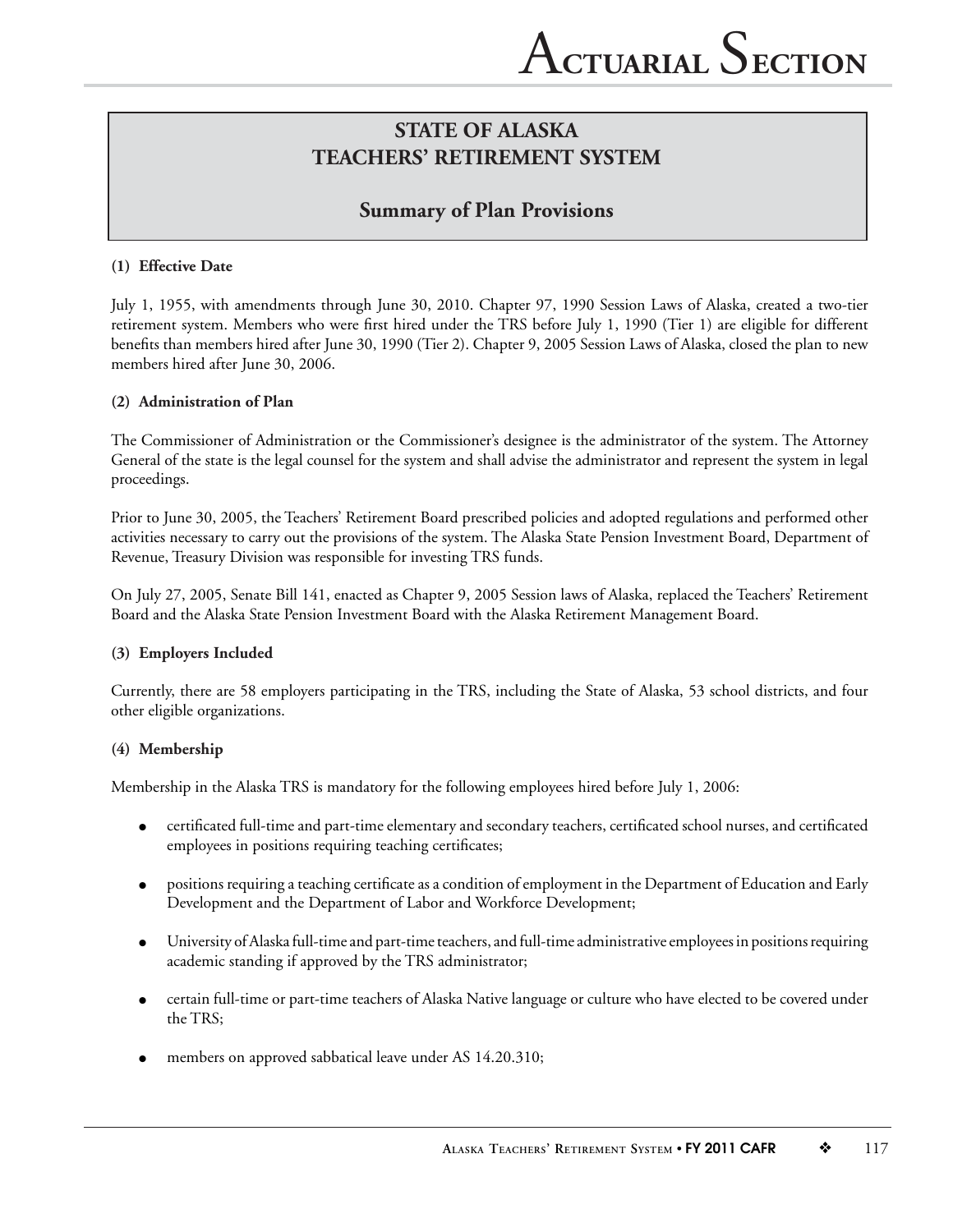# A**CTUARIAL** S**ECTION**

## **STATE OF ALASKA TEACHERS' RETIREMENT SYSTEM**

## **Summary of Plan Provisions**

- certain State legislators who have elected to be covered under the TRS; and
- a teacher who has filed for workers' compensation benefits due to an on-the-job assault and who, as a result of the physical injury, is placed on leave without pay.

Employees participating in the University of Alaska's Optional Retirement Plan or other retirement plans funded by the State are not covered by the TRS.

Employees who work half-time in the TRS and Public Employees' Retirement System (PERS) simultaneously are eligible for half-time TRS and PERS credit.

Senate Bill 141, signed into law on July 27, 2005, closes the plan effective July 1, 2006 to new members first hired on or after July 1, 2006.

### **(5) Credited Service**

TRS members receive a year of membership credit if they work a minimum of 172 days during the school year (July 1 through June 30 of the following year). Fractional credit is determined based on the number of days worked. Part-time members who work at least 50% of full-time receive membership credit for each day in proportion to full-time service. Credit is granted for all Alaskan public school service.

Members may claim other types of service, including:

- Outside teaching service in out-of-state schools or Alaska private schools (not more than ten years may be claimed);
- Military service (not more than five years of military service or ten years of combined outside and military service may be claimed);
- Alaska Bureau of Indian Affairs (BIA) service;
- Retroactive Alaskan service that was not creditable at the time it occurred, but later became creditable because of legislative change;
- Unused sick leave credit after members retire; and
- Leave of absence without pay.

Except for retroactive Alaska service that occurred before July 1, 1955, and unused sick leave, contributions are required for all claimed service.

Members receiving TRS disability benefits continue to earn TRS credit while disabled.

Survivors who are receiving occupational death benefits continue to earn TRS service credit while occupational survivor benefits are being paid.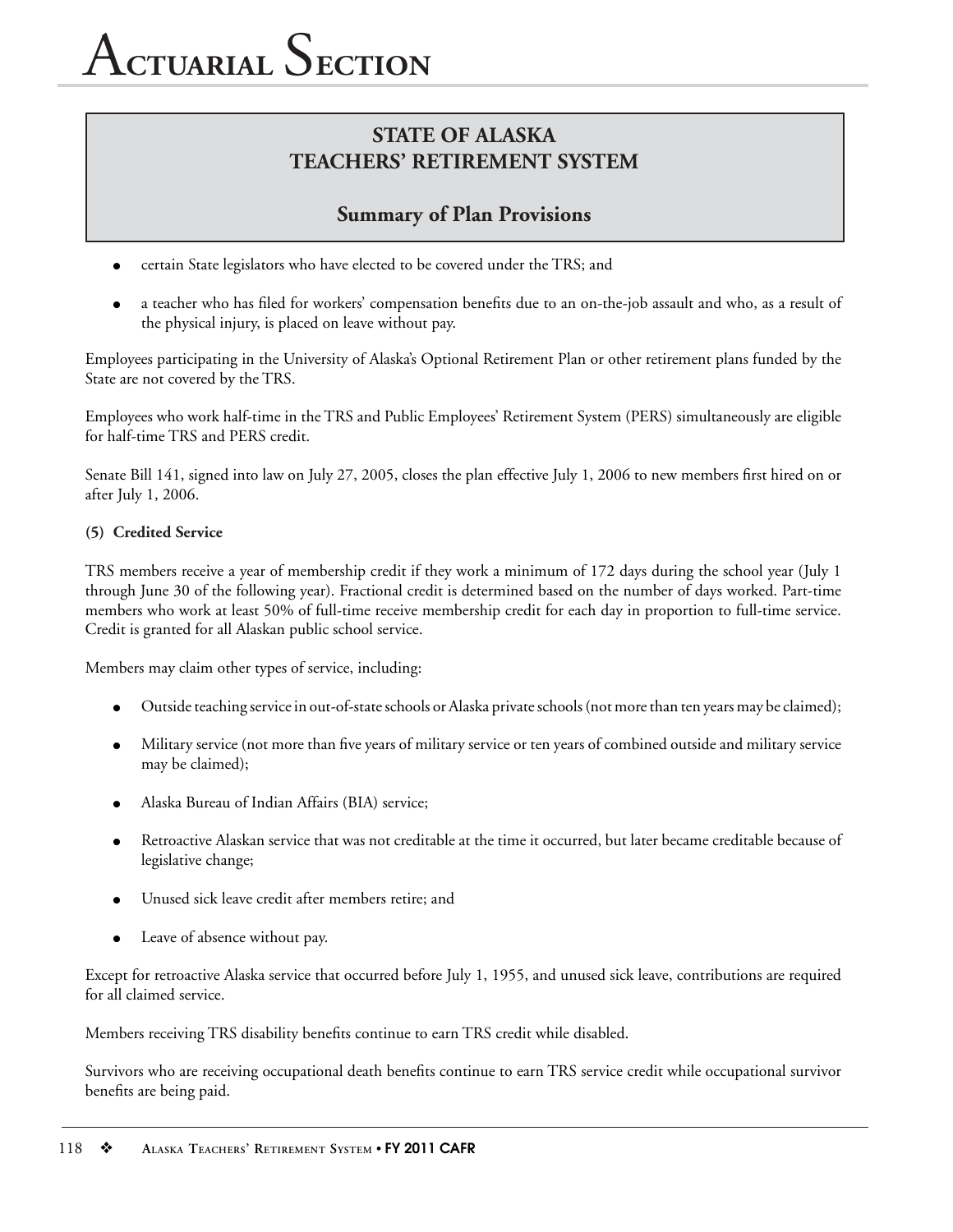## **Summary of Plan Provisions**

#### **(6) Employer Contributions**

TRS employers contribute the amounts required, in addition to employees' contributions, to fund the benefits of the system.

The normal cost rate is a uniform rate for all participating employers (less the value of members' contributions).

The past service rate is a uniform rate for all participating employers to amortize the unfunded past service liability with payments that are a level percentage of pay amount over fixed 25-year periods.

Employer rates cannot be less than the normal cost rate.

#### **(7) Additional State Contributions**

Pursuant to AS14.25.070 effective July 1, 2008, the State shall contribute an amount (in addition to the State contribution as an employer) that when combined with the employer contribution (12.56%) will be sufficient to pay the total contribution rate adopted by The State of Alaska Retirement Management Board.

#### **(8) Member Contributions**

Mandatory Contributions: Members are required to contribute 8.65% of their base salaries. Members' contributions are deducted from gross salaries before federal income taxes are withheld.

Contributions for Claimed Service: Member contributions are also required for most of the claimed service described in (5) above.

1% Supplemental Contributions: Members who joined the system before July 1, 1982 and elected to participate in the supplemental contributions provision are required to contribute an additional 1% of their salaries. Supplemental contributions are deducted from gross salaries after federal income taxes are withheld. Under the supplemental provision, an eligible spouse or dependent child will receive a survivor's allowance or spouse's pension if the member dies (see (13) below). Supplemental contributions are only refundable upon death (see (13) below).

Interest: Members' contributions earn 4.5% interest, compounded annually on June 30.

Refund of Contributions: Terminated members may receive refunds of their member contribution accounts which includes their mandatory contributions, indebtedness payments, and interest earned. Terminated members' accounts may be attached to satisfy claims under Alaska Statute 09.38.065, federal income tax levies, and valid Qualified Domestic Relations Orders.

Reinstatement of Contributions: Refunded accounts and the corresponding TRS service may be reinstated upon reemployment in the TRS prior to July 1, 2010. Accounts attached to satisfy claims under Alaska Statute 09.38.065 or a federal tax levy may be reinstated at any time. Interest accrues on refunds until paid in full or members retire.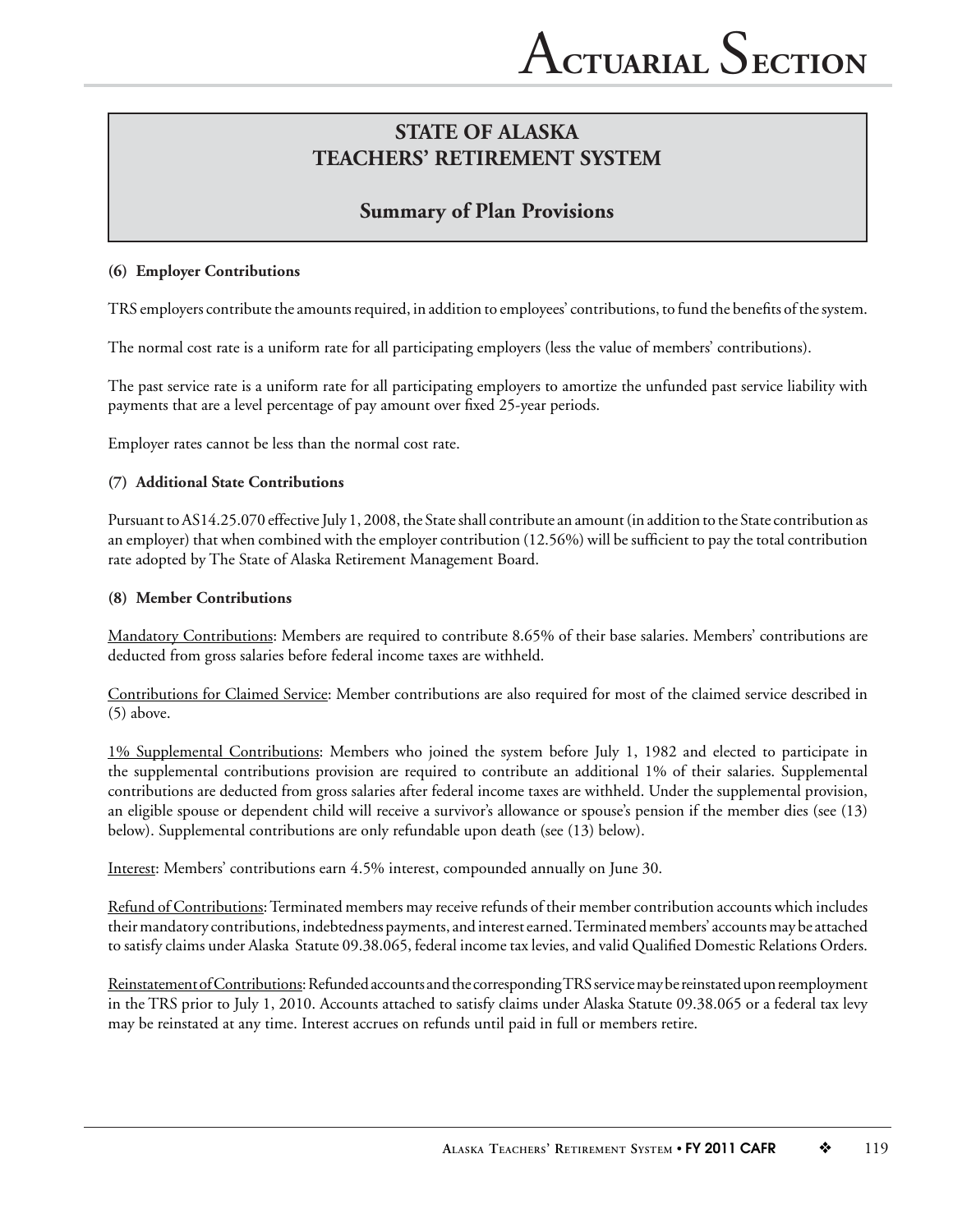## **Summary of Plan Provisions**

#### **(9) Retirement Benefits**

Eligibility:

- (a) Members, including deferred vested members, are eligible for normal retirement at age 55 or early retirement at age 50 if they were hired before July 1, 1990 (Tier 1) and age 60 or early retirement at age 55 if they were hired on or after July 1, 1990 (Tier 2). Additionally, they must have at least:
	- (i) eight years of paid-up membership service;
	- (ii) 15 years of paid-up creditable service, the last five years of which are membership service, and they were first hired under the TRS before July 1, 1975;
	- (iii) five years of paid-up membership service and three years of paid-up Alaska Bureau of Indian Affairs service;
	- (iv) 12 years of combined part-time and full-time paid-up membership service;
	- (v) two years of paid-up membership service if they are vested in the Public Employees' Retirement System (PERS); or
	- (vi) one year of paid-up membership service if they are retired from the PERS.
- (b) Members may retire at any age when they have:
	- (i) 25 years of paid-up creditable service, the last five years of which are membership service;
	- (ii) 20 years of paid-up membership service;
	- (iii) 20 years of combined paid-up membership and Alaska Bureau of Indian Affairs service, the last five years of which are membership service; or
	- (iv) 20 years of combined paid-up part-time and full-time membership service.

Benefit Type: Lifetime benefits are paid to members. Eligible members may receive normal, unreduced benefits when they (1) reach normal retirement age and complete the service required; or (2) satisfy the minimum service requirements to retire at any age under (b) above. Members may receive early, actuarially reduced benefits when they reach early retirement age and complete the service required.

Members may select joint and survivor options and a last survivor option. Under those options and early retirement, benefits are actuarially adjusted so that members receive the actuarial equivalents of their normal benefit amounts.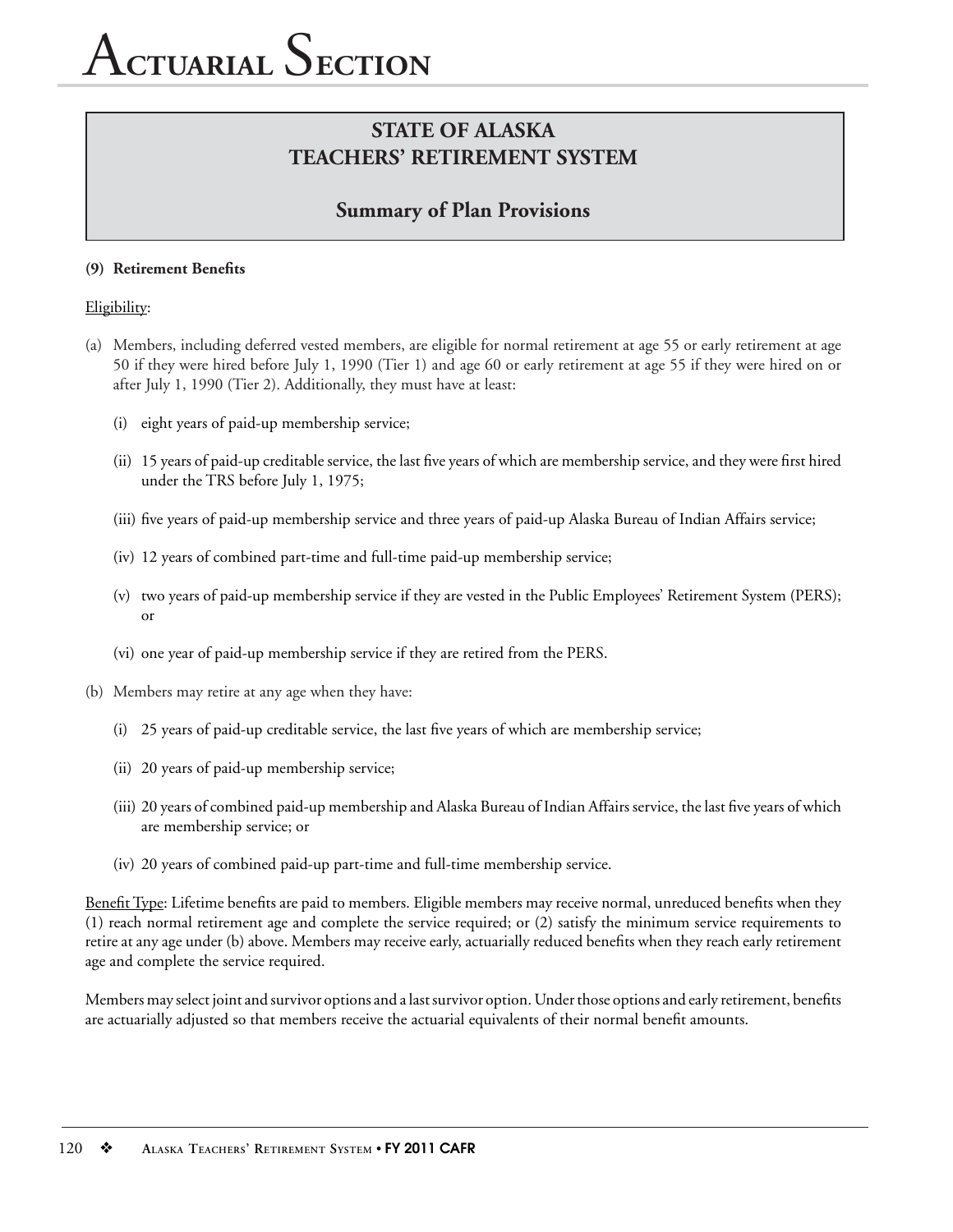## **Summary of Plan Provisions**

Benefit Calculation: Retirement benefits are calculated by multiplying the average base salary (ABS) times the total TRS service times the percentage multiplier. The ABS is determined by averaging the salaries earned during the three highest school years. Members must earn at least 115 days of credit in a school year to include it in the ABS calculation. The TRS pays a minimum benefit of \$25.00 per month for each year of service when the calculated benefit is less.

The percentage multipliers are 2% for the first 20 years and 2.5% for all remaining service. Service before July 1, 1990 is calculated at 2%.

Indebtedness: Members who terminate and refund their TRS contributions are not eligible to retire unless they return to TRS employment and pay back their refunds plus interest or accrue additional service which qualifies them for retirement. TRS refunds must be paid in full if the corresponding service is to count toward the minimum service requirements for retirement. Refunded TRS service is included in total service for the purpose of calculating retirement benefits. However, when refunds are not completely paid before retirement, benefits are actuarially reduced for life. Indebtedness balances may also be created when a member purchases qualified claimed service.

### **(10) Reemployment of Retired Members**

Retirees who return to work in a permanent full-time or part-time TRS position after a Normal Retirement have two options available, the Standard Option or the Waiver Option.

Under the Standard Option, retirement and retiree healthcare benefits are suspended while retired members are reemployed under the TRS. During reemployment, members earn additional TRS service and contributions are withheld from their wages.

If an Alaska school district has established that there is a shortage of teachers in a particular discipline or specialty and has passed a resolution to that effect, a retiree returning to work in a permanent full-time or part-time TRS position with that school district may exercise the Waiver Option. The Waiver Option allows a retiree who retired under a Normal Retirement to reemploy with a TRS employer and continue to receive a retirement benefi t by signing a waiver of participation in the TRS. The Waiver Option first became effective July 1, 2005 and applies to reemployment periods after that date. The Waiver Option is no longer available after June 30, 2009.

The Waiver Option is not available to members who retired early or under the Retirement Incentive Program (RIP).

Members retired under the RIP who return to employment under the TRS, Public Employees' Retirement System (PERS), Judicial Retirement System (JRS) or the University of Alaska's Optional Retirement Plan will:

- (a) forfeit the three years of incentive credits that they received;
- (b) owe the TRS 110% of the benefits that they received under the RIP, which may include costs for health insurance, excluding amounts that they paid to participate; and
- (c) be charged 7% interest from the date that they are reemployed until their indebtedness is paid in full or they retire again. If the indebtedness is not completely paid, future benefits will be actuarially reduced for life.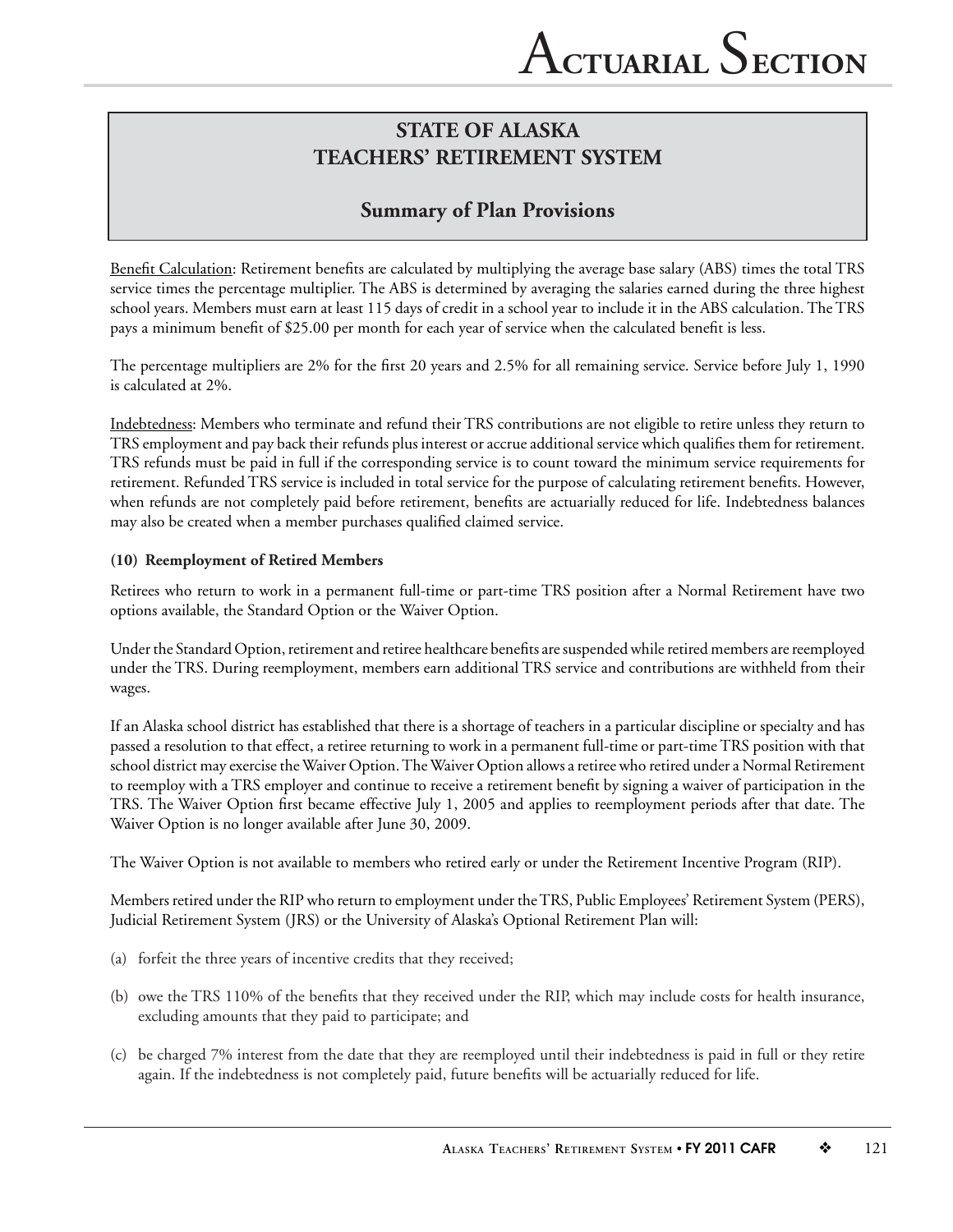## **Summary of Plan Provisions**

Employers make contributions to the unfunded liability of the plan on behalf of rehired retired members at the rate the employer is making contributions to the unfunded liability of the plan for other members.

### (11) Postemployment Healthcare Benefits

When pension benefits begin, major medical benefits are provided by the TRS to (1) all employees first hired before July 1, 1990 (Tier 1) and their surviving spouses and (2) members and their surviving spouses who have twenty-five years of membership service, are disabled or age sixty or older, regardless of their initial hire dates. Employees first hired after June 30, 1990 (Tier 2) and their surviving spouses may receive major medical benefits prior to age sixty by paying premiums.

#### **(12) Disability Benefits**

Monthly disability benefits are paid to permanently disabled members until they die, recover or become eligible for normal retirement. To be eligible, members must have at least five years of paid-up membership service.

Disability benefits are equal to 50% of the member's base salary at the time of disability. The benefit is increased by 10% of the base salary for each minor child, up to a maximum of 40%. Members continue to earn TRS service until eligible for normal retirement.

Members are appointed to normal retirement on the first of the month after they become eligible.

### (13) Death Benefits

Monthly death benefits may be paid to a spouse or dependent children upon the death of a member. If monthly benefits are not payable under the supplemental contributions provision or occupational and nonoccupational death provisions, the designated beneficiary receives the lump sum benefit described below.

Occupational Death: When an active member dies from occupational causes, a monthly survivor's pension may be paid to the spouse, unless benefits are payable under the supplemental contributions provision (below). The pension equals 40% of the member's base salary on the date of death or disability, if earlier. If there is no spouse, the pension may be paid to the member's dependent children. On the member's normal retirement date, the benefit converts to a normal retirement benefit. The normal benefit is based on the member's average base salary on the date of death and service, including service accumulated from the date of the member's death to the normal retirement date.

Nonoccupational Death: When a vested member dies from nonoccupational causes, the surviving spouse may elect to receive a monthly 50% joint and survivor benefit or a lump sum benefit, unless benefits are payable under the supplemental contributions provision (below). The monthly benefit is calculated on the member's average base salary and TRS service accrued at the time of death.

Lump Sum Benefit: Upon the death of an active member who has less than one year of service or an inactive member who is not vested, the designated beneficiary receives the member's contribution account, which includes mandatory contributions, indebtedness payments, and interest earned. Any supplemental contributions will also be refunded. If the member has more than one year of TRS service or is vested, the beneficiary also receives \$1,000 and \$100 for each year of TRS service, up to a maximum of \$3,000. An additional \$500 may be payable if the member is survived by dependent children.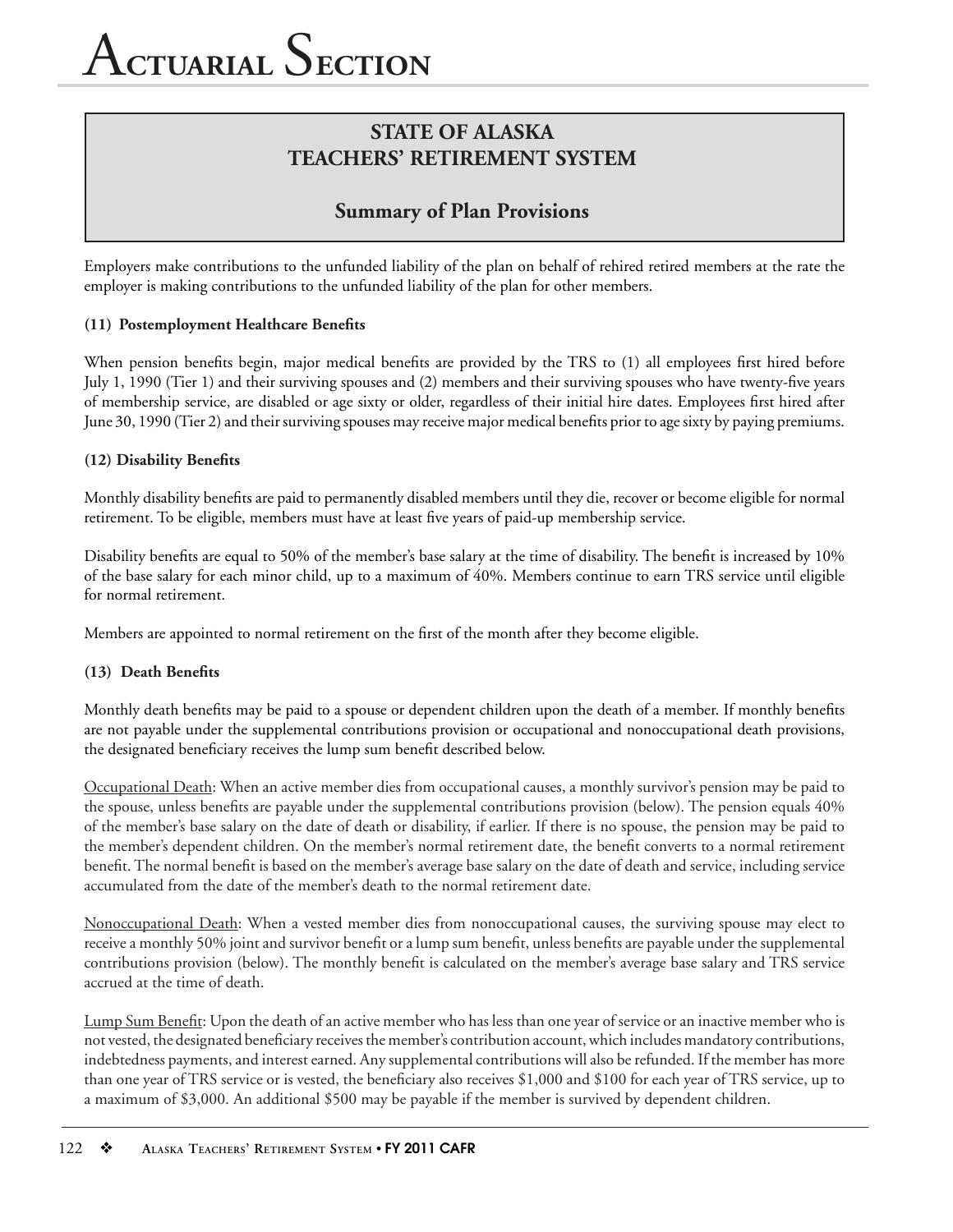## **Summary of Plan Provisions**

Supplemental Contributions Provision: Members are eligible for supplemental coverage if they joined the TRS before July 1, 1982, elected to participate in the supplemental provision, and made the required contributions. A survivor's allowance or spouse's pension (below) may be payable if the member made supplemental contributions for at least one year and dies while in membership service or while disabled under the TRS. In addition, the allowance and pension may be payable if the member dies while retired or in deferred vested status if supplemental contributions were made for at least five years.

- (a) Survivor's Allowance: If the member is survived by dependent children, the surviving spouse and dependent children are entitled to a survivor's allowance. The allowance for the spouse is equal to 35% of the member's base salary at the time of death or disability, plus 10% for each dependent child up to a maximum of 40%. The allowance terminates and a spouse's pension becomes payable when there is no longer an eligible dependent child.
- (b) Spouse's Pension: The spouse's pension is equal to 50% of the retirement benefit that the deceased member was receiving or the unreduced retirement benefit that the deceased member would have received if retired at the time of death. The spouse's pension begins on the first of the month after the member's death or termination of the survivor's allowance.

Death After Retirement: If a joint and survivor option was selected at retirement, the eligible spouse receives continuing, lifetime monthly benefits after the member dies. A survivor's allowance or spouse's pension may be payable if the member participated in the supplemental contributions provision. If a joint and survivor option was not selected and benefits are not payable under the supplemental contributions provision, the designated beneficiary receives the member's contribution account, less any benefits already paid and the member's last benefit check.

## **(14) Postretirement Pension Adjustments**

Postretirement pension adjustments (PRPAs) are granted annually to eligible benefit recipients when the consumer price index (CPI) for urban wage earners and clerical workers for Anchorage increases during the preceding calendar year. PRPAs are calculated by multiplying the recipient's base benefit, including past PRPAs, excluding the Alaska COLA, times:

- (a) 75% of the CPI increase in the preceding calendar year or 9%, whichever is less, if the recipient is at least age 65 or on TRS disability; or
- (b) 50% of the CPI increase in the preceding calendar year or 6%, whichever is less, if the recipient is at least age 60, or under age 60 if the recipient has been receiving benefits for at least eight years.

Ad hoc PRPAs, up to a maximum of 4%, may be granted to eligible recipients who were first hired before July 1, 1990 (Tier I) if the CPI increases and the funding ratio is at least 105%.

In a year where an Ad Hoc PRPA is granted, eligible recipients will receive the higher of the two calculations.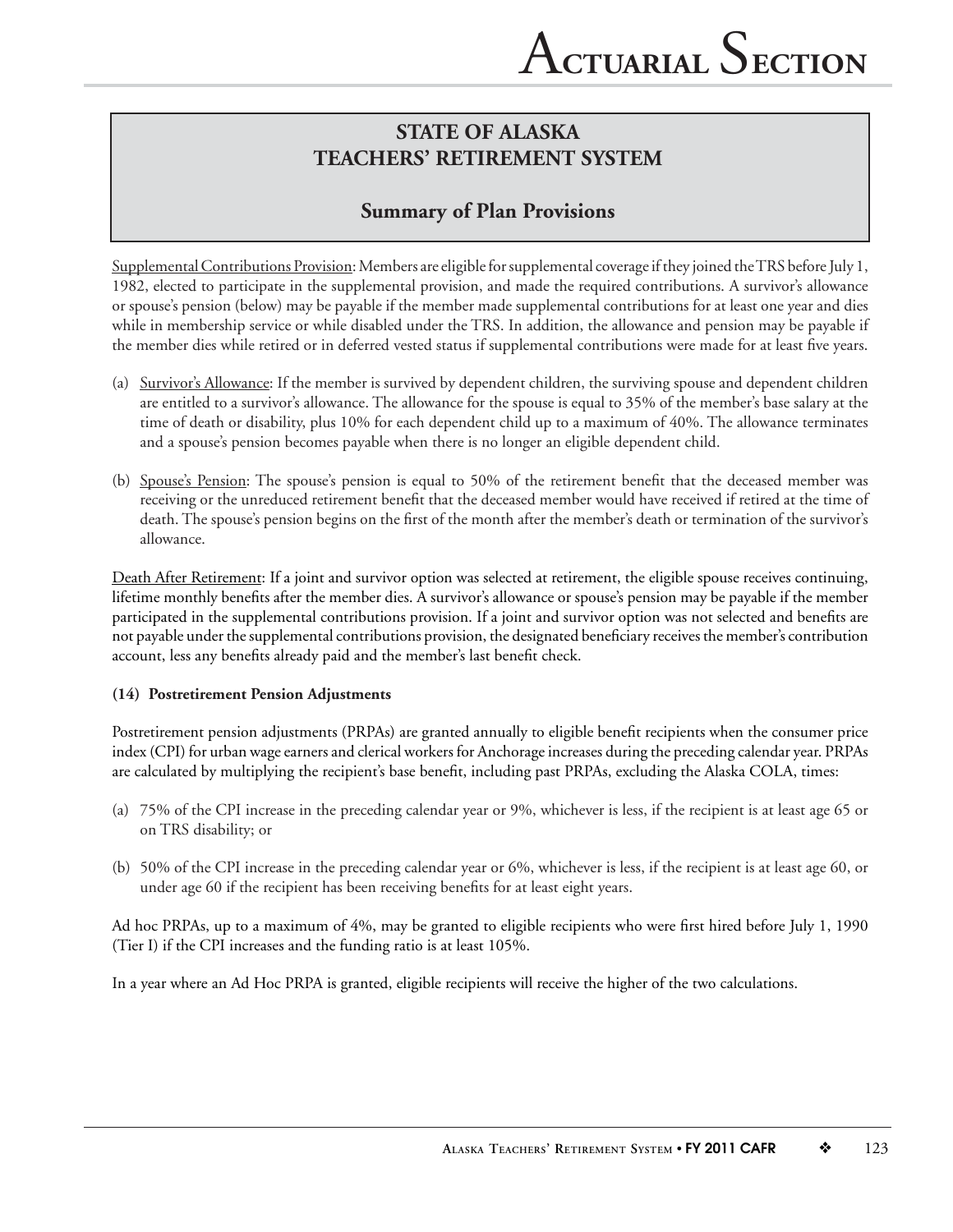## A**CTUARIAL** S**ECTION**

## **STATE OF ALASKA TEACHERS' RETIREMENT SYSTEM**

## **Summary of Plan Provisions**

#### **(15) Alaska Cost of Living Allowance**

Eligible benefit recipients who reside in Alaska receive an Alaska cost of living allowance (COLA) equal to 10% of their base benefits. The following benefit recipients are eligible:

- (a) members who were first hired under the TRS before July 1, 1990 (Tier 1) and their survivors;
- (b) members who were first hired under the TRS after June 30, 1990 (Tier 2) and their survivors if they are at least age 65; and
- (c) all disabled members.

#### **Changes in Benefit Provisions Since the Prior Valuation**

There has been no changes in benefit provisions since the prior valuation.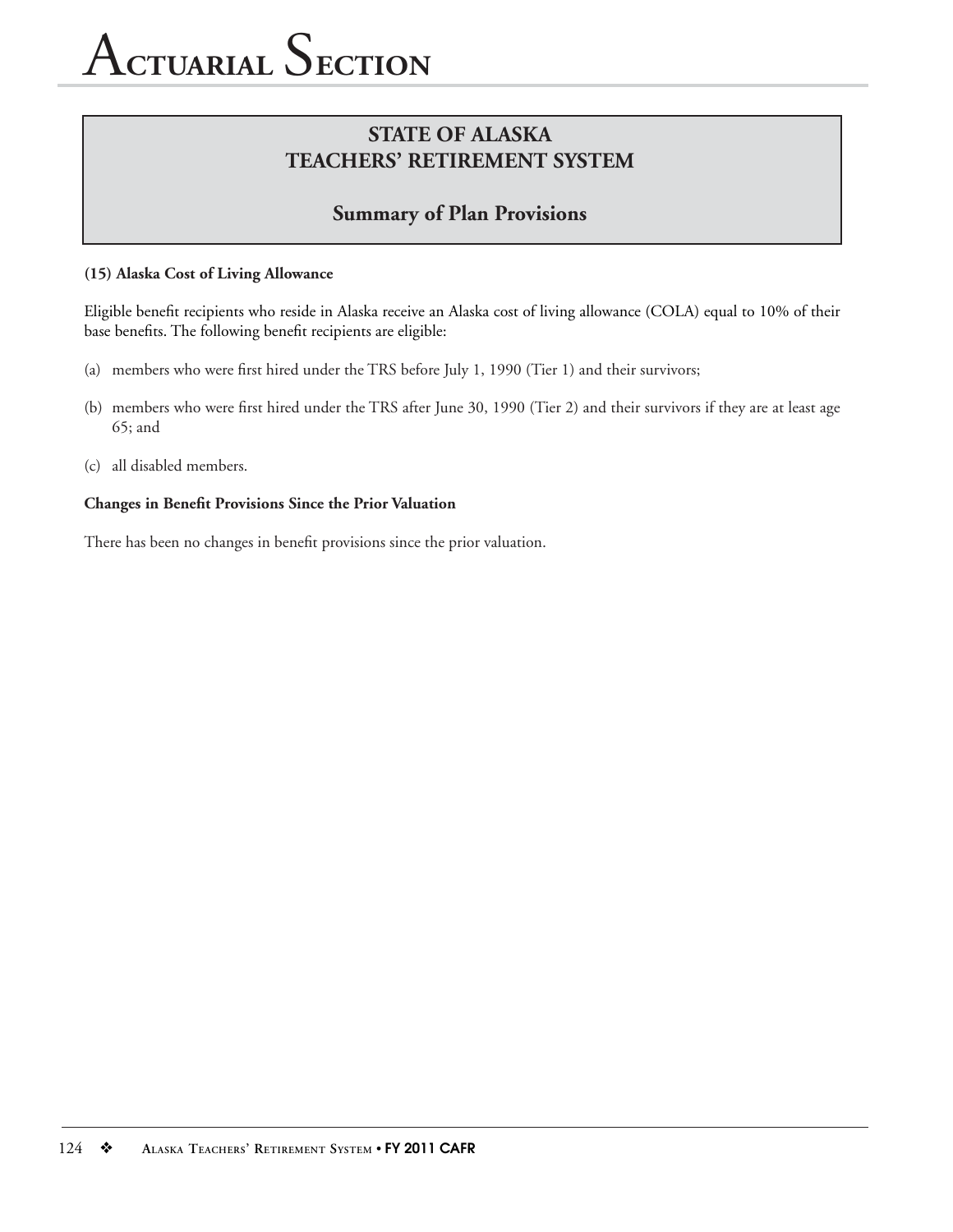## **buck**consultants

## A Xerox Company

September 23, 2011

State of Alaska The Alaska Retirement Management Board The Department of Revenue, Treasury Division The Department of Administration, Division of Retirement and Benefits P.O. Box 110203 Juneau, AK 99811-0203

Dear Members of The Alaska Retirement Management Board, The Department of Revenue and The Department of Administration:

## **Actuarial Certification**

The annual actuarial valuation required for the State of Alaska Teachers' Retirement System Defined Contribution Retirement (DCR) Plan has been prepared as of June 30, 2010 by Buck Consultants. The purposes of the report include:

- (1) a presentation of the valuation results of the Plan as of June 30, 2010;
- (2) a review of experience under the Plan for the year ended June 30, 2010;
- $(3)$  a determination of the appropriate contribution rate which will be applied for the fiscal year ending June 30, 2013; and
- (4) the provision of reporting and disclosure information for financial statements, governmental agencies, and other interested parties.

The following schedules that we have prepared are included in this report:

- (1) Summary of actuarial assumptions and methods
- (2) Schedule of active member valuation data
- (3) Solvency test
- (4) Schedule of Funding Progress, Schedule of Employer Contributions and trend data schedules

In preparing this valuation, we have employed generally accepted actuarial methods and assumptions, in conjunction with employee data provided to us by the Division of Retirement and Benefits and financial information provided in the financial statements audited by KPMG LLP, to determine a sound value for the Plan liability. The employee data has not been audited, but it has been reviewed and found

Tabor Center, 1200 17th Street, Suite 1200 • Denver, CO 80202 720.359.7700 • 720.359.7701 (fax)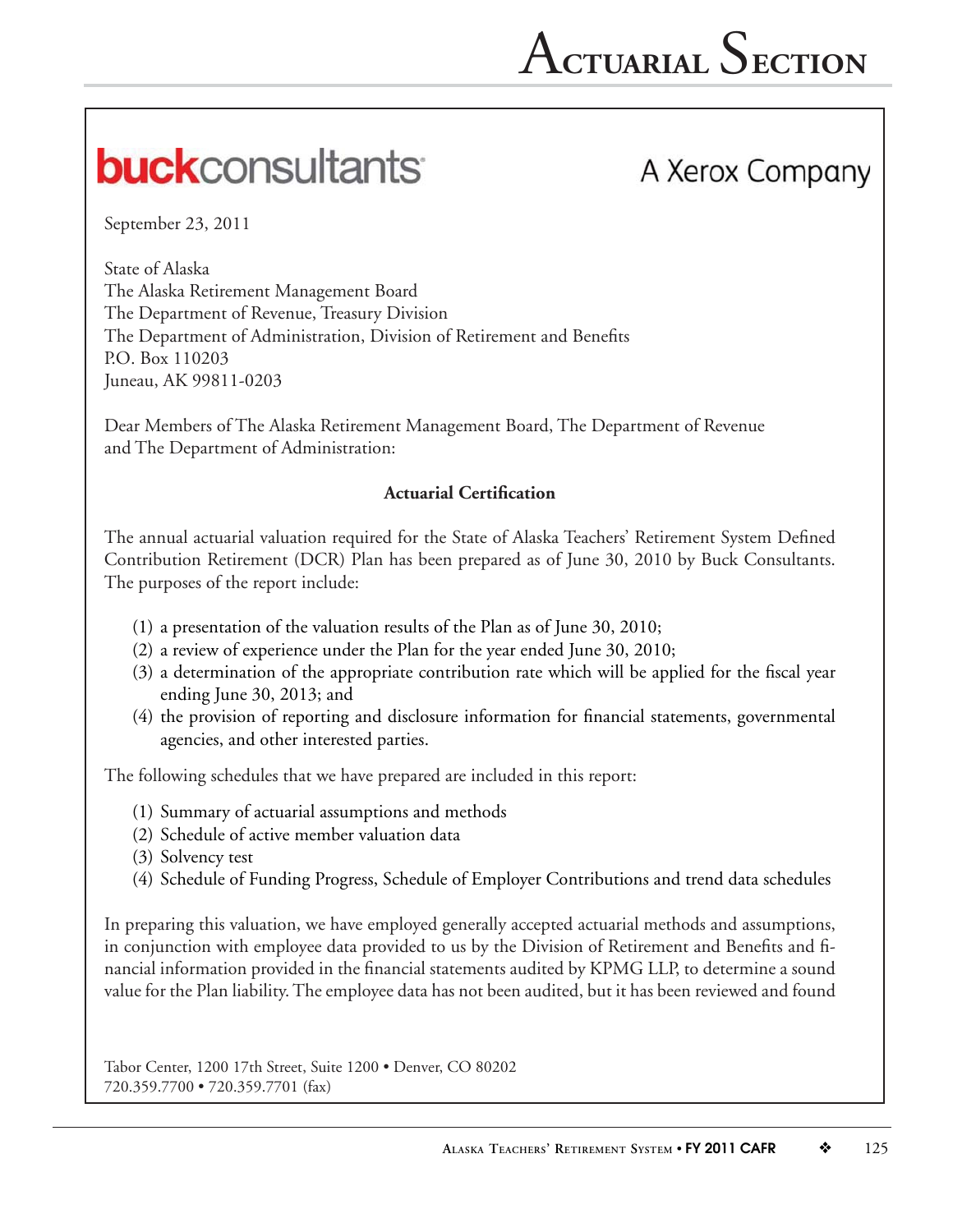## A**CTUARIAL** S**ECTION**

The Alaska Retirement Management Board, The Department of Revenue and The Department of Administration September 23, 2011 Page 2

to be consistent, both internally and with prior years' data. The actuarial assumptions are based on the results of an experience study presented to the Alaska Retirement Management Board (Board) in September 2010 and adopted by the Board in December 2010. Actuarial methods, medical cost trend, and assumed blended medical premiums were also reviewed during the experience study.

The contribution requirements are determined as a percentage of payroll, and reflect the cost of benefits accruing in FY11 and a fixed 25-year amortization as a level percentage of payroll of the initial unfunded accrued liability and subsequent gains/losses. The amortization period is set by the Board. Contribution levels are recommended by the Actuary and adopted by the Board each year. The ratio of valuation assets to liabilities decreased from 234.5% to 223.5% during the year. This report provides an analysis of the factors that led to the decrease.

A summary of the actuarial assumptions and methods is presented in this report. The assumptions, when applied in combination, fairly represent past and anticipated future experience of the Plan.

The funding objective of the plan, as adopted by the ARM Board, is to set a contribution rate that will pay the normal cost and amortize the initial unfunded actuarial accrued liability and each subsequent annual change in the unfunded actuarial accrued liability over a closed 25-year period as a level percentage of payroll. The funding objective for the plan, as adopted by the ARM Board, is currently being met.

Future contribution requirements may differ from those determined in the valuation because of:

- (1) differences between actual experience and anticipated experience based on the assumptions;
- (2) changes in actuarial assumptions or methods;
- (3) changes in statutory provisions; or
- (4) differences between the contribution rates determined by the valuation and those adopted by the Board.

The undersigned are members of the American Academy of Actuaries and the Society of Actuaries, are fully qualified to provide actuarial services to the State of Alaska, and are available to answer questions regarding this report.

We believe that the assumptions and methods used for funding purposes and for the disclosures presented in this report satisfy the parameter requirements set forth in the Government Accounting Standards Board (GASB) Statement Nos. 25 and 43.

## **buck**consultants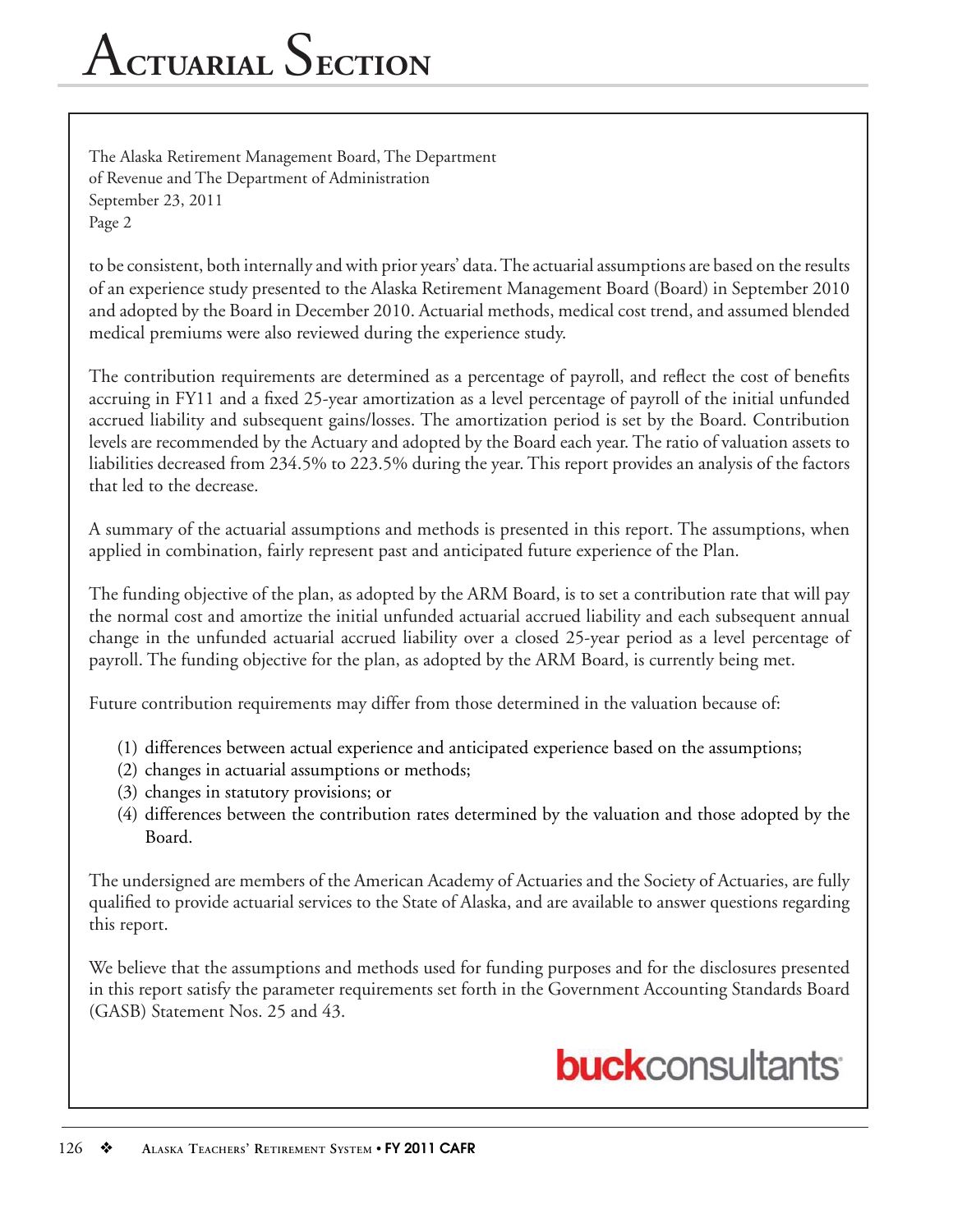The Alaska Retirement Management Board, The Department of Revenue and The Department of Administration September 23, 2011 Page 3

We believe that this report conforms with the requirements of the Alaska statutes, and where applicable, other federal and accounting laws, regulations and rules, as well as generally accepted actuarial principles and practices.

Sincerely,

David H. Alschinsky

David H. Slishinsky, ASA, EA, MAAA Principal, Consulting Actuary

The undersigned actuary is responsible for all assumptions related to the average annual per capita health claims cost and the health care cost trend rates, and hereby affirms her qualification to render opinions in such matters, in accordance with the qualification standards of the American Academy of Actuaries.

Nelisse A. Bist

Melissa Bissett, FSA, MAAA Senior Consultant, Health & Productivity

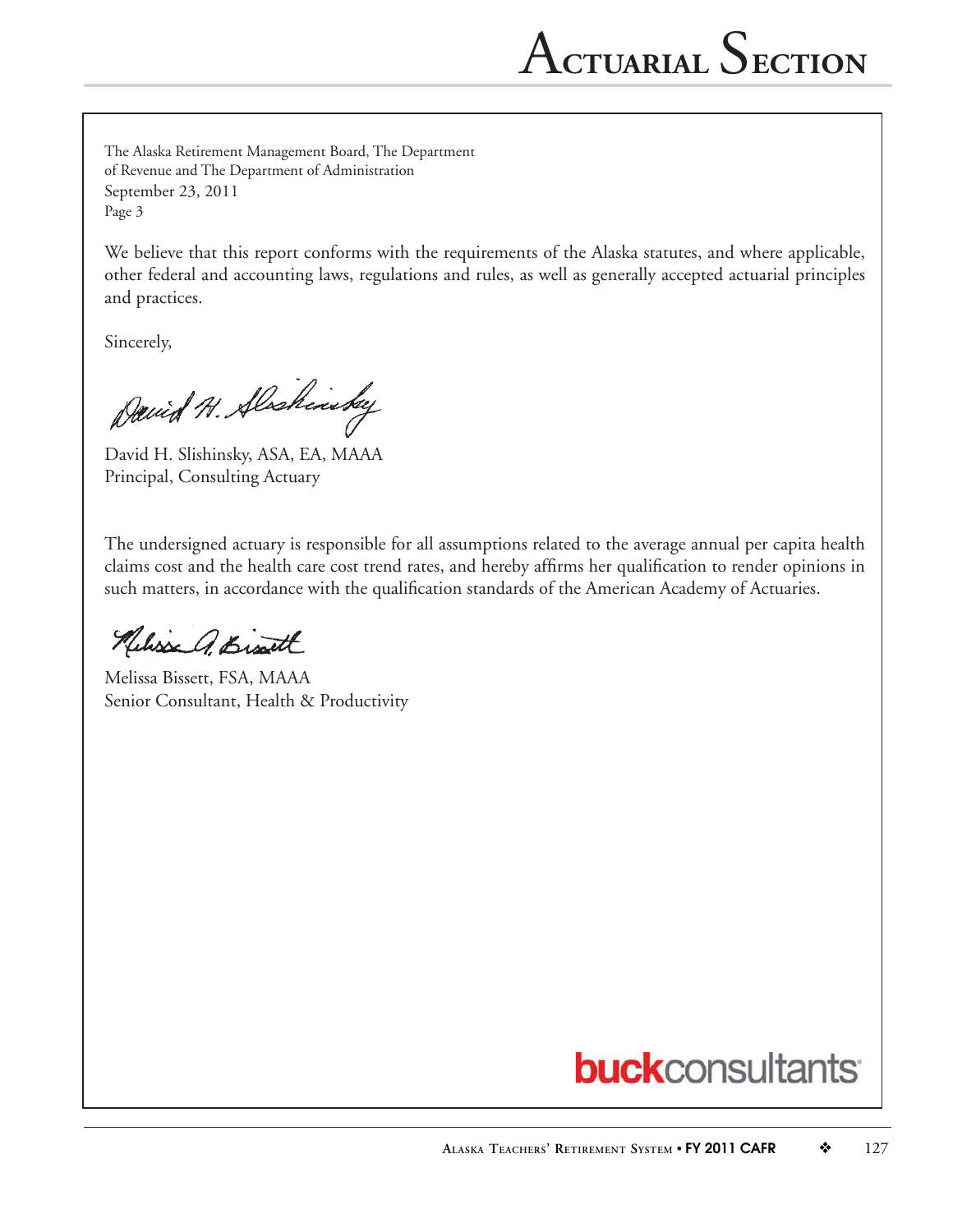The demographic and economic assumptions used in the June 30, 2010 valuation are described below. Unless noted otherwise, these assumptions were adopted by the Board in December 2010. These assumptions were the result of an experience study performed for the DB Plan as of June 30, 2009. The funding method used in this valuation was adopted by the Board in October 2006. The asset smoothing method used to determine valuation assets was changed effective June 30, 2002.

Benefits valued are those delineated in Alaska State statutes as of the valuation date. Changes in State statutes effective after the valuation date are not taken into consideration in setting the assumptions and methods.

#### **Valuation of Liabilities**

#### **A. Actuarial Method** - Entry Age Actuarial Cost

Liabilities and contributions shown in the report are computed using the Entry Age Actuarial Cost method of funding. Any funding surpluses or unfunded accrued liability is amortized over 25 years as a level percentage of expected payroll. Payroll is assumed to increase by the payroll growth assumption per year for this purpose. However, in keeping with GASB requirements, the net amortization period will not exceed 30 years.

Cost factors designed to produce annual costs as a constant percentage of each member's expected compensation in each year for death and disability benefits (constant dollar amount for retiree medical benefits), from the assumed entry age to the last age with a future benefit were applied to the projected benefits to determine the normal cost (the portion of the total cost of the Plan allocated to the current year under the method). The normal cost is determined by summing intermediate results for active members and determining an average normal cost rate which is then related to the total DCR Plan payroll of active members. The actuarial accrued liability for active members (the portion of the total cost of the Plan allocated to prior years under the method) was determined as the excess of the actuarial present value of projected benefits over the actuarial present value of future normal costs.

The actuarial accrued liability for beneficiaries and disabled members currently receiving benefits (if any) was determined as the actuarial present value of the benefits expected to be paid. No future normal costs are payable for these members.

The actuarial accrued liability under this method at any point in time is the theoretical amount of the fund that would have been accumulated had annual contributions equal to the normal cost been made in prior years (it does not represent the liability for benefits accrued to the valuation date). The unfunded actuarial accrued liability is the excess of the actuarial accrued liability over the actuarial value of plan assets measured on the valuation date.

Under this method, experience gains or losses, i.e., decreases or increases in accrued liabilities attributable to deviations in experience from the actuarial assumptions, adjust the unfunded actuarial accrued liability.

#### **B. Valuation of Assets**

Effective June 30, 2006, the asset valuation method recognizes 20% of the investment gain or loss in each of the current and preceding four years. This method will be phased in over five years. Market Value of Assets were \$0 as of June 30, 2006. All assets are valued at market value. Assets are accounted for on an accrued basis and are taken directly from financial statements audited by KPMG LLP. Valuation assets are constrained to a range of 80% to 120% of the market value of assets.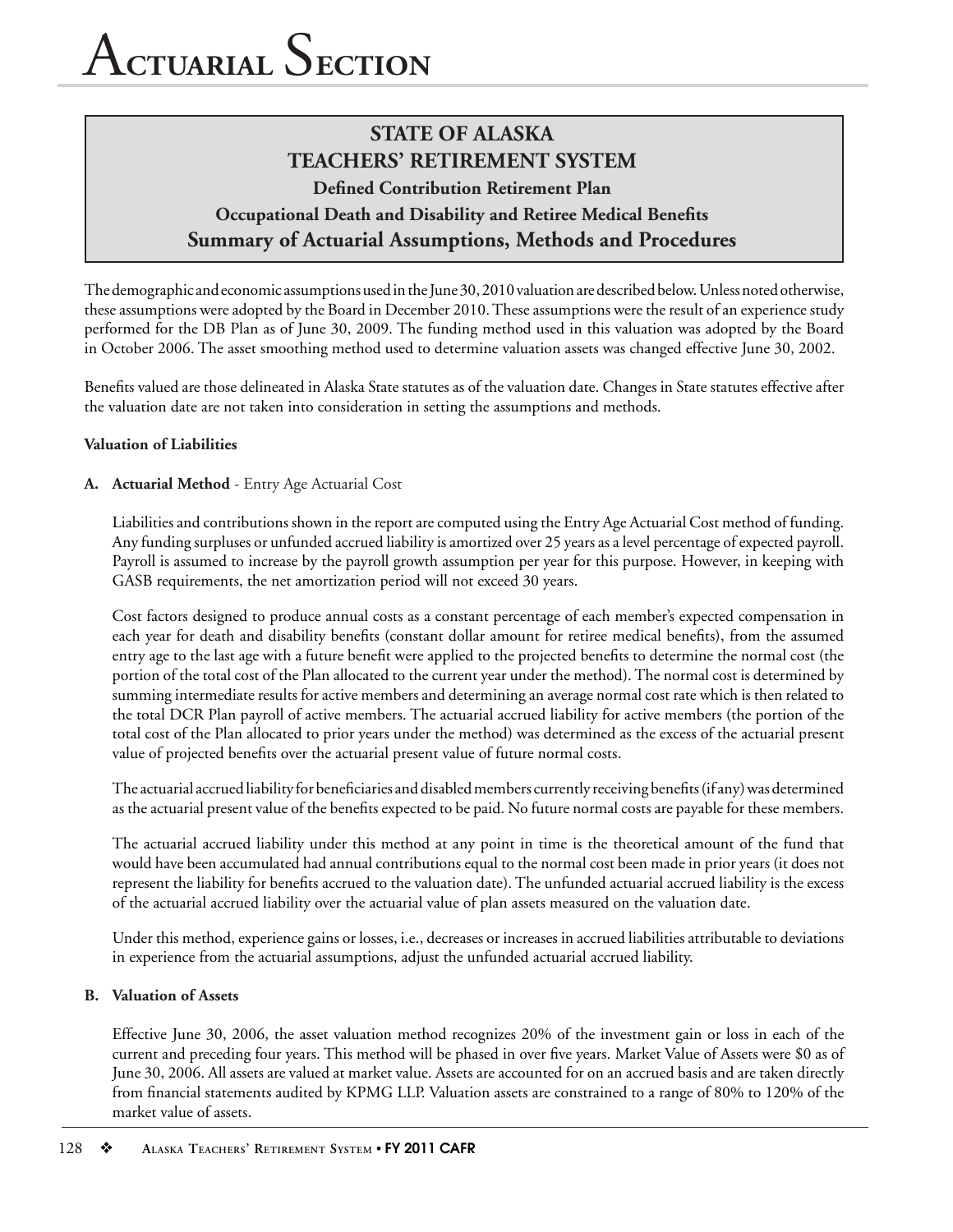### **C.** Valuation of Retiree Medical Benefits

The methodology used for the valuation of the retiree medical benefits is described in Section 2.3(c) of the State of Alaska Teachers' Retirement System Defined Benefit Plan Actuarial Valuation Report as of June 30, 2010.

Due to the lack of experience for the DCR Plan only, base claims costs are based on those described in the actuarial valuation as of June 30, 2010 for TRS with some adjustments. The claims costs were adjusted to reflect the differences between the DCR medical plan and the DB medical plan. These differences include different coverage levels and an indexing of the retiree out-of-pocket dollar amounts. To account for higher initial copays, deductibles and out-ofpocket limits, FY10 claims costs were reduced 5.9% for medical and 0.7% for prescription drugs. Retiree out-of-pocket amounts were indexed 4.8% each year to reflect the effect of the deductible leveraging on trend, putting the annual projected trend closer to the ultimate trend rate.

No implicit subsidies are assumed. Employees projected to retire with 30 years of service prior to Medicare are valued with commencement deferred to Medicare eligibility, as such participants will be required to pay the full plan premium. Explicit subsidies for disabled and normal retirement are determined using the plan-defined percentages of total projected plan costs, again with no implicit subsidy assumed.

### **Healthcare Reform**

Healthcare Reform legislation passed on March 23, 2010 included several provisions with potential implications for the State of Alaska Retiree Health Plan liability. Buck evaluated the impact of the following provisions; however, none of the impacts have been included in the valuation results.

- Because the State plan is retiree-only, and was in effect at the time the legislation was enacted, not all provisions are required. Unlimited lifetime benefits and dependent coverage to age 26 are two of these provisions. We reviewed the impact of including these provisions, but there was no decision made to adopt them, and no requirement to do so.
- The Plan will be subject to the high cost plan excise tax (Cadillac tax). Based upon guidance available at the time of disclosures, Buck estimated the year in which the tax would potentially affect Alaska to be 2047, and with a minimal impact. Buck determined the impact to be immaterial based on a blend of pre-Medicare and Medicare retirees.

We have not identified any other specific provisions of healthcare reform that would be expected to have a significant impact on the measured obligation. As additional guidance on the legislation is issued, we will continue to monitor any potential impacts.

### **Changes in Methods From the Prior Valuation**

There were no changes in methods from the prior valuation.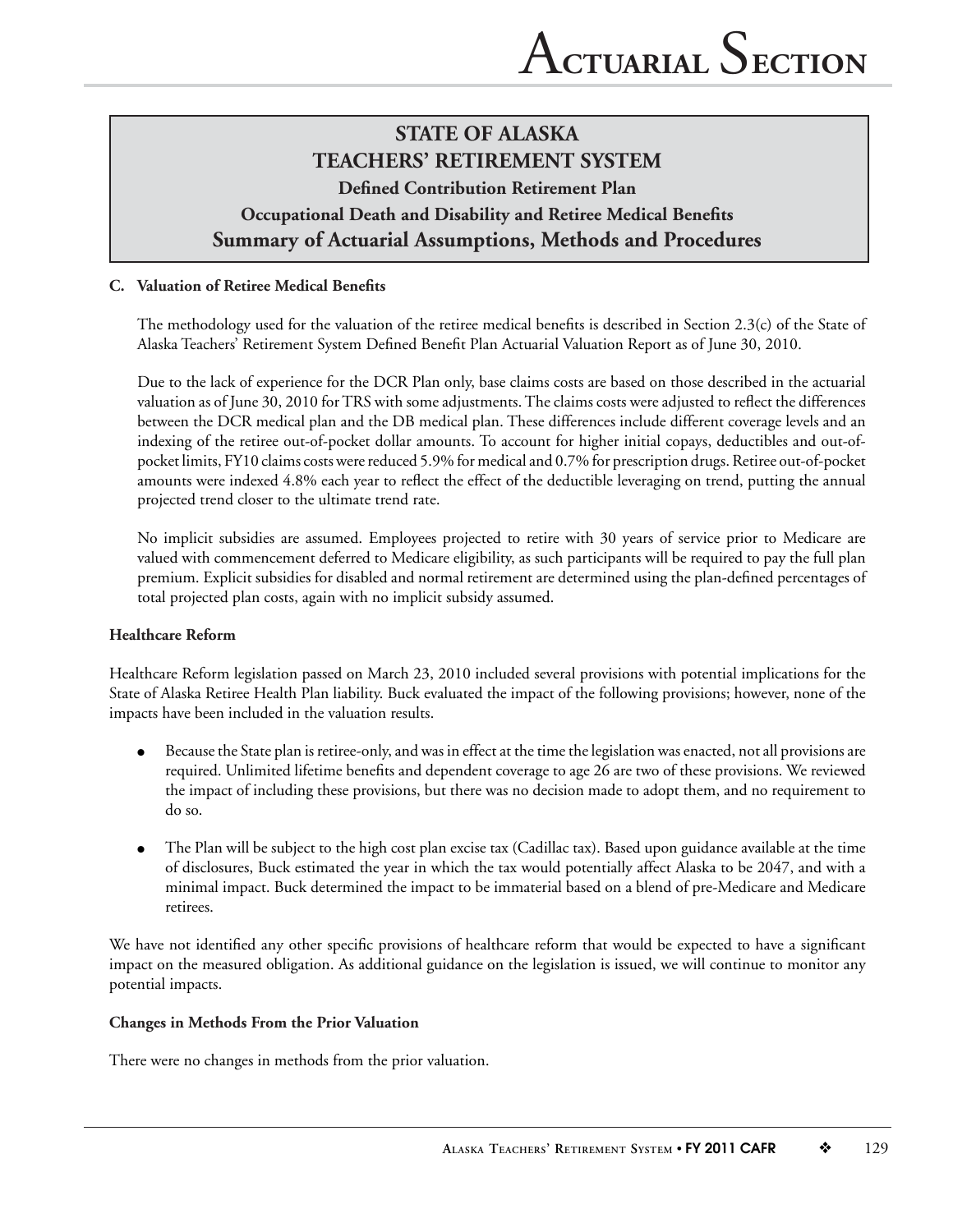#### **D. Actuarial Assumptions**

|    | 1. Investment Return/<br>Discount Rate | 8.00% per year (geometric), compounded annually, net of expenses.                                                                                                                                                                                                                                                  |
|----|----------------------------------------|--------------------------------------------------------------------------------------------------------------------------------------------------------------------------------------------------------------------------------------------------------------------------------------------------------------------|
| 2. | Salary Scale                           | Inflation - 3.12% per year<br>Productivity - 0.5% per year<br>See Table 1 for salary scale rates.                                                                                                                                                                                                                  |
| 3. | Payroll Growth                         | 3.62% per year                                                                                                                                                                                                                                                                                                     |
| 4. | Total Inflation                        | Total inflation as measured by the Consumer Price Index for urban and clerical<br>workers for Anchorage is assumed to increase 3.12% annually.                                                                                                                                                                     |
| 5. | Mortality (Pre-termination)            | Based upon the 2005-2009 actual experience of the TRS DB Plan. (See Table<br>2). 55% of the 1994 Group Annuity Mortality (GAM) Table, 1994 Base Year<br>without margin projected to 2013 using Projection Scale AA for females and<br>45% for males. 15% of deaths are assumed to result from occupational causes. |
| 6. | Mortality (Post-termination)           | Based upon the 2005-2009 actual experience of the TRS DB Plan. (See Table<br>3). 3-year setback of the 1994 GAM Table, 1994 Base Year without margin<br>projected to 2013 using Projection Scale AA for females and 4-year setback for<br>males.                                                                   |
| 7. | Turnover                               | Select rates were estimated and ultimate rates were set to the TRS DB Plan's<br>rates loaded by 10%. (See Table 4).                                                                                                                                                                                                |
| 8. | Disability                             | Incidence rates based upon the 2005-2009 actual experience of the TRS DB<br>Plan, in accordance with Table 5. Post-disability mortality in accordance with<br>the RP-2000 Disabled Retiree Mortality Table. 15% of disabilities are assumed<br>to result from occupational causes.                                 |
| 9. | Retirement                             | Retirement rates were estimated in accordance with Table 6.                                                                                                                                                                                                                                                        |
|    | 10. Marriage and Age<br>Difference     | Wives are assumed to be three years younger than husbands. 85% of male<br>members and 75% of female members are assumed to be married.                                                                                                                                                                             |
|    | 11. Part-time Status                   | Part-time employees are assumed to earn 0.60 years of credited service per year.                                                                                                                                                                                                                                   |
|    | 12. Expenses                           | All expenses are net of the investment return assumption.                                                                                                                                                                                                                                                          |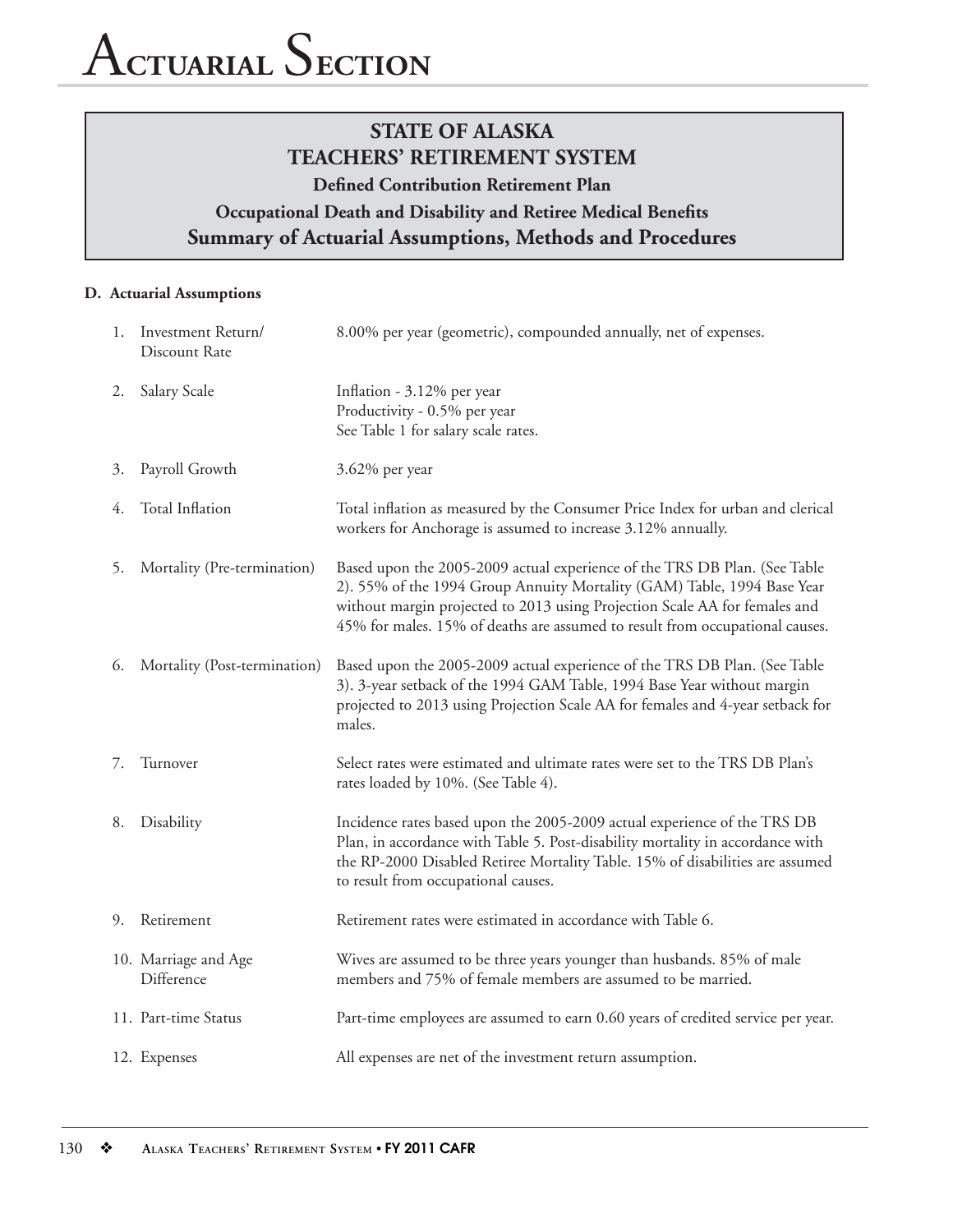| 13. Per Capita Claims Cost            | Sample claims cost rates adjusted to age 65 for FY11 medical benefits are shown<br>below:                                                                                                                                                                |         |                                                                  |  |
|---------------------------------------|----------------------------------------------------------------------------------------------------------------------------------------------------------------------------------------------------------------------------------------------------------|---------|------------------------------------------------------------------|--|
|                                       |                                                                                                                                                                                                                                                          |         | Prescription                                                     |  |
|                                       |                                                                                                                                                                                                                                                          | Medical | Drugs                                                            |  |
|                                       | Pre-Medicare                                                                                                                                                                                                                                             | \$8,606 | \$2,600                                                          |  |
|                                       | Medicare Parts A & B                                                                                                                                                                                                                                     | 1,563   | 2,600                                                            |  |
|                                       | Medicare Part B Only                                                                                                                                                                                                                                     | 6,654   | 2,600                                                            |  |
|                                       | Medicare Part D                                                                                                                                                                                                                                          | N/A     | 515                                                              |  |
| 14. Third Party<br>Administrator Fees |                                                                                                                                                                                                                                                          |         | \$153.33 per person per year; assumed trend rate of 5% per year. |  |
| 15. Base Claims Cost<br>Adjustments   | Due to higher initial copays, deductibles, out-of-pocket limits and member<br>cost sharing compared to the DB medical plan, the following adjustments<br>were made:                                                                                      |         |                                                                  |  |
|                                       | • 0.941 for the medical plan.<br>• 0.993 for the prescription drug plan.<br>• 0.952 for the annual indexing for member cost sharing.                                                                                                                     |         |                                                                  |  |
| 16. Health Cost Trend                 | The table below shows the rate used to project the cost from the shown fiscal<br>year to the next fiscal year. For example, 6.9% is applied to the FY11 medical<br>claims costs to get the FY12 medical claims costs.                                    |         |                                                                  |  |
|                                       |                                                                                                                                                                                                                                                          |         | Prescription                                                     |  |
|                                       |                                                                                                                                                                                                                                                          | Medical | Drugs                                                            |  |
|                                       | FY11                                                                                                                                                                                                                                                     | 6.9%    | 8.3%                                                             |  |
|                                       | <b>FY12</b>                                                                                                                                                                                                                                              | 6.4     | 7.1                                                              |  |
|                                       | FY13                                                                                                                                                                                                                                                     | 5.9     | 5.9                                                              |  |
|                                       | FY14                                                                                                                                                                                                                                                     | 5.9     | 5.9                                                              |  |
|                                       | <b>FY15</b>                                                                                                                                                                                                                                              | 5.9     | 5.9                                                              |  |
|                                       | <b>FY16</b>                                                                                                                                                                                                                                              | 5.9     | 5.9                                                              |  |
|                                       | <b>FY17</b>                                                                                                                                                                                                                                              | 5.9     | 5.9                                                              |  |
|                                       | <b>FY25</b>                                                                                                                                                                                                                                              | 5.8     | 5.8                                                              |  |
|                                       | <b>FY50</b>                                                                                                                                                                                                                                              | 5.7     | 5.7                                                              |  |
|                                       | <b>FY100</b>                                                                                                                                                                                                                                             | 5.1     | 5.1                                                              |  |
|                                       | For the June 30, 2008 valuation and later, the Society of Actuaries' Healthcare Cost<br>Trend Model is used to project medical and prescription drug costs. This model<br>effectively begins estimating trend amounts beginning in 2012 and projects out |         |                                                                  |  |

State of Alaska.

to 2100. The model has been populated with assumptions that are specific to the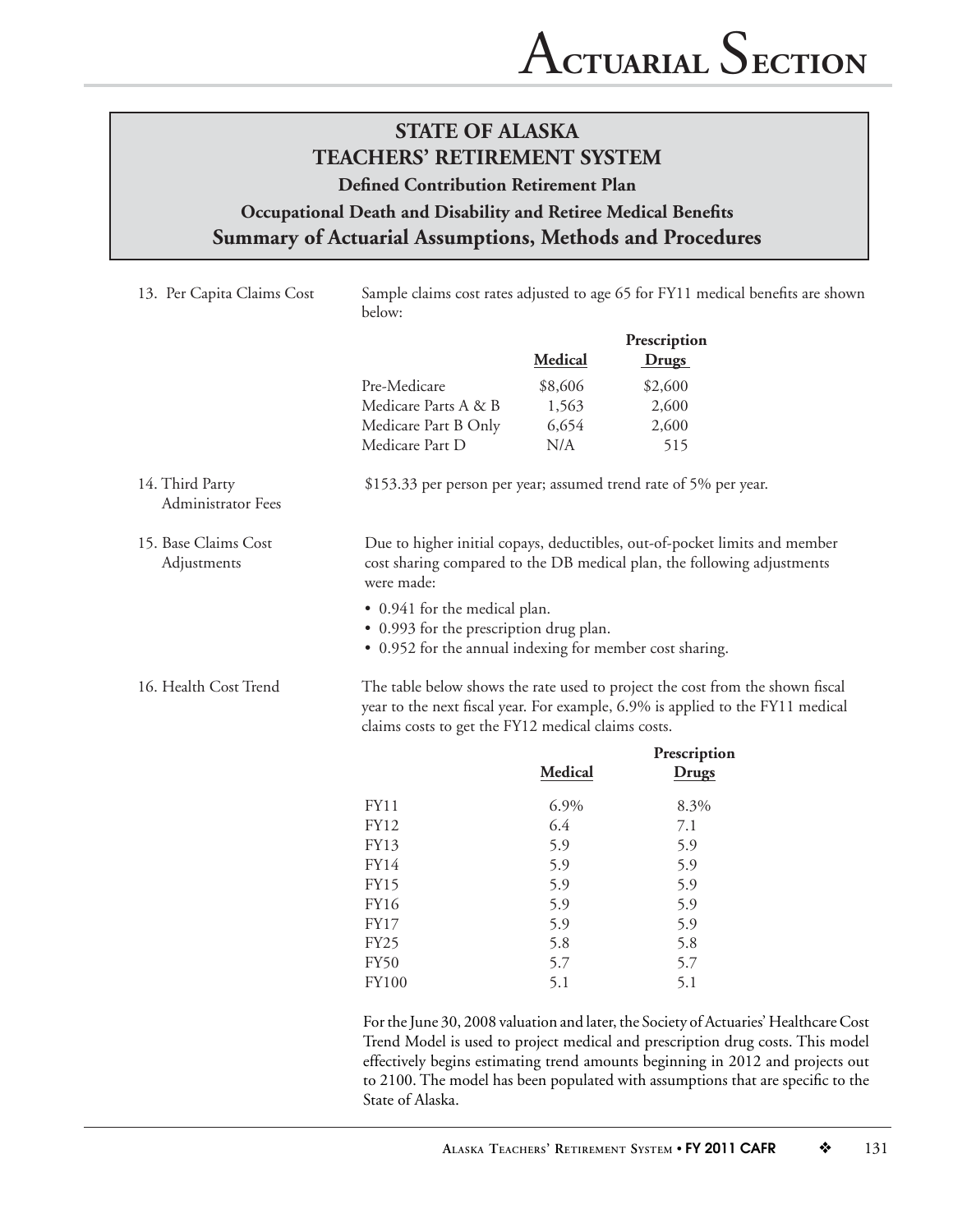## A**CTUARIAL** S**ECTION**

## **STATE OF ALASKA TEACHERS' RETIREMENT SYSTEM Defined Contribution Retirement Plan Occupational Death and Disability and Retiree Medical Benefits Summary of Actuarial Assumptions, Methods and Procedures**

#### 17. Aging Factors

| Age      | Medical | Prescription<br>Drugs |
|----------|---------|-----------------------|
| $0 - 44$ | $2.0\%$ | 4.5%                  |
| 45-54    | 2.5     | 3.5                   |
| 55-64    | 3.5     | 3.0                   |
| 65-74    | 4.0     | 1.5                   |
| 75-84    | 1.5     | 0.5                   |
| 85-94    | 0.5     | 0.0                   |
| $95+$    | 0.0     | 0.0                   |

#### 18. Retiree Medical Participation

| <b>Years of Service</b> | <b>Percent Participation</b> |
|-------------------------|------------------------------|
| $10 - 14$               | 75%                          |
| $15-19$                 | 80                           |
| $20 - 24$               | 85                           |
| 25-29                   | 95                           |
| $30+$                   | 100                          |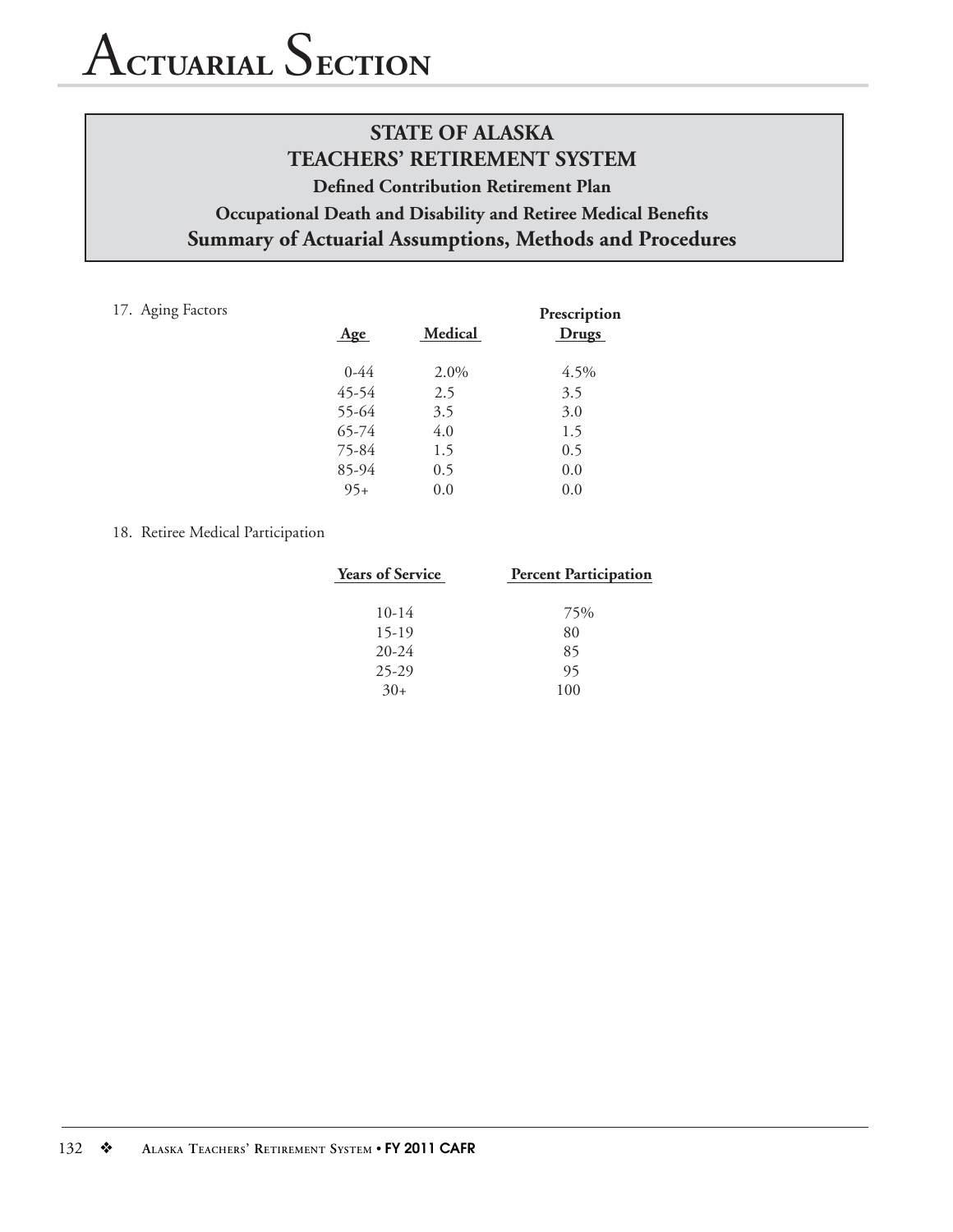## **Table 1 Alaska TRS DCR Plan Salary Scale**

| Year of Employment | <b>Unisex Rate</b> |
|--------------------|--------------------|
| $1-6$              | 6.11%              |
| 7                  | 5.94               |
| 8                  | 5.78               |
| $\mathfrak{g}$     | 5.61               |
| 10                 | 5.44               |
| 11                 | 5.28               |
| 12                 | 5.11               |
| 13                 | 4.94               |
| 14                 | 4.78               |
| 15                 | 4.61               |
| 16                 | 4.45               |
| 17                 | 4.28               |
| 18                 | 4.11               |
| 19                 | 3.95               |
| 20                 | 3.78               |
| $21+$              | 3.62               |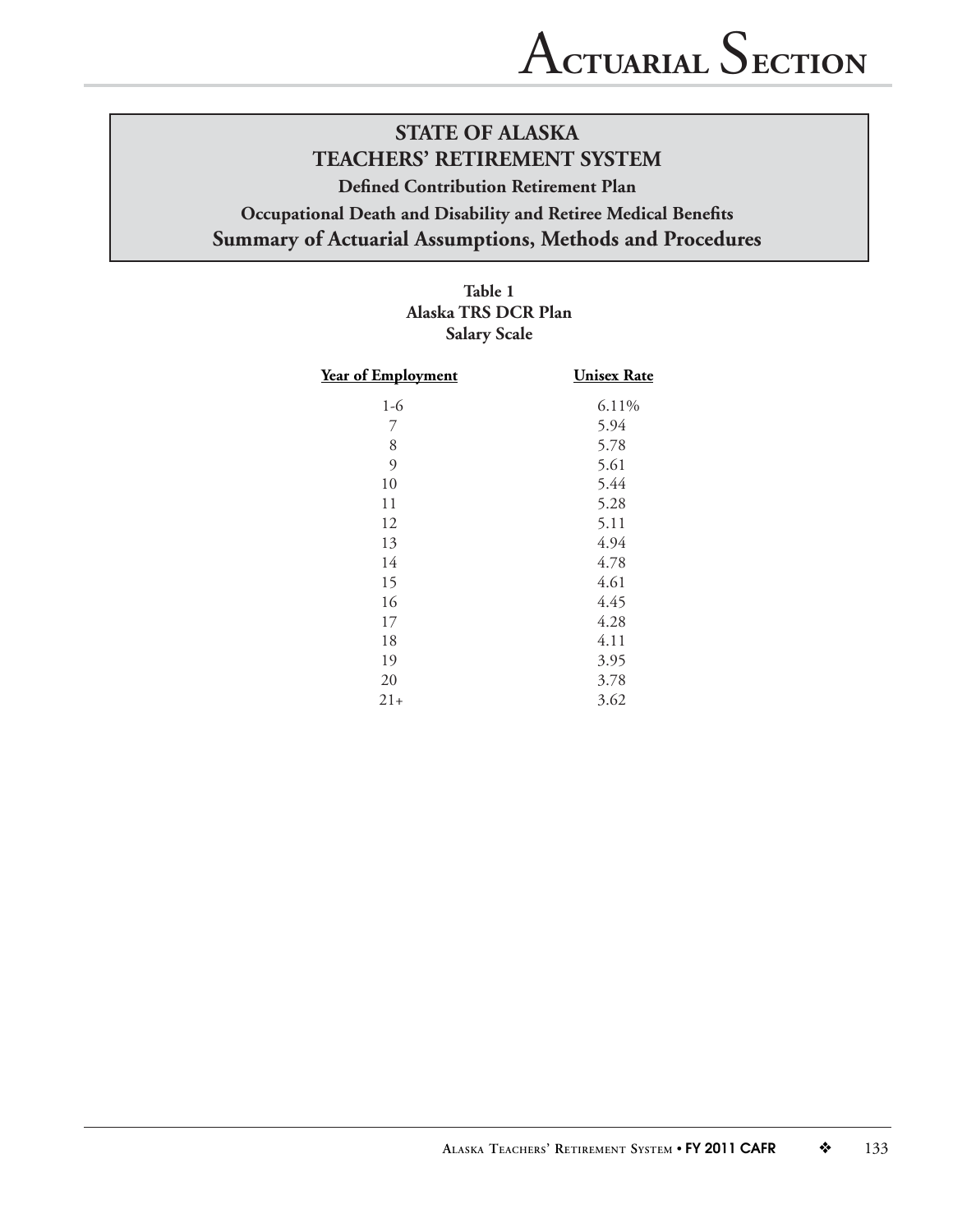#### **Table 2 Alaska TRS DCR Plan Mortality Table (Pre-termination)**

| Age                   | Male         | Female       |
|-----------------------|--------------|--------------|
| 20                    | .017%        | .012%        |
| 21                    | .018         | .012         |
| 22                    | .019         | .012         |
| 23                    | .021         | .013         |
| 24                    | .024         | .013         |
| 25                    | .026         | .013         |
| $\overline{26}$       | .030         | .014         |
| 27                    | .032         | .014         |
| 28                    | .033         | .015         |
| 29                    | .034         | .016         |
| 30                    | .035         | .017         |
| 31                    | .036         | .019         |
| 32                    | .037         | .020         |
| 33                    | .037         | .021         |
| 34                    | .037         | .022         |
| 35                    | .037         | .023         |
| $\overline{36}$       | .038         | .024         |
| 37                    | .039         | .025         |
| 38                    | .041         | .027         |
| 39                    | .042         | .029         |
| 40                    | .045         | .032         |
| 41                    | .047         | .034         |
| 42                    | .050         | .037         |
| 43                    | .053         | .039         |
| 44                    | .056         | .041         |
| 45                    | .060         | .042         |
| 46                    | .064         | .044         |
| 47                    | .069         | .047         |
| 48<br>49              | .075         | .051         |
|                       | .081         | .055         |
| 50<br>$\overline{51}$ | .088<br>.097 | .061<br>.068 |
| 52                    | .106         | .078         |
| 53                    | .118         | .090         |
| 54                    | .131         | .102         |
| 55                    | .149         | .116         |
| $\overline{56}$       | .170         | .135         |
| 57                    | .195         | .157         |
| 58                    | .224         | .181         |
| 59                    | .253         | .208         |
| 60                    | .284         | .239         |
| 61                    | .326         | .274         |
| 62                    | .368         | .314         |
| 63                    | .425         | .359         |
| 64                    | .479         | .410         |
|                       |              |              |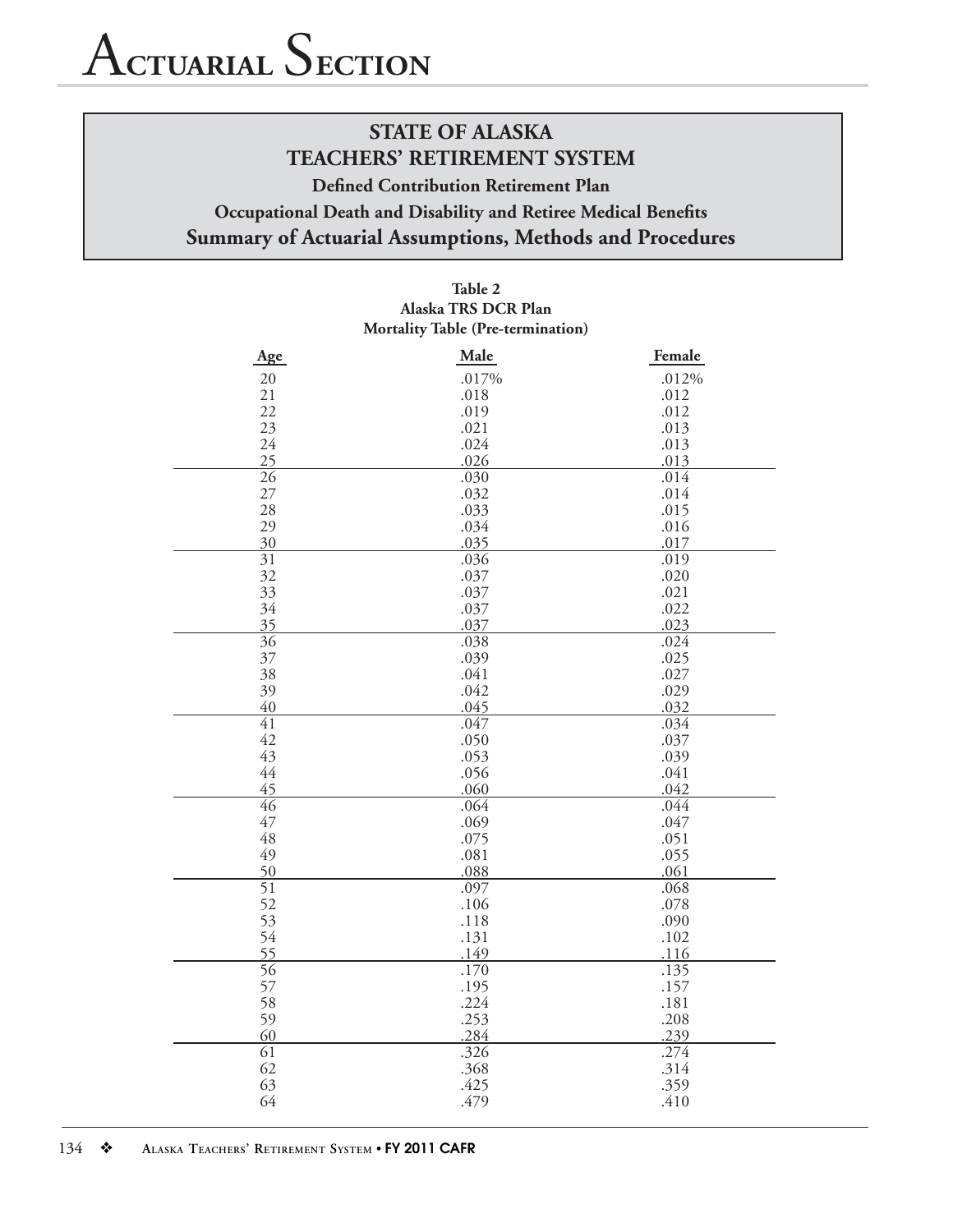#### **Table 3 Alaska TRS DCR Plan Mortality Table (Post-termination)**

| Age             | Male  | Female |
|-----------------|-------|--------|
| 50              | .142% | .085%  |
| 51              | .153  | .092   |
| 52              | .166  | .100   |
| 53              | .181  | .111   |
| 54              | .196  | .124   |
| 55              | .215  | .143   |
| 56              | .235  | .163   |
| 57              | .263  | .185   |
| 58              | .291  | .212   |
| 59              | .331  | .246   |
| 60              | .377  | .285   |
| 61              | .433  | .328   |
| 62              | .499  | .378   |
| 63              | .561  | .434   |
| 64              | .631  | .498   |
| 65              | .725  | .570   |
| 66              | .819  | .653   |
| 67              | .944  | .745   |
| 68              | 1.064 | .844   |
| 69              | 1.196 | .948   |
| 70              | 1.362 | 1.052  |
| 71              | 1.512 | 1.150  |
| 72              | 1.634 | 1.242  |
| 73              | 1.787 | 1.342  |
| 74              | 1.915 | 1.434  |
| 75              | 2.094 | 1.583  |
| $\overline{76}$ | 2.298 | 1.726  |
| 77              | 2.518 | 1.918  |
| 78              | 2.748 | 2.094  |
| 79              | 3.061 | 2.338  |
| 80              | 3.361 | 2.669  |
| 81              | 3.788 | 2.985  |
| 82              | 4.292 | 3.327  |
| 83              | 4.868 | 3.707  |
| 84              | 5.510 | 4.136  |
| 85              | 6.214 | 4.625  |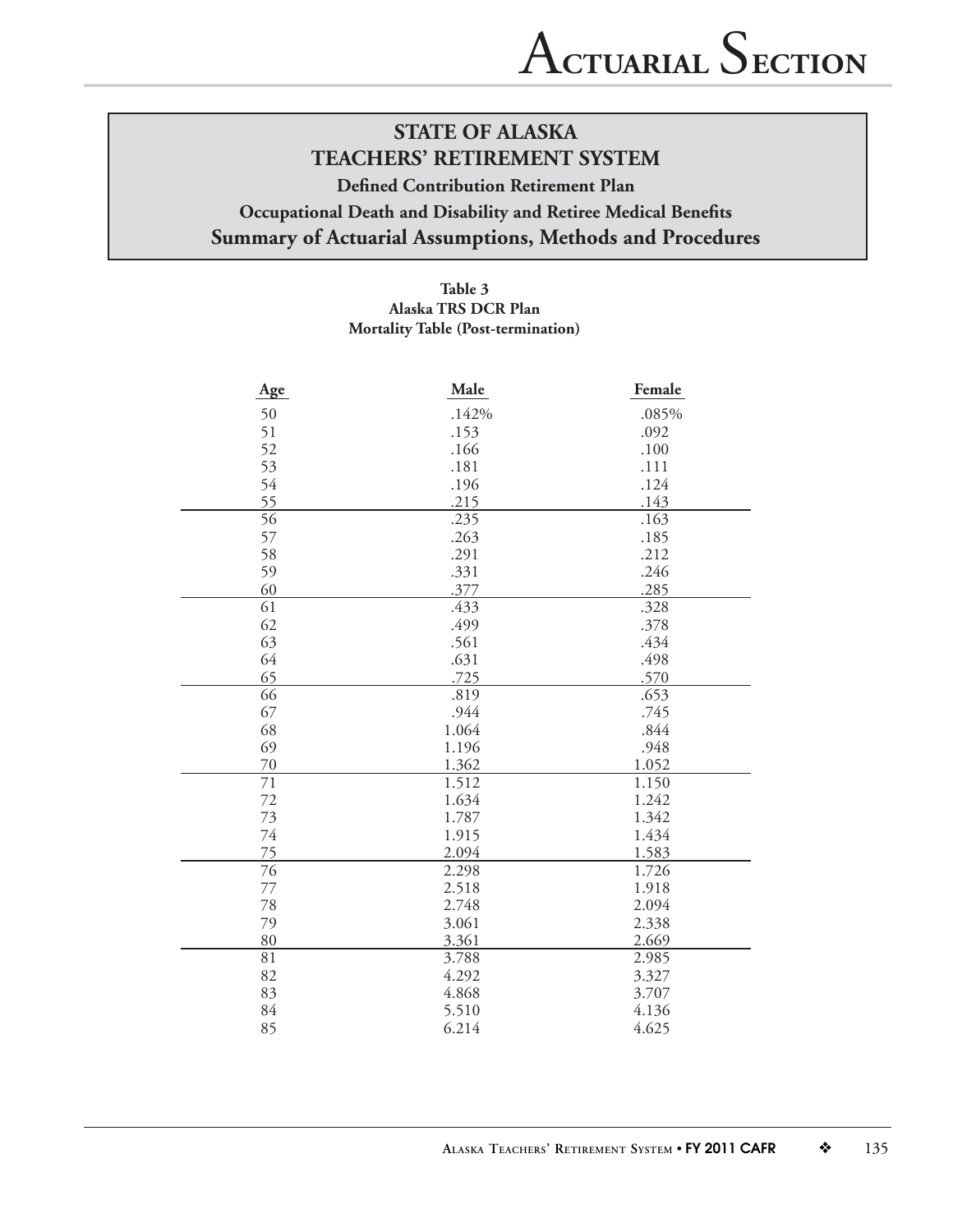## **Defined Contribution Retirement Plan Occupational Death and Disability and Retiree Medical Benefits Summary of Actuarial Assumptions, Methods and Procedures**

## **Table 4 Alaska TRS DCR Plan Turnover Assumptions Select Rates of Turnover During the First 5 Years of Employment**

| Year of<br>Employment | Rate |
|-----------------------|------|
|                       | 18%  |
|                       | 17   |
| $\mathcal{L}$         | 14   |
| 3                     | 12   |
|                       | 10   |

## **Ultimate Rates of Turnover After the First 5 Years of Employment**

| <b>Age</b> | Male    | Female  | <b>Age</b> | Male    | Female  |
|------------|---------|---------|------------|---------|---------|
| 15         | 4.9042% | 4.8122% | 40         | 4.7508% | 4.6924% |
| 16         | 4.8981  | 4.8085  | 41         | 4.7372  | 4.6815  |
| 17         | 4.8931  | 4.8061  | 42         | 4.7199  | 4.6706  |
| 18         | 4.8882  | 4.8049  | 43         | 4.7038  | 4.6609  |
| 19         | 4.8857  | 4.8037  | 44         | 4.6827  | 4.6488  |
| 20         | 4.8474  | 4.7686  | 45         | 4.6593  | 4.6343  |
| 21         | 4.8448  | 4.7686  | 46         | 4.6345  | 4.6210  |
| 22         | 4.8399  | 4.7674  | 47         | 4.6035  | 4.6028  |
| 23         | 4.8362  | 4.7674  | 48         | 4.5676  | 4.5823  |
| 24         | 4.8300  | 4.7662  | 49         | 4.5306  | 4.5617  |
| 25         | 4.8250  | 4.7662  | 50         | 4.4884  | 4.5375  |
| 26         | 4.8201  | 4.7650  | 51         | 4.4389  | 4.5097  |
| 27         | 4.8151  | 4.7638  | 52         | 4.3808  | 4.4770  |
| 28         | 4.8102  | 4.7601  | 53         | 4.3164  | 4.4383  |
| 29         | 4.8052  | 4.7565  | 54         | 4.2447  | 4.3971  |
| 30         | 4.8015  | 4.7529  | 55         | 4.1630  | 4.3475  |
| 31         | 4.7991  | 4.7505  | 56         | 4.0640  | 4.2834  |
| 32         | 4.7953  | 4.7456  | 57         | 3.9427  | 4.2011  |
| 33         | 4.7929  | 4.7420  | 58         | 3.8103  | 4.1080  |
| 34         | 4.7916  | 4.7372  | 59         | 3.6507  | 3.9894  |
| 35         | 4.7892  | 4.7323  | 60         | 3.4713  | 3.8551  |
| 36         | 4.7854  | 4.7251  | 61         | 3.2720  | 3.7050  |
| 37         | 4.7805  | 4.7190  | 62         | 3.0406  | 3.5344  |
| 38         | 4.7718  | 4.7105  | 63         | 2.7770  | 3.3396  |
| 39         | 4.7619  | 4.7021  | 64         | 2.4912  | 3.1279  |
|            |         |         | $65+$      | 4.9500  | 4.8400  |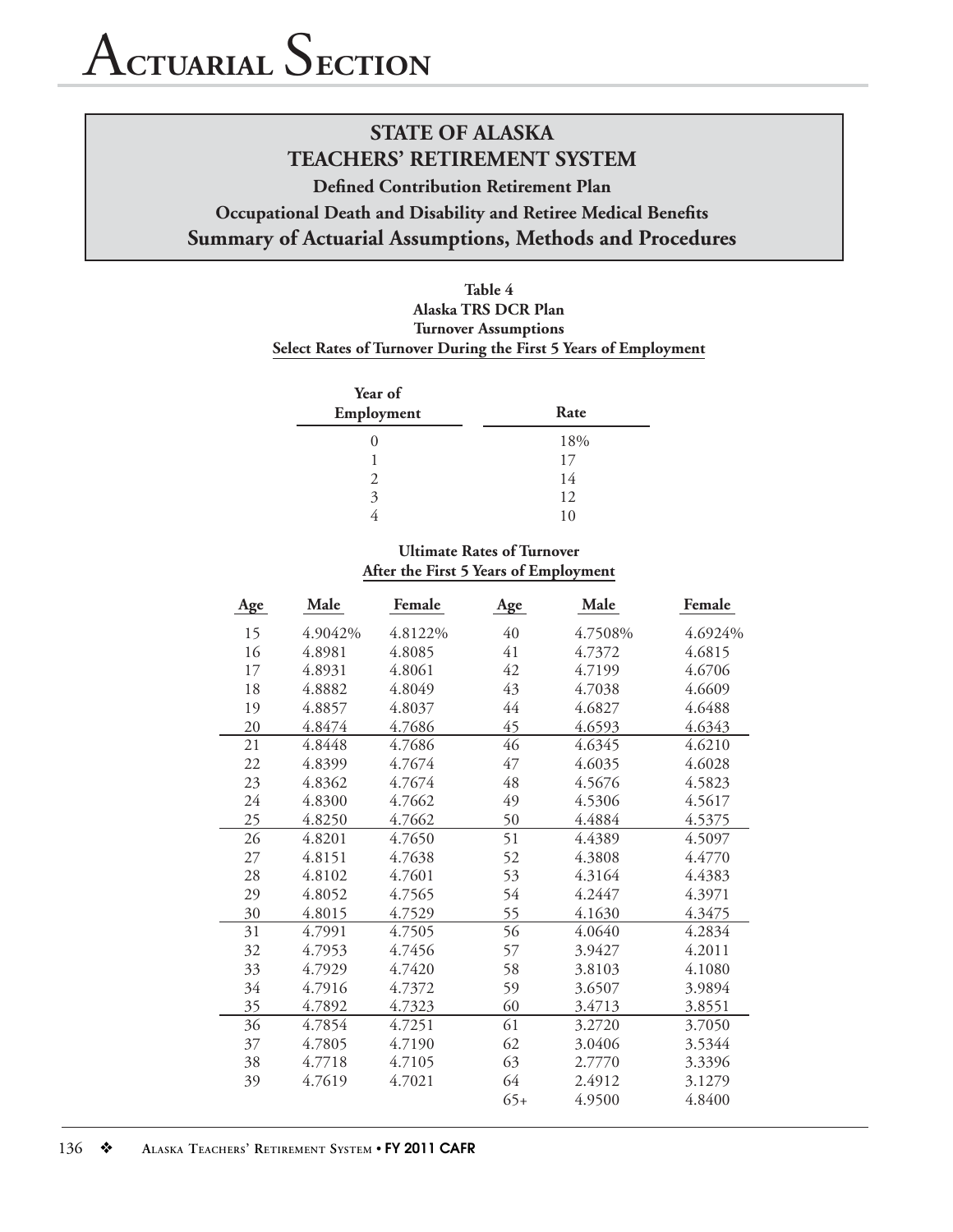## **Defined Contribution Retirement Plan**

## **Occupational Death and Disability and Retiree Medical Benefits Summary of Actuarial Assumptions, Methods and Procedures**

## **Table 5 Alaska TRS DCR Plan Disability Table**

| Age             | Male  | Female |
|-----------------|-------|--------|
| 20              | .022% | .020%  |
| 21              | .022  | .020   |
| 22              | .023  | .021   |
| 23              | .023  | .021   |
| 24              | .024  | .022   |
| 25              | .024  | .022   |
| 26              | .024  | .022   |
| 27              | .025  | .022   |
| 28              | .026  | .023   |
| 29              | .026  | .024   |
| 30              | .027  | .025   |
| $\overline{31}$ | .027  | .025   |
| 32              | .028  | .025   |
| 33              | .029  | .026   |
| 34              | .030  | .027   |
| 35              | .030  | .027   |
| 36              | .032  | .029   |
| 37              | .033  | .030   |
| 38              | .034  | .031   |
| 39              | .035  | .032   |
| 40              | .037  | .033   |
| 41              | .038  | .035   |
| 42              | .041  | .037   |
| 43              | .043  | .039   |
| 44              | .047  | .043   |
| 45              | .052  | .047   |
| 46              | .056  | .050   |
| 47              | .061  | .055   |
| 48              | .066  | .060   |
| 49              | .071  | .064   |
| 50              | .077  | .069   |
| $\overline{51}$ | .083  | .075   |
| 52              | .091  | .082   |
| 53              | .102  | .091   |
| 54              | .114  | .102   |
| 55              | .128  | .115   |
| $\overline{56}$ | .147  | .133   |
| 57              | .171  | .154   |
| 58              | .195  | .176   |
| 59              | .230  | .207   |
| 60              | .270  | .243   |
| 61              | .312  | .281   |
| 62              | .362  | .325   |
| 63              | .418  | .376   |
| 64              | .477  | .429   |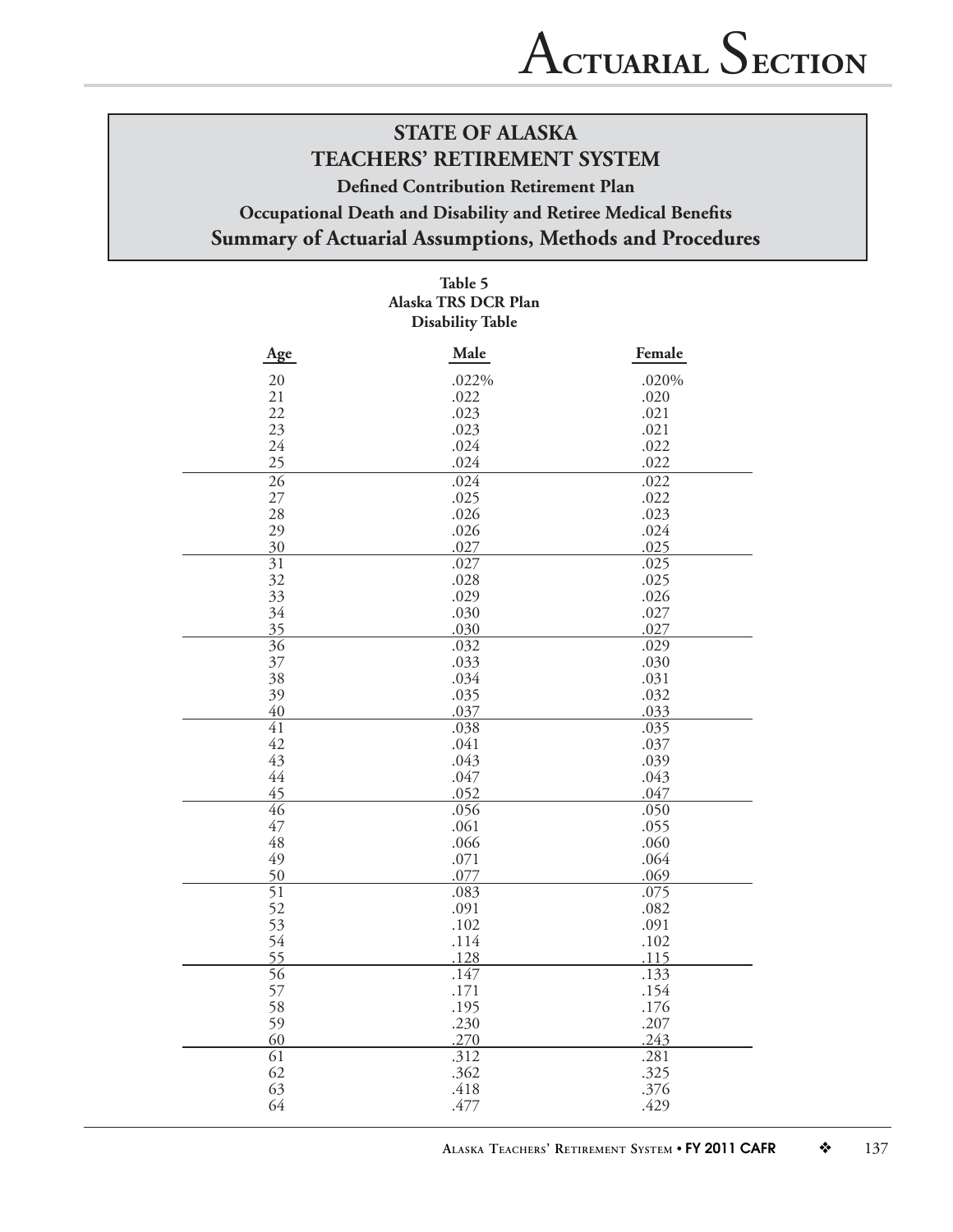## **Defined Contribution Retirement Plan Occupational Death and Disability and Retiree Medical Benefits Summary of Actuarial Assumptions, Methods and Procedures**

| Table 6<br>Alaska TRS DCR Plan<br><b>Retirement Table</b> |                          |
|-----------------------------------------------------------|--------------------------|
| Age                                                       | Rate                     |
| 55 <sub>5</sub>                                           | 2%                       |
| 55-59                                                     | 3                        |
| 60                                                        | $\overline{\phantom{0}}$ |
| 61                                                        | 5                        |

| <i>,, ,,</i> | ◡   |
|--------------|-----|
| 60           | 5   |
| 61           | 5   |
| 62           | 10  |
| 63           | 5   |
| 64           | 5   |
| 65           | 25  |
| 66           | 25  |
| 67           | 25  |
| 68           | 20  |
| 69           | 20  |
| 70           | 100 |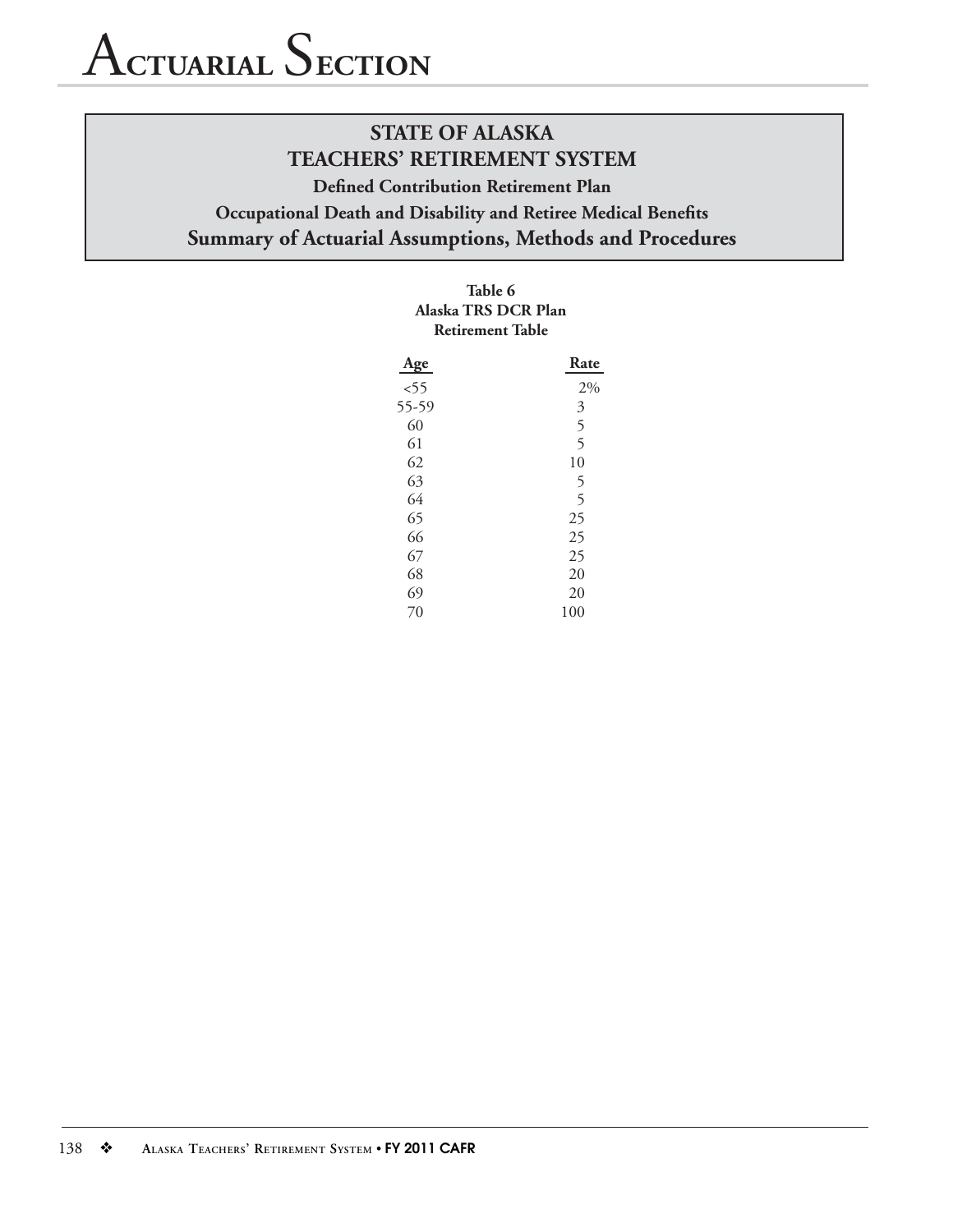## **STATE OF ALASKA TEACHERS' RETIREMENT SYSTEM Defined Contribution Retirement Plan**

## **Occupational Death and Disability and Retiree Medical Benefits Summary of Actuarial Assumptions, Methods and Procedures**

#### **Changes in Actuarial Assumptions Since the Prior Valuation**

|                                     | June 30, 2009                                                                                                                                | June 30, 2010                                                                                                                                          |  |  |
|-------------------------------------|----------------------------------------------------------------------------------------------------------------------------------------------|--------------------------------------------------------------------------------------------------------------------------------------------------------|--|--|
| Investment Return/<br>Discount Rate | 8.25% per year (geometric),<br>8.00% per year (geometric),<br>compounded annually, net of expenses.<br>compounded annually, net of expenses. |                                                                                                                                                        |  |  |
| Salary Scale                        | Based on actual TRS DB Plan experience<br>Rates adjusted based on actual<br>from 2001 to 2005.<br>experience from 2005 to 2009               |                                                                                                                                                        |  |  |
| Payroll Growth                      | 4.00% per year                                                                                                                               | 3.62% per year                                                                                                                                         |  |  |
| Inflation                           | 3.50%                                                                                                                                        | 3.12%                                                                                                                                                  |  |  |
| Pre-termination Mortality           | 55% of the 1994 GAM Table,<br>1994 Base Year for males.<br>60% for females.                                                                  | 45% of the 1994 GAM Table,<br>1994 Base Year projected to 2013<br>using Projection Scale AA for<br>males. 55% for females.                             |  |  |
| Post-termination Mortality          | 1-year setback of the 1994 GAM<br>Table, 1994 Base Year for females<br>and 3-year setback for males.                                         | 3-year setback of the 1994 GAM<br>Table, 1994 Base Year projected to<br>2013 using Projection Scale AA for<br>females and 4-year setback for<br>males. |  |  |
| Disability Mortality                | 1979 PBGC Disability Mortality<br>Table for those receiving Social<br>Security disability benefits.                                          | RP-2000 Disabled Retiree<br>Mortality Table.                                                                                                           |  |  |
| Turnover                            | Unisex 5-year select period, ultimate<br>rates are sex-distinct and are equal to<br>the DB Plan's rates loaded by 10%.                       | Most unisex select rates increased,<br>ultimate rates are sex-distinct and<br>are equal to the DB Plan's rates<br>loaded by 10%.                       |  |  |
| Disability                          | Based on actual TRS DB Plan<br>experience from 2001 to 2005.                                                                                 | Rates adjusted based on actual TRS<br>DB Plan experience from 2005 to<br>2009.                                                                         |  |  |
| Part-time Service                   | 0.55 years of credited service per year.                                                                                                     | 0.60 years of credited service per year.                                                                                                               |  |  |
| Healthcare<br>Participation         | 100% of members and their spouses<br>are assumed to elect healthcare benefits<br>as soon as they are eligible.                               | Years of Service<br>Participation<br>$10-14$<br>75%<br>$15-19$<br>80<br>$20 - 24$<br>85<br>25-29<br>95<br>$30+$<br>100                                 |  |  |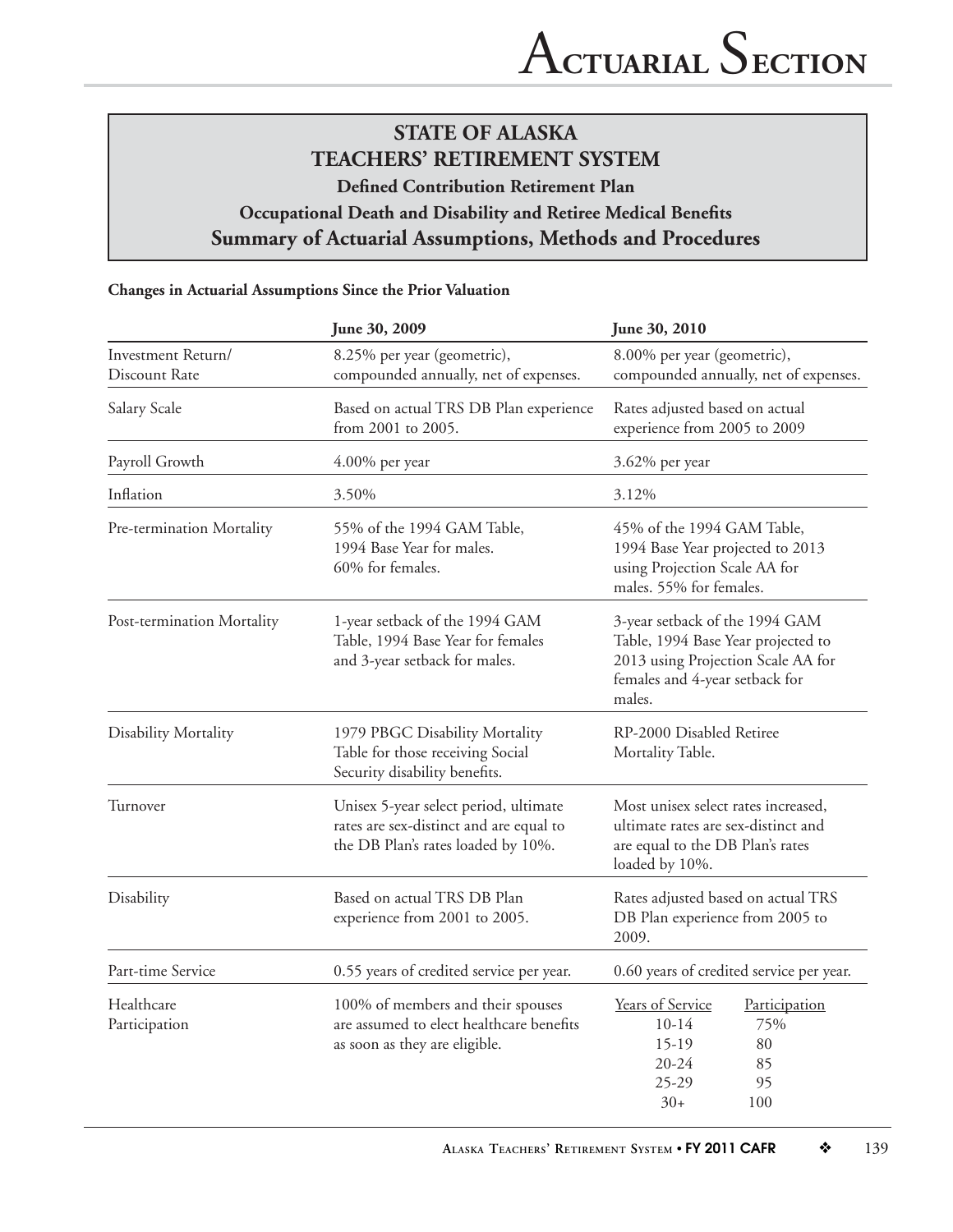## A**CTUARIAL** S**ECTION**

| <b>Teachers' Retirement System</b><br>Defined Contribution Retirement Plan for Occupational Death and Disability<br><b>And Retiree Medical Benefits</b><br><b>Funding Excess/(Unfunded Liability)</b><br>(In Thousands) |                                                |                           |                                                                |                        |
|-------------------------------------------------------------------------------------------------------------------------------------------------------------------------------------------------------------------------|------------------------------------------------|---------------------------|----------------------------------------------------------------|------------------------|
| <b>Actuarial Valuation</b><br><b>Year Ended June 30</b>                                                                                                                                                                 | Occupational<br>Death and<br><b>Disability</b> | Retiree<br><b>Medical</b> | <b>Total</b><br><b>Funding Excess/</b><br>(Unfunded Liability) | <b>Funded</b><br>Ratio |
| 2008                                                                                                                                                                                                                    | \$<br>376                                      | \$<br>551                 | \$<br>927                                                      | 215.73%                |
| 2009                                                                                                                                                                                                                    | 1,057                                          | 907                       | 1,964                                                          | 234.5                  |
| 2010                                                                                                                                                                                                                    | 1,559                                          | 1,465                     | 3.024                                                          | 223.5                  |





• Occupational Death and Disability **Occupational Death and Disability Property** Retiree Medical **Property** Total  $\bullet\hspace{0.4mm}\bullet\hspace{0.4mm}$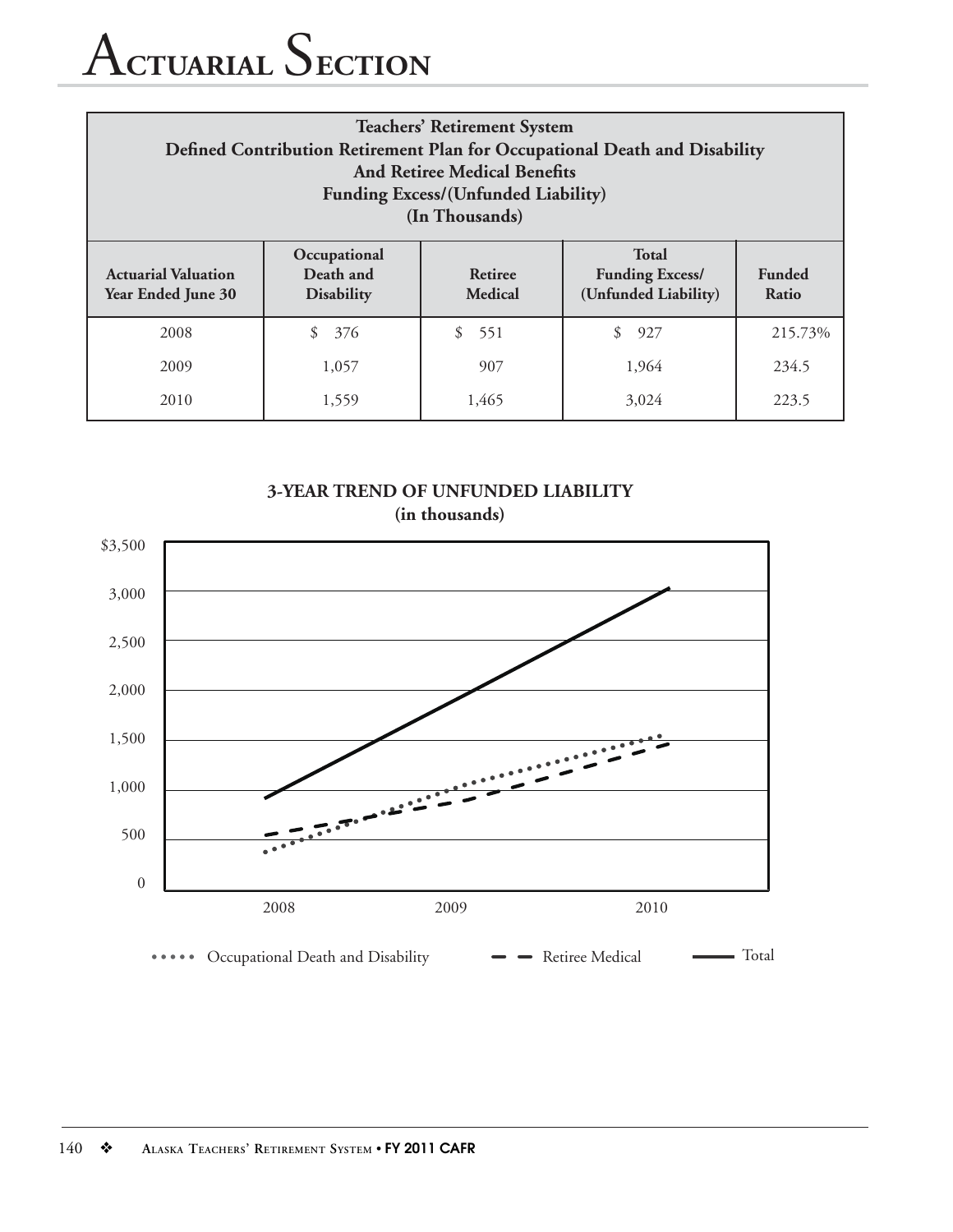## **Teachers' Retirement System Defined Contribution Retirement Plan For Occupational Death and Disability And Retiree Medical Benefits Employer Contribution Rates**

| Fiscal<br>Year | Actuarial<br><b>Valuation Year</b><br><b>Ended June 30</b>     | Occupational<br>Death and<br><b>Disability</b> | Retiree<br>Medical | <b>Total</b><br>Annual<br>Required | Adopted |
|----------------|----------------------------------------------------------------|------------------------------------------------|--------------------|------------------------------------|---------|
| 2007           | N/A                                                            | N/A                                            | 1.75%              | 1.75%                              | 1.75%   |
| 2008           | N/A                                                            | 0.56                                           | 0.99               | 1.55                               | 1.55    |
| 2009           | N/A                                                            | 0.62                                           | 0.99               | 1.61                               | 1.61    |
| 2010           | 2007                                                           | 0.32                                           | 1.03               | 1.35                               | 1.35    |
| 2011           | 2008                                                           | 0.28                                           | 0.68               | 0.96                               | 0.96    |
| 2012           | 2009                                                           | 0.00                                           | 0.58               | 0.58                               | 0.58    |
| 2013           | 2010                                                           | 0.00                                           | 0.49               | 0.49                               | 0.49    |
|                | Valuations are used to set contribution rates in future years. |                                                |                    |                                    |         |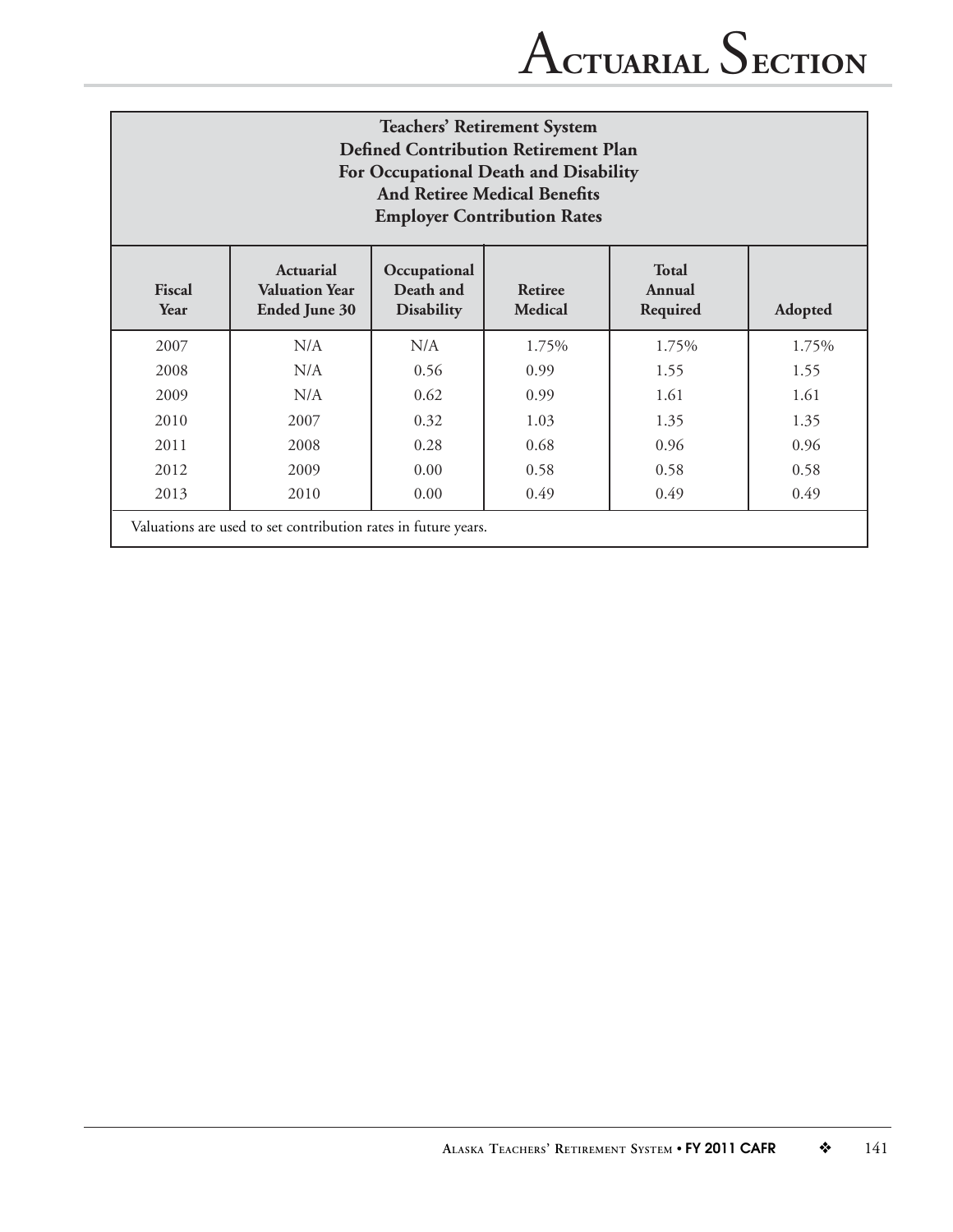# A**CTUARIAL** S**ECTION**

| <b>Teachers' Retirement System</b><br><b>Defined Contribution Retirement Plan</b><br>For Occupational Death and Disability<br><b>And Retiree Medical Benefits</b><br><b>Schedule of Active Member Valuation Data</b>                    |                                                                                                            |           |          |      |    |
|-----------------------------------------------------------------------------------------------------------------------------------------------------------------------------------------------------------------------------------------|------------------------------------------------------------------------------------------------------------|-----------|----------|------|----|
| Percent<br>Number of<br>Annual<br>Annual<br>Increase/<br>Valuation<br>Earnings <sup>1</sup><br>(Decrease) In<br>Participating<br>Average<br>(In thousands)<br>Employers<br><b>Number</b><br><b>Average Earnings</b><br>Earnings<br>Date |                                                                                                            |           |          |      |    |
| June 30, 2010                                                                                                                                                                                                                           | 2,246                                                                                                      | \$118,813 | \$52,900 | 5.7% | 58 |
| 89,708<br>50,061<br>6.4<br>58<br>June 30, 2009<br>1,792                                                                                                                                                                                 |                                                                                                            |           |          |      |    |
| 6.2<br>58<br>June 30, 2008<br>1,198<br>56,369<br>47,053                                                                                                                                                                                 |                                                                                                            |           |          |      |    |
| June 30, 2007                                                                                                                                                                                                                           | 641                                                                                                        | 28,410    | 44,322   |      | 58 |
| 58<br>June 30, 2006                                                                                                                                                                                                                     |                                                                                                            |           |          |      |    |
|                                                                                                                                                                                                                                         | <sup>1</sup> Annual earnings are the annualized earnings for the fiscal year ending on the valuation date. |           |          |      |    |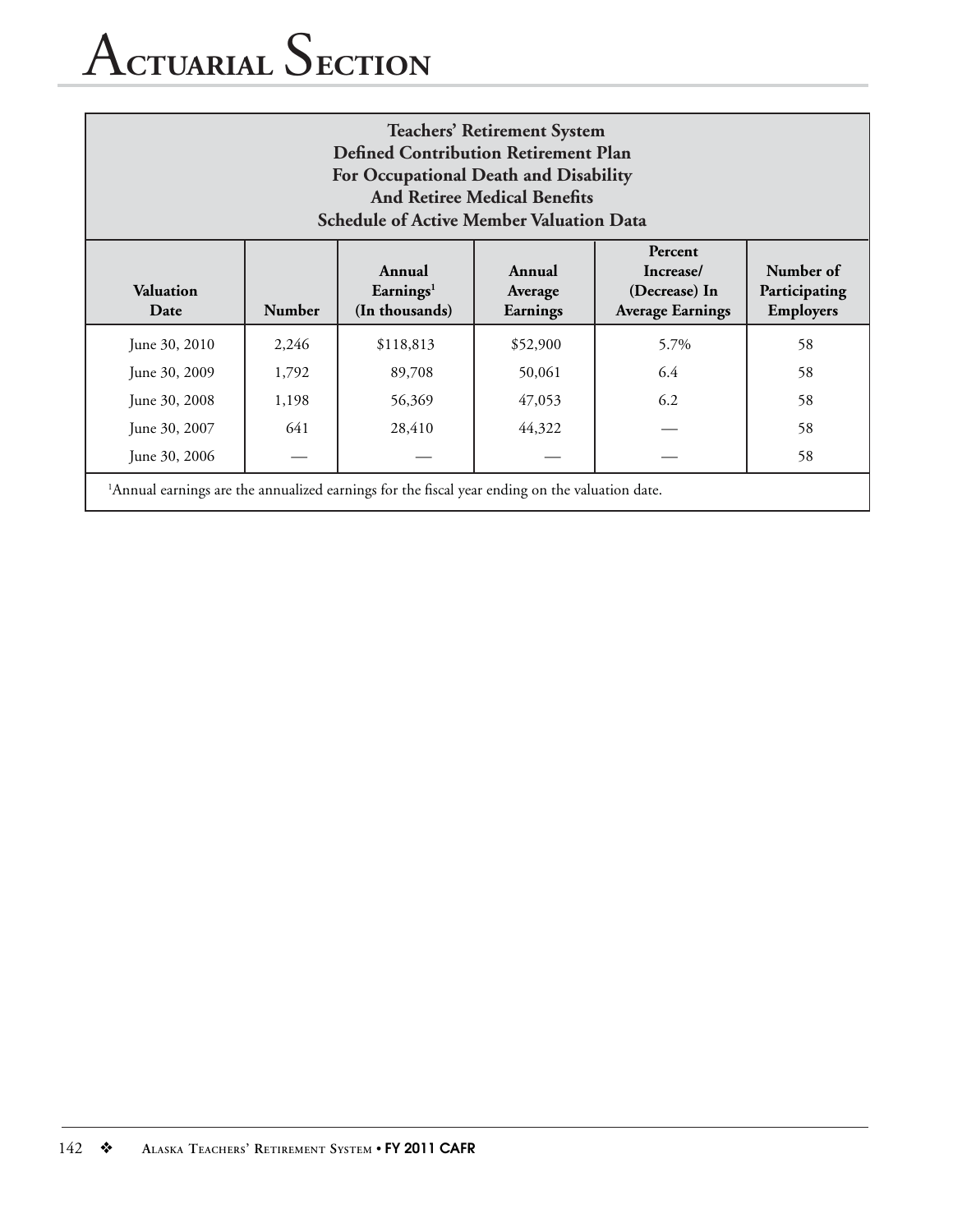| <b>Teachers' Retirement System</b><br><b>Defined Contribution Retirement Plan</b><br>For Occupational Death and Disability<br><b>And Retiree Medical Benefits</b><br><b>Solvency Test</b> |                                                                                                                 |                                                            |                                                                                         |                                              |      |      |      |
|-------------------------------------------------------------------------------------------------------------------------------------------------------------------------------------------|-----------------------------------------------------------------------------------------------------------------|------------------------------------------------------------|-----------------------------------------------------------------------------------------|----------------------------------------------|------|------|------|
|                                                                                                                                                                                           | <b>Portion of Accrued</b><br><b>Liabilities Covered</b><br><b>Aggregate Accrued Liability For:</b><br>by Assets |                                                            |                                                                                         |                                              |      |      |      |
| Valuation<br>Date                                                                                                                                                                         | (1)<br>Active<br>Member<br><b>Contributions</b><br>(In thousands)                                               | (2)<br><b>Inactive</b><br><b>Members</b><br>(In thousands) | (3)<br>Active<br><b>Members</b><br>(Employer-<br>Financed<br>Portion)<br>(In thousands) | Valuation<br><b>Assets</b><br>(In thousands) | (1)  | (2)  | (3)  |
| June 30, 2010 <sup>(1)</sup>                                                                                                                                                              | \$                                                                                                              | \$                                                         | \$2,448                                                                                 | \$5,472                                      | 100% | 100% | 100% |
| June 30, 2009 <sup>(1)</sup>                                                                                                                                                              |                                                                                                                 |                                                            | 1,460                                                                                   | 3,424                                        | 100  | 100  | 100  |
| June 30, 2008 <sup>(1)</sup>                                                                                                                                                              |                                                                                                                 |                                                            | 801                                                                                     | 1,728                                        | 100  | 100  | 100  |
| June 30, 2007                                                                                                                                                                             |                                                                                                                 |                                                            | 374                                                                                     | 597                                          | 100  | 100  | 100  |
| June 30, 2006                                                                                                                                                                             |                                                                                                                 |                                                            |                                                                                         |                                              | 100  | 100  | 100  |
| Retiree medical liabilities are calculated using the funding assumptions (i.e., funding investment return and net of Medicare                                                             |                                                                                                                 |                                                            |                                                                                         |                                              |      |      |      |

Part D subsidy.)

(1) Change in Assumptions.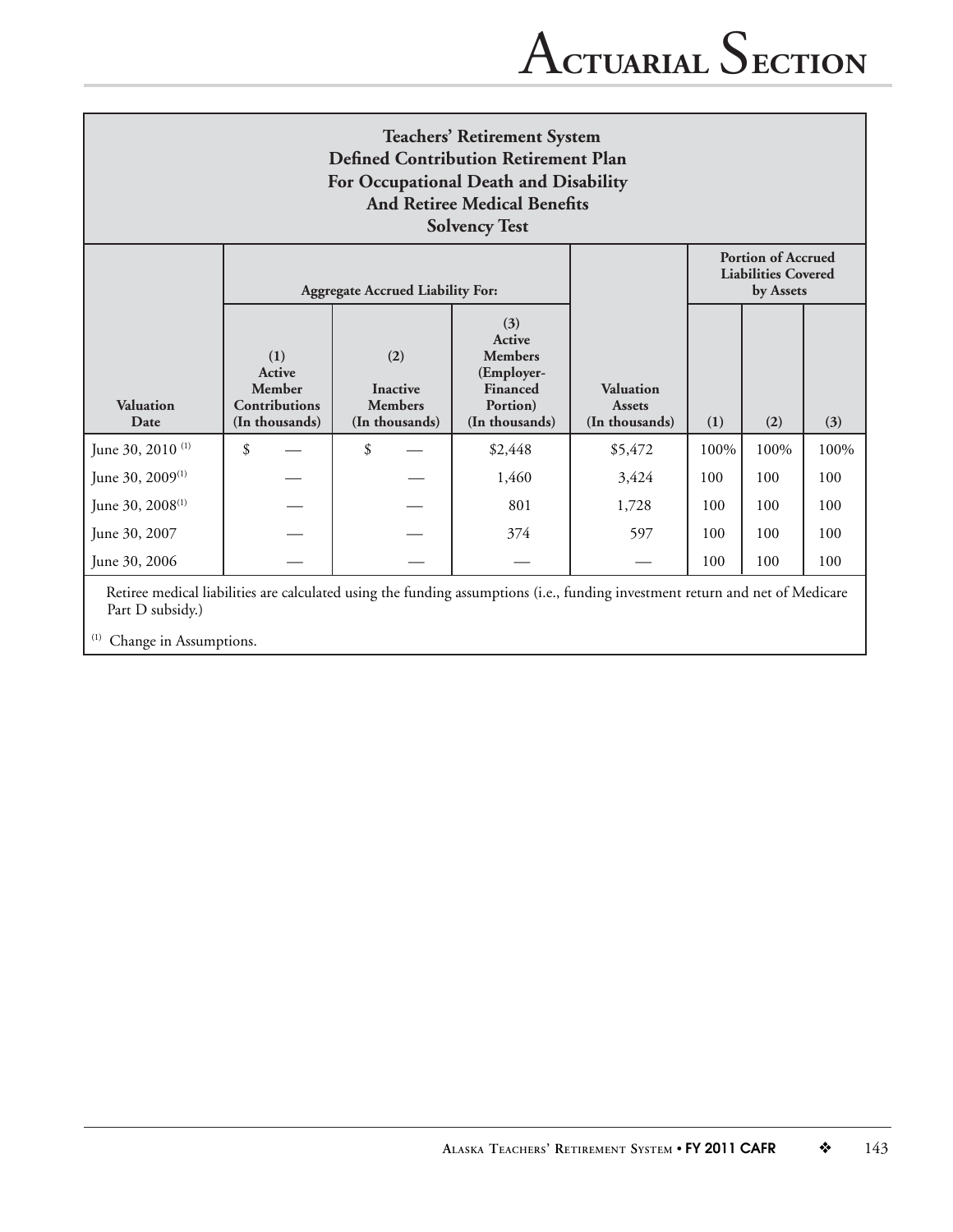## **STATE OF ALASKA TEACHERS' RETIREMENT SYSTEM Defined Contribution Retirement Plan Occupational Death and Disability and Retiree Medical Benefits Summary of Plan Provisions**

#### **(1) Effective Date**

July 1, 2006, with amendments through June 30, 2010.

#### **(2) Administration of Plan**

The Commissioner of Administration or the Commissioner's designee is the administrator of the Plan. The Attorney General of the state is the legal counsel for the Plan and shall advise the administrator and represent the Plan in legal proceedings.

The Alaska Retirement Management Board prescribes policies, adopts regulations, invests the funds, and performs other activities necessary to carry out the provisions of the Plan.

#### **(3) Employers Included**

Currently there are 58 employers participating in the TRS DCR Plan, including the State of Alaska, 53 school districts, and four other eligible organizations.

### **(4) Membership**

An employee of a participating employer who first enters service on or after July 1, 2006, or a member of the defined benefit plan who works for an employer who began participation on or after July 1, 2006, and meets the following criteria is a participant in the Plan:

- Permanent full-time or part-time elementary or secondary teachers, school nurses, or a person in a position requiring a teaching certificate as a condition of hire in a public school of the State of Alaska, the Department of Education and Early Development or in the Department of Labor and Workforce Development.
- Full-time or part-time teachers at the University of Alaska or persons occupying full-time administrative positions requiring academic standing who are not in the University's Optional Retirement Plan.

Members can convert to the DCR Plan if they are an eligible nonvested member of the TRS defined benefit plan whose employer consents to transfers to the defined contribution plan and they elect to transfer his or her account balance to the TRS DCR Plan.

#### **(5) Member Contributions**

There are no member contributions for the occupational death  $\&$  disability and retiree medical benefits.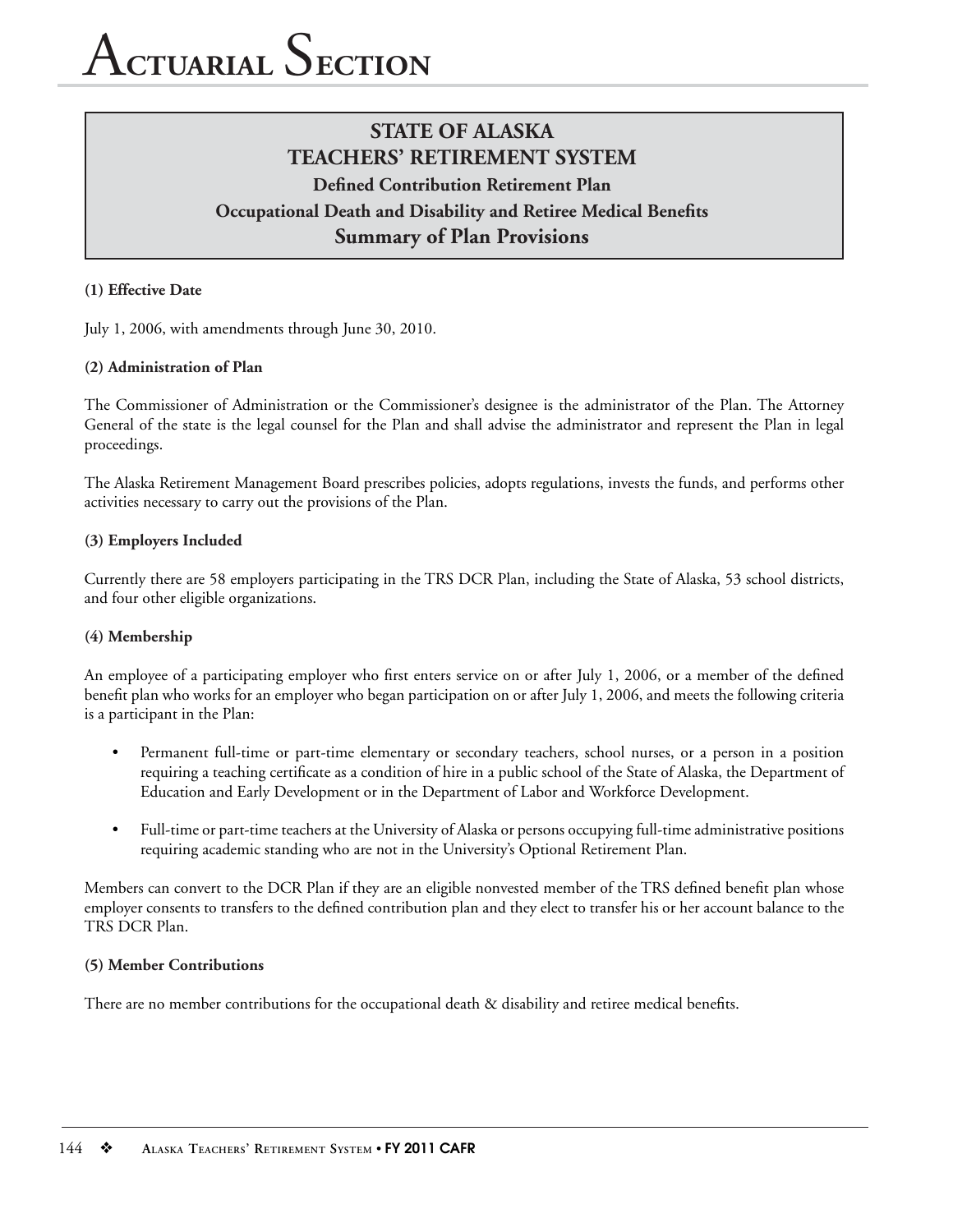## **STATE OF ALASKA TEACHERS' RETIREMENT SYSTEM Defined Contribution Retirement Plan Occupational Death and Disability and Retiree Medical Benefits Summary of Plan Provisions**

### **(6) Retiree Medical**

- Member must retire directly from the plan to be eligible for retiree medical coverage. Normal retirement eligibility is the earlier of a) 30 years of service or b) Medicare eligible and 10 years of service.
- No retiree medical benefits are provided until normal retirement eligibility. The member's premium is 100% until they are Medicare eligible.
- Coverage cannot be denied except for failure to pay premium.
- Members who are receiving disability benefits or survivors who are receiving monthly survivor benefits are not eligible until the member meets, or would have met if he/she had lived, the normal retirement eligibility requirements.
- The plan's coverage is supplemental to Medicare.
- The Medicare-eligible premium will be based on the member's years of service. The percentage of premium paid by the member is as follows:

| <b>Years of Service</b> | Percent of Premium Paid<br>by Member |
|-------------------------|--------------------------------------|
| Less than 15 years      | 30%                                  |
| $15 - 19$               | 25                                   |
| $20 - 24$               | 20                                   |
| $25 - 29$               | 15                                   |
| 30 years or more        | 10                                   |

#### **(7) Occupational Disability Benefi ts**

- Benefit is 40% of salary at date of disability.
- There is no increase in the benefit after commencement.
- Member earns service while on occupational disability.
- Benefits cease when the member becomes eligible for normal retirement at Medicare-eligible age and 10 years of service, or at any age with 30 years of service.
- No retiree medical benefits are provided until normal retirement eligibility. The member's premium is 100% until they are Medicare eligible. Medicare-eligible premiums follow the service-based schedule above.